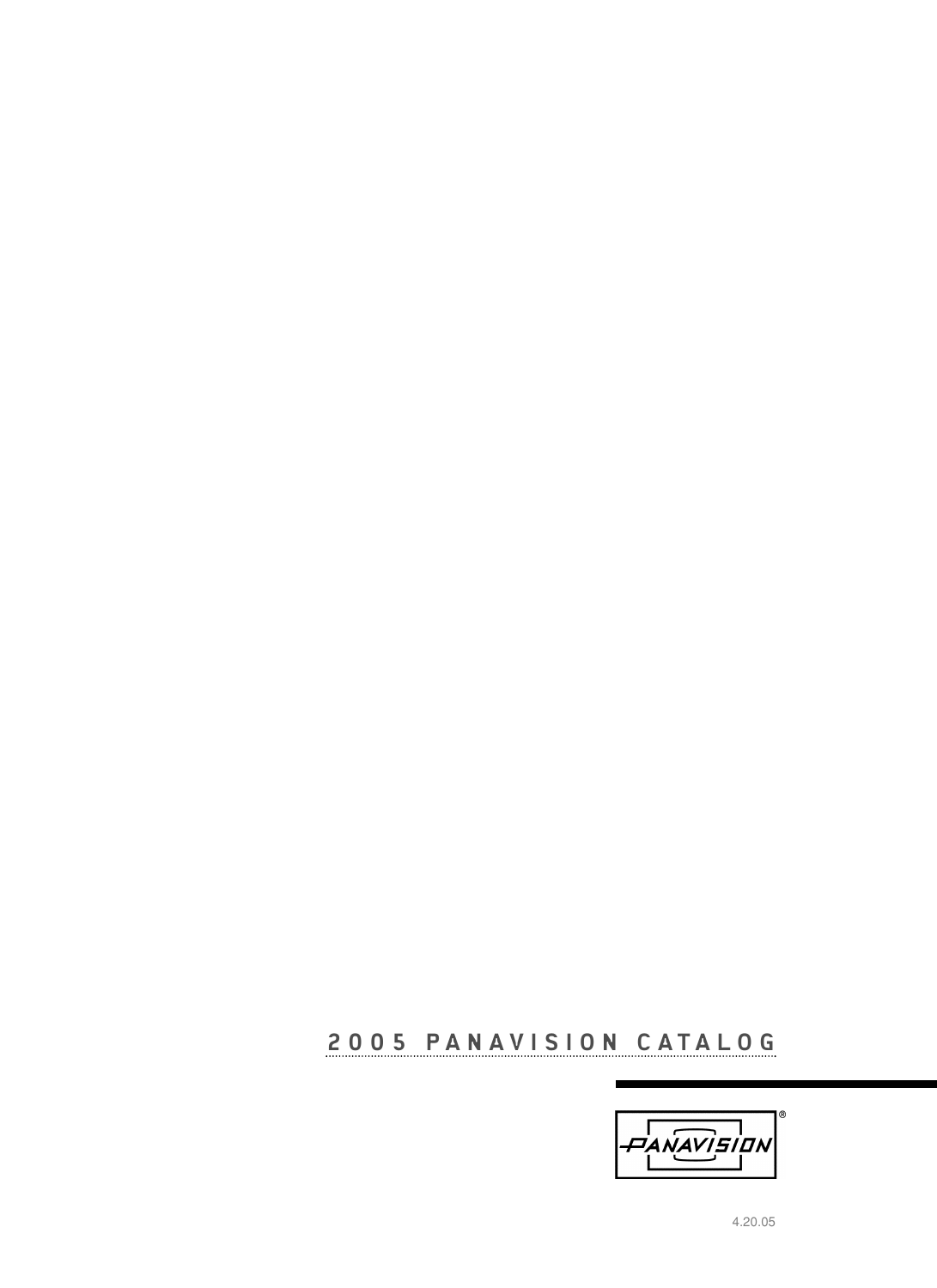

 $\Box$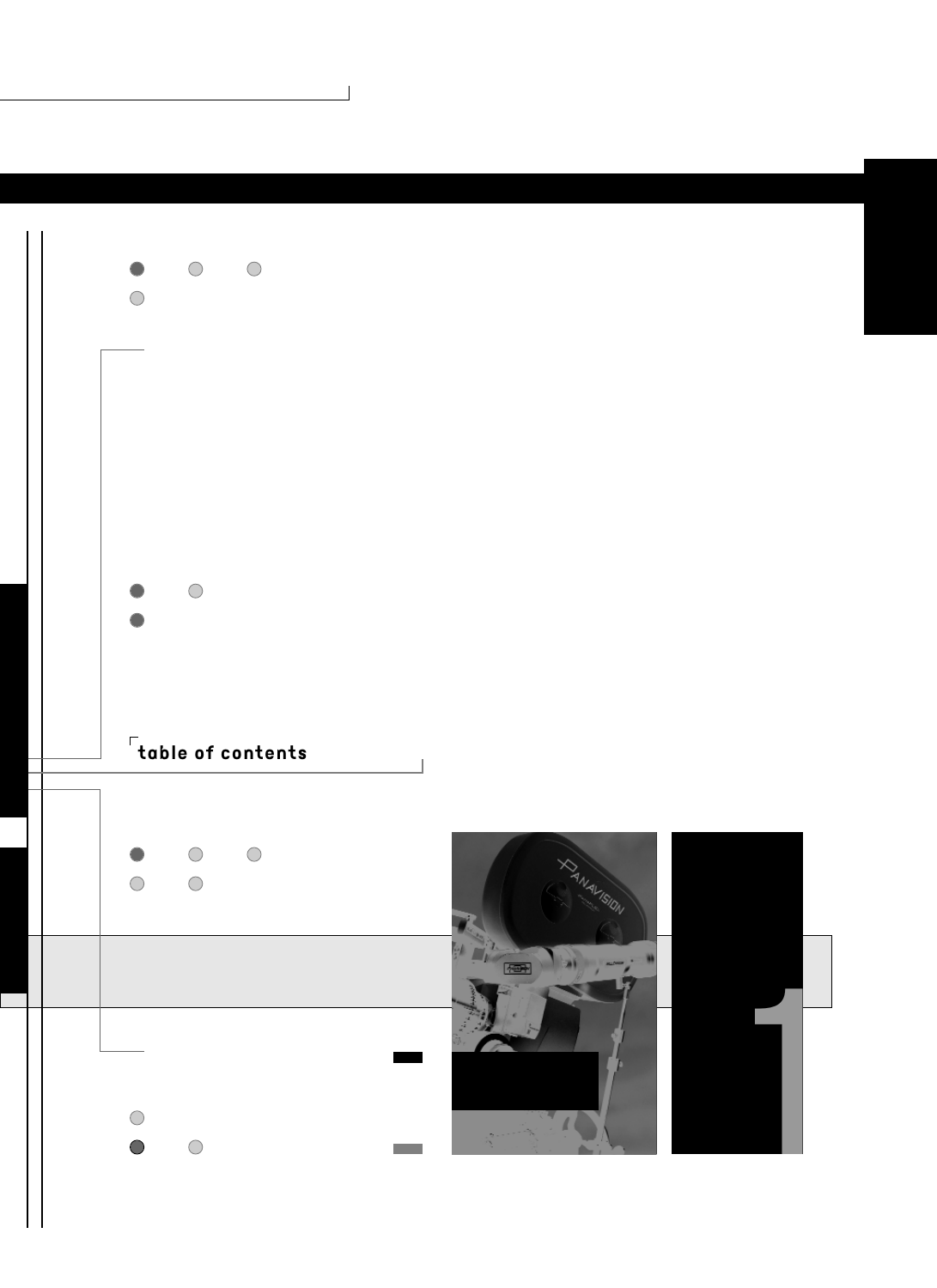# Table of Contents

## FILM AND CAMERA FORMATS

| へへ・<br>Code<br>$\cap$ n<br>∩ ר<br>.<br>idi 5<br>ш<br>unu<br>$\sqrt{1}$<br>$\cdots$<br>.<br>vui<br>---- |
|--------------------------------------------------------------------------------------------------------|
|--------------------------------------------------------------------------------------------------------|

 $\overline{\phantom{a}}$ 

### DIGITAL SYSTEMS

| $\sim$<br>Digital Camera System<br>Genesis | $-005$<br>004 |
|--------------------------------------------|---------------|
| HDW900F Digital<br>Svstem<br>Camera '      | 006-008       |

## 35MM CAMERA SYSTEMS

| Millennium XL Panaflex Camera System | 010-012 |
|--------------------------------------|---------|
| Millennium Panaflex Camera System    | 013-014 |
| Platinum Panaflex Camera System      | 015     |
| Golden Panaflex GII Camera System    | 016     |
| Golden Panaflex Camera System        | 017     |
| Panaflex Lightweight Camera System   | 018     |
| Panastar II High Speed Camera System | 019     |
| Pan-Arri 435 Camera System           | 020     |
| Pan-Arri III Camera System           | 021     |
| Pan-Arri IIC Camera System           | 022     |

### VIDEO SYSTEMS

| Video<br>Accessories<br>Monitors and | $\cap$ $\cap$ $\land$<br>ו ו<br>◡▵ |
|--------------------------------------|------------------------------------|

#### 35MM CAMERA ACCESSORIES

| Batteries and Chargers          | 027 |
|---------------------------------|-----|
| Focus, Zoom and T-Stops         | 027 |
| Grips and Handles               | 028 |
| Heads                           | 028 |
| Magazines                       | 028 |
| Mounts and Auto Bases           | 029 |
| Matte Boxes and Sunshades       | 029 |
| Pana-Accessories                | 030 |
| Panavision/Lightstorm VID-Stick | 030 |
| Tripods                         | 030 |
| Remote Products                 | 031 |
| Spray Deflectors                | 031 |
| Sync Boxes                      | 031 |
|                                 |     |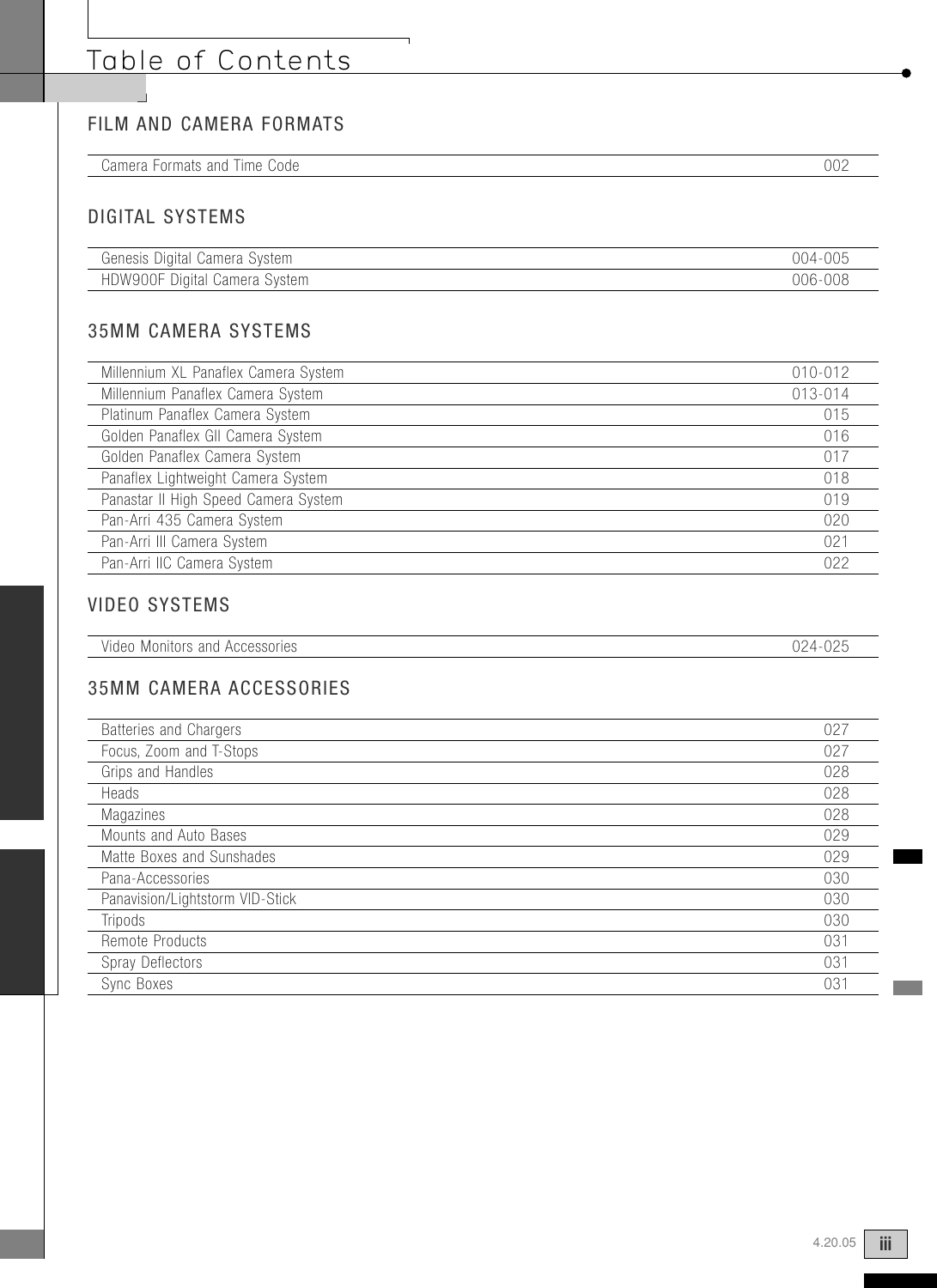# Table of Contents

## FILTERS

 $\overline{\phantom{a}}$ 

| Schneider B+W/Panavision, General and Miscellaneous Filters           |     |
|-----------------------------------------------------------------------|-----|
| <b>35MM OPTICS</b>                                                    |     |
| <b>SPHERICAL LENSES</b>                                               |     |
| Primo Lenses: Primes-Classic Series and Close Focus                   | 035 |
| Primo Lenses: Zoom, Macro Zoom, Lightweight Zoom                      | 036 |
| Macro/Slant Focus Lenses                                              | 037 |
| Ultra Speed "Z" Series MKII Lenses                                    | 038 |
| Super Speed "Z" Series MKII Lenses                                    | 038 |
| <b>Ultra Speed MKII Lenses</b>                                        | 039 |
| Super Speed MKII Lenses                                               | 039 |
| Normal Speed MKII Lenses                                              | 039 |
| Close Focus/Macro Lenses                                              | 040 |
| Telephoto Lenses                                                      | 040 |
| Zoom Lenses                                                           | 041 |
| Zoom Lens Accessories                                                 | 041 |
| SPHERICAL LENSES-SPECIAL PURPOSE                                      |     |
| Panavision/Frazier Lens System, Panavision/Century Swing Shift System | 042 |
| Portrait Lenses                                                       | 043 |
| Macro Lenses                                                          | 043 |
| Slant Focus Lenses                                                    | 043 |
| Special Purpose Lenses and Optics Accessories                         | 044 |
| <b>ANAMORPHIC LENSES</b>                                              |     |
| Mark II Primo Anamorphic Close Focus Lenses                           | 045 |
| Primo Series Lenses                                                   | 045 |
| "E" Series Lenses                                                     | 045 |
| "C" Series Lenses                                                     | 045 |
| Super (High) Speed Lenses                                             | 046 |
| Telephoto Lenses                                                      | 046 |
| Zoom Lenses                                                           | 046 |
| Special Purpose Lenses                                                | 046 |

| Panaflex 16 Camera System       | 048 |
|---------------------------------|-----|
| Panaflex 16 Video and Magazines | 048 |
| Panaflex 16 Accessories         | 049 |
| 16mm Prime Lenses               | 050 |
| 16mm Zoom Lenses                | 050 |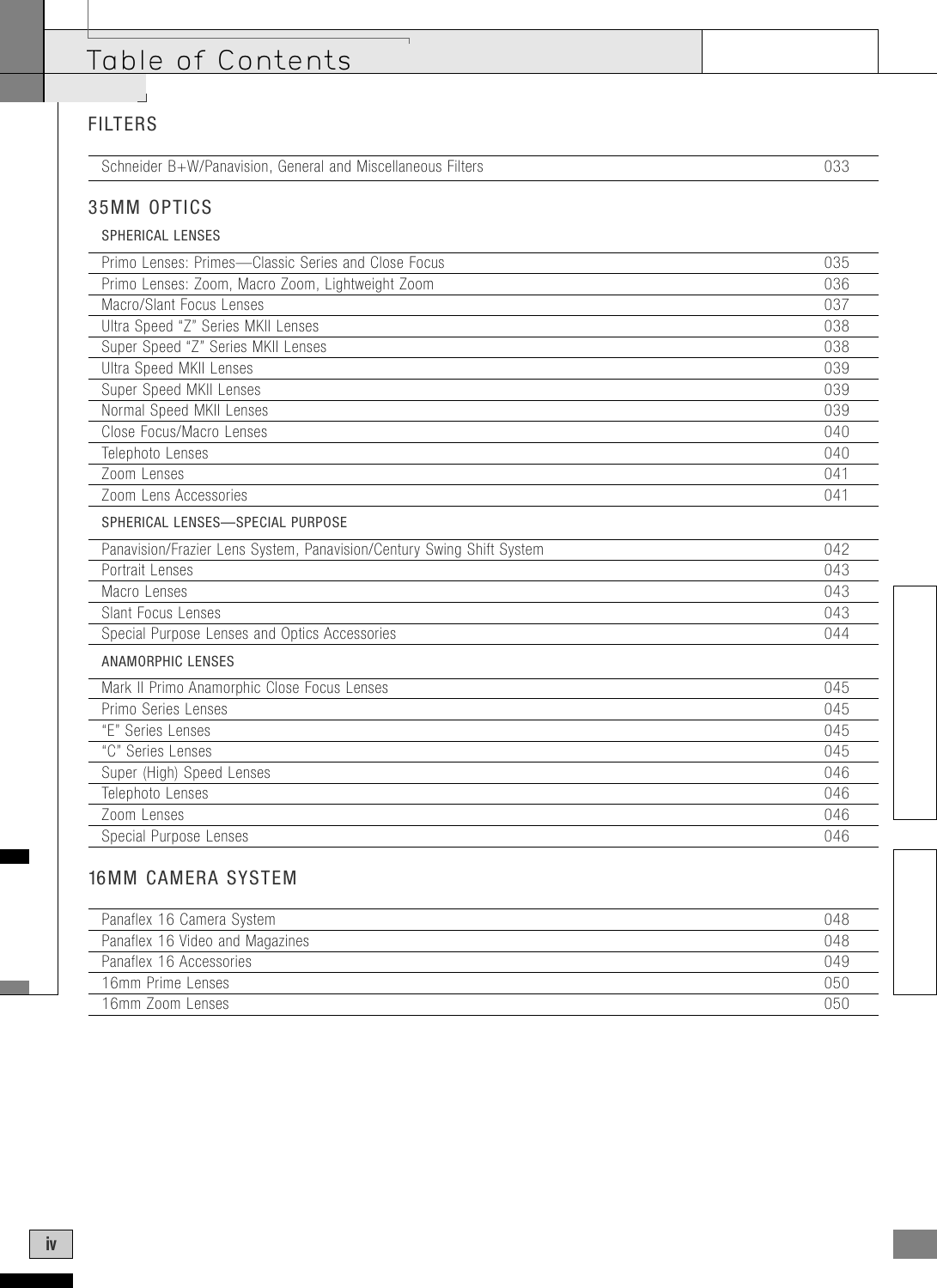## 65MM CAMERA SYSTEMS

| 65mm PFX System 65 Studio Camera System                 | 052 |
|---------------------------------------------------------|-----|
| 65mm HR Spinning Mirror Reflex Camera System            | 053 |
| 65mm High Speed Hand Held Pellicle Reflex Camera System | 053 |
| 65mm Hand Held Pellicle Reflex Camera System            | 054 |
| 65mm Camera Accessories, Batteries and Chargers         | 055 |
| 65mm Magazines and Tripods                              | 056 |
| System 65 Lenses                                        | 057 |
| 65mm Spherical Lenses                                   | 057 |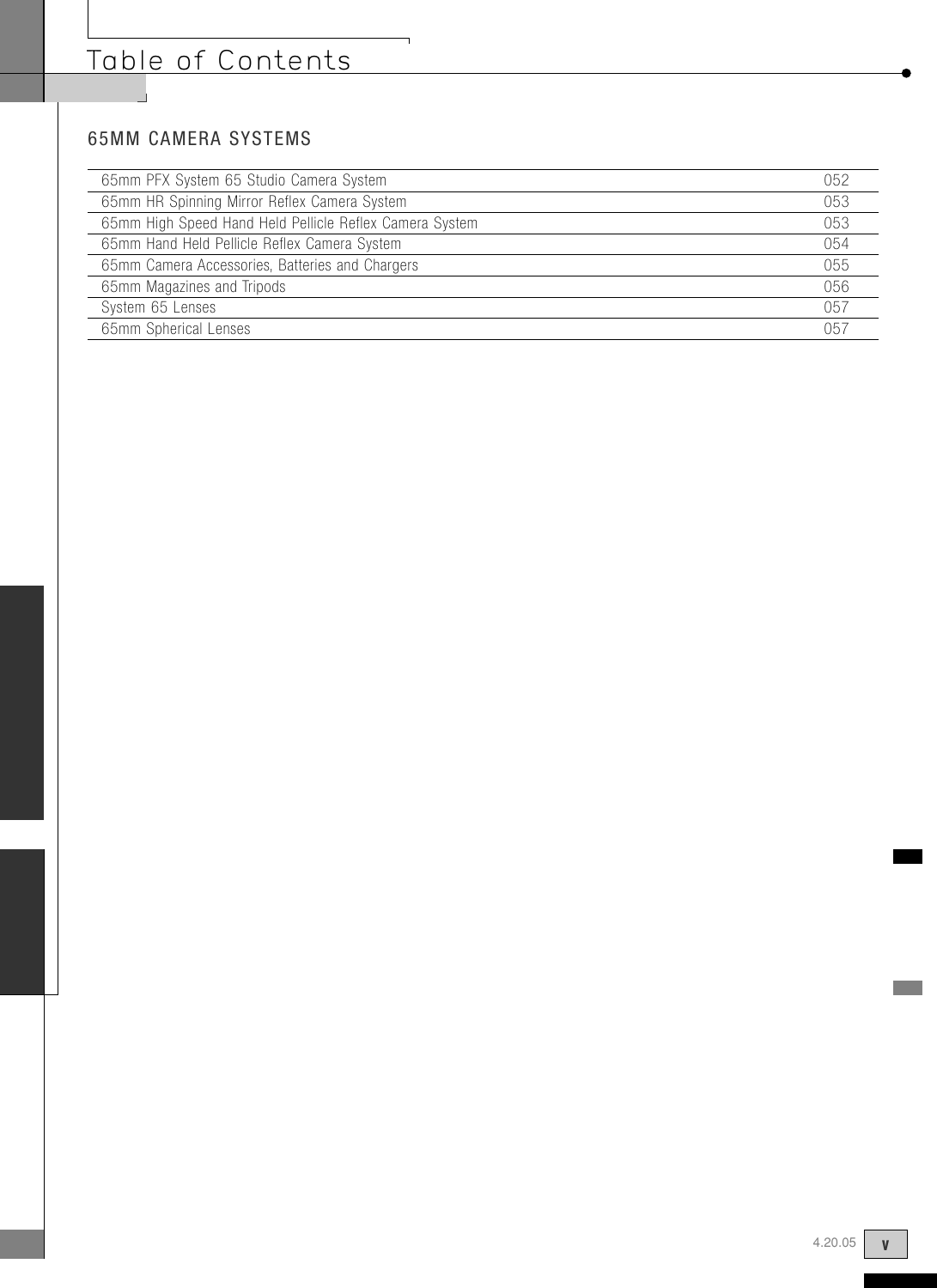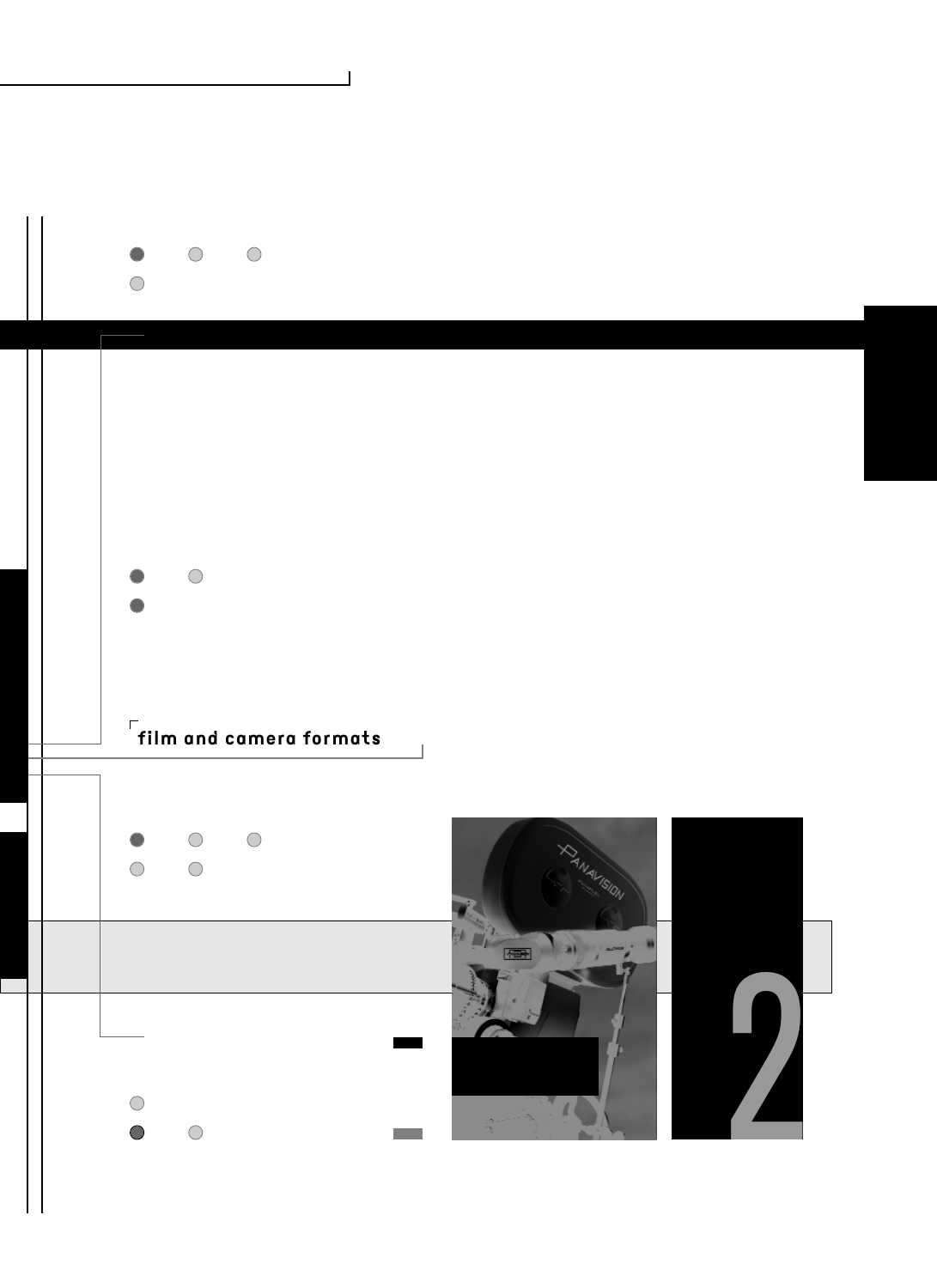## Camera Formats and Time Code

#### PANAVISION ANAMORPHIC 2.40:1

For more than 40 years, Panavision has stood at the forefront of anamorphic photography. After winning Academy Awards for the patented "Auto Panatar" series of lenses, Panavision continued to develop and improve on its anamorphic knowledge, designing the "C" and "E" series lenses, culminating in 1990 with the release of the Primo anamorphics. In 1994 Panavision received a Class I Academy Award for the continued development of anamorphic lenses. Thus the phrase "Filmed in Panavision" has become synonymous with anamorphic photography, appearing on over one thousand films.

#### 3 PERF ®

3 Perf® cameras pull down 3 perforations per frame rather than the conventional 4 perforations per frame. Some of the advantages of 3 Perf® cameras:

- Uses 25% less film (25% savings in cost of negative film, processing, etc.)
- 331/3% more running/shooting time per magazine (14.81 minutes versus 11.11 minutes per 1000'; 29.62 minutes per 2000')
- 340% larger negative area than 16mm in NTSC
- Only 26% smaller than 4 perf in NTSC
- Ideally suited for 1.78:1 (16x9) format

#### PANAVISION SUPER 35<sup>®</sup>

Panavision Super 35® is a format for shooting full aperture, utilizing a greater camera negative area. This format provides the option of releasing a film in any of 3 formats: 70mm, 2x Anamorphic, and 1.85, without cropping any of the sides. The final decision can be made in post-production, as it does require an optical process. Allows the cinematographer to use spherical lenses, while achieving a 2.40 finished product.

For more information on shooting Panavision Super 35<sup>®</sup>, please contact Panavision directly.

| FPSP35 | Panavision Super 35 <sup>®</sup>                                         |
|--------|--------------------------------------------------------------------------|
|        | Available for conversion from standard 35mm format to Super 35mm format. |

#### TIME CODE

Panavision/Aaton Time Code system is a tool for automatically synchronizing camera negative and the production sound track. Every frame of film is "time stamped" with computer and human readable time code. A small on-set synchronizing clock links the camera time code with the sound recorder time code. In post-production, sound and picture can then be synched automatically without the necessity of slates. Current Panavision productions have voiced a savings on average of up to 8 hours of telecine time per week/episode because of Panavision/Aaton Code.

| <b>Clock</b><br>Panavision/AatonCode<br>Synchronizes time code Nagra with time code generator. |
|------------------------------------------------------------------------------------------------|
| ahavision/Aaton(;ode<br>Optically writes time code data on tilm.                               |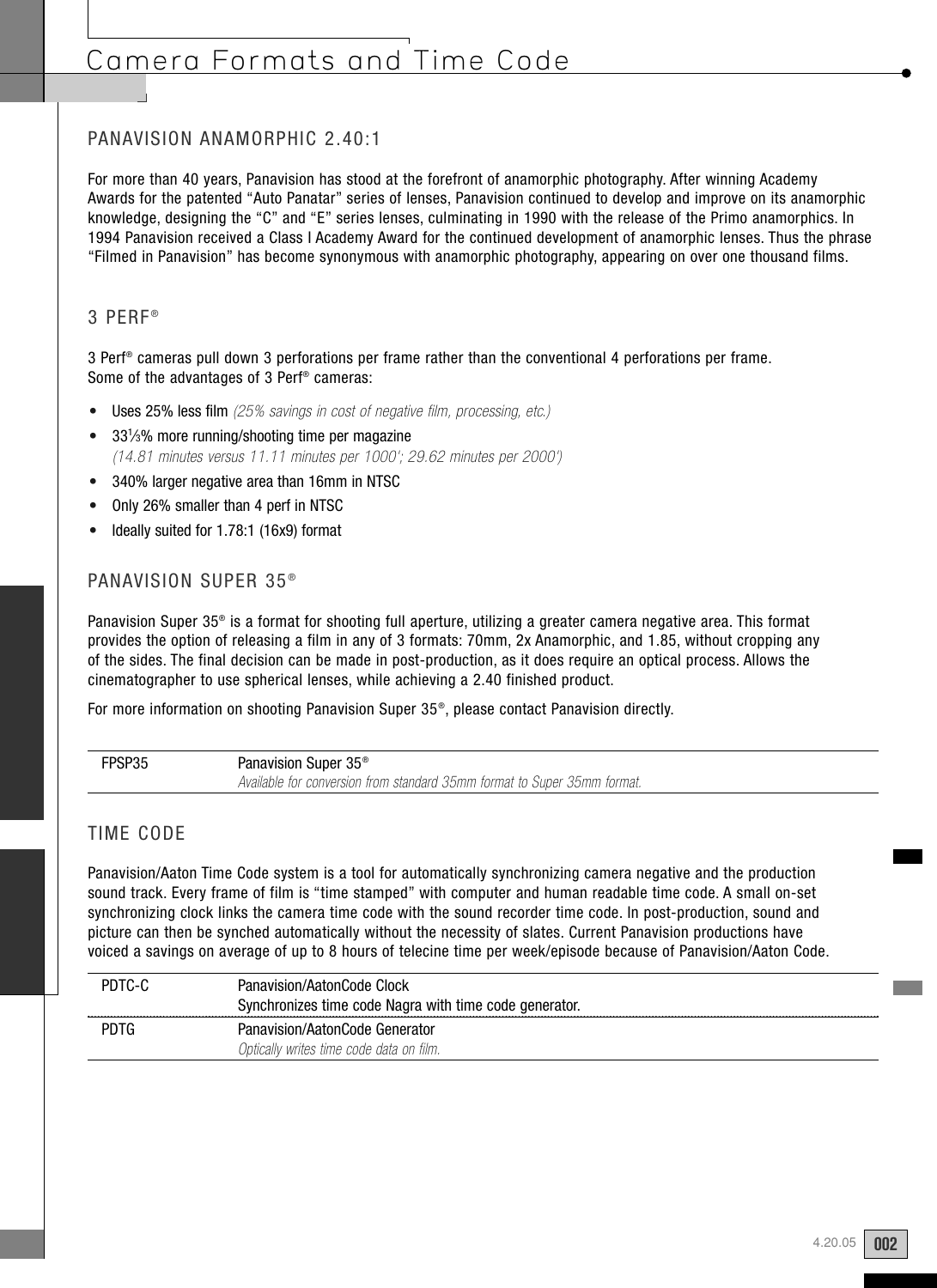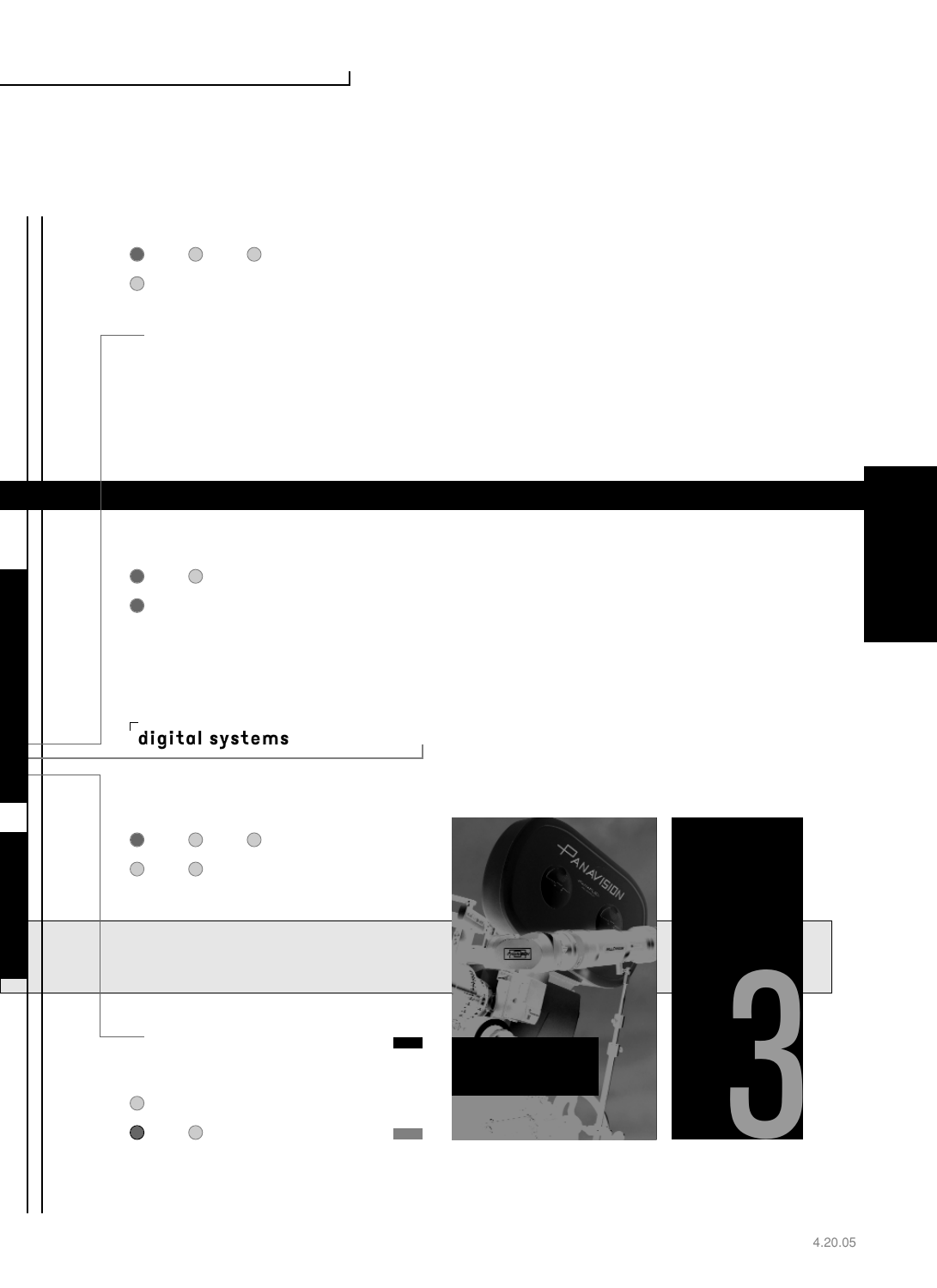## GENESIS Digital Camera System

GCB

Genesis<sup>™</sup> combines high performance electronic imaging with world-renowned Primo® cine optics for unprecedented imaging versatility. Finally, for the cinematographer, "shooting digital" means no compromise on depth of field control, portability, sensitivity, dynamic range or color. Because Genesis<sup>™</sup> was designed from the beginning to be an integral part of the Panavision system, cinematographers have at their fingertips the vast array of Panavision's Academy Award® winning 35mm lenses and proprietary Panaflex® accessories that they have come to expect from Panavision.

| GCB          | <b>GENESIS CAMERA</b>                 |
|--------------|---------------------------------------|
| SRW1         | Dockable VTR-SRW-1 BASIC              |
| <b>HDAF</b>  | Accuscene Viewfinder                  |
| <b>MFFGB</b> | <b>Follow Focus System</b>            |
| <b>GRB</b>   | Iris Rod Brackets-long                |
| <b>GRBS</b>  | Iris Rod Brackets-short               |
| <b>MBMC</b>  | Modular Combo Matte Box System        |
| <b>SCAD</b>  | <b>Steadicam Mount</b>                |
| <b>GLMB</b>  | Steadicam Mount-low mode              |
| GCH          | Carry Handle-Top                      |
| <b>GHH</b>   | Hollywood Carry Handle-Rear           |
| <b>PCOB</b>  | PFX O'Connor Base                     |
| <b>PCMU</b>  | Univ Camera Mounts                    |
| PLL          | Lens Light                            |
| EPL-M        | Eyepiece Leveler                      |
| FFX6         | Whip 6"                               |
| <b>FXHL</b>  | <b>Speed Crank</b>                    |
| <b>HDAP</b>  | Viewfinder Bracket                    |
| 14NM33       | 3 Block Batteries (Anton Bauer)       |
| <b>GBC</b>   | Genesis Battery Charger (Anton Bauer) |
| <b>GPS</b>   | Power Supply                          |
| 138FR        | 138mm Filter Ring                     |
| 4.5FR        | 4.5" Filter Ring                      |
| <b>FSE</b>   | Sunshade                              |
| GADC         | Active Downconverter (Ex: BNC Box)    |
| <b>GBOB</b>  | <b>Genesis Power Breakout Box</b>     |
| <b>GPDL</b>  | Genesis Passive Dual Link Unit        |
| <b>GSCB</b>  | Genesis Steadicam Base                |
| <b>GRCB</b>  | Genesis Remote Clicker Box            |
|              | Cases                                 |
|              | Cables                                |
|              |                                       |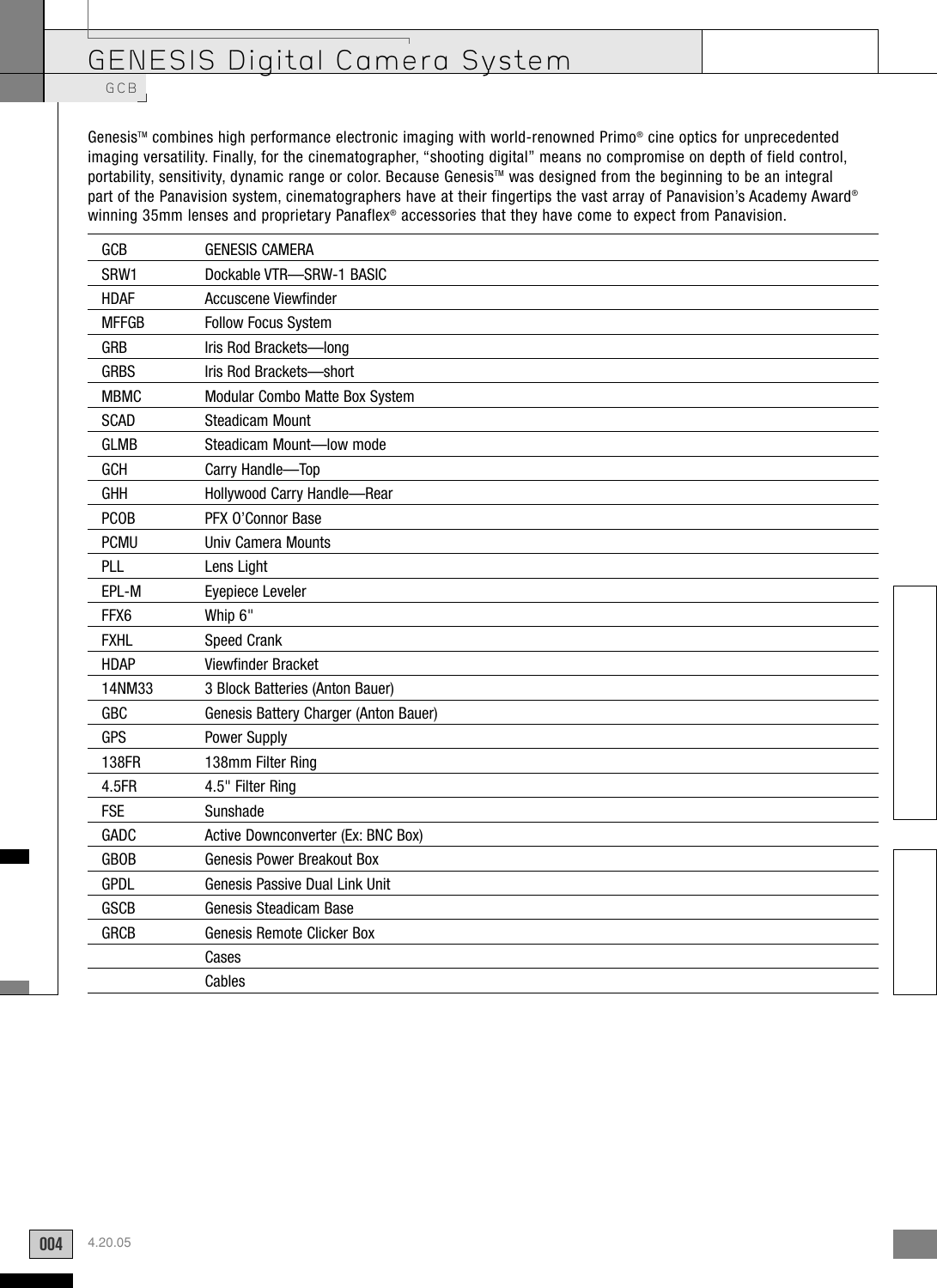# GENESIS Digital Camera System

#### GCB

#### **GENESIS ELECTRONICS PACKAGE**

| HDAM        | On Board Monitor and Brackets    |
|-------------|----------------------------------|
| <b>ACLS</b> | Clockit Box                      |
| <b>SRPC</b> | Remote Recording-SRW-1 Processor |
|             | Power Supply for Remote Record   |
| 14NM33      | 3 Block Batteries                |
|             |                                  |

#### **GENESIS MONITOR PACKAGE**

| HD24SL      | 24" HD Monitor - Sony             |
|-------------|-----------------------------------|
| <b>HDWL</b> | Leader Waveform Monitor           |
| GDP         | Display Processor (Ex: Gamma Box) |
|             |                                   |

#### **TWO CAMERA PACKAGE**

| <b>GENESIS CAMERA SYSTEM</b>   |  |
|--------------------------------|--|
| GENESIS ELECTRONICS PACKAGE    |  |
| <b>GENESIS MONITOR PACKAGE</b> |  |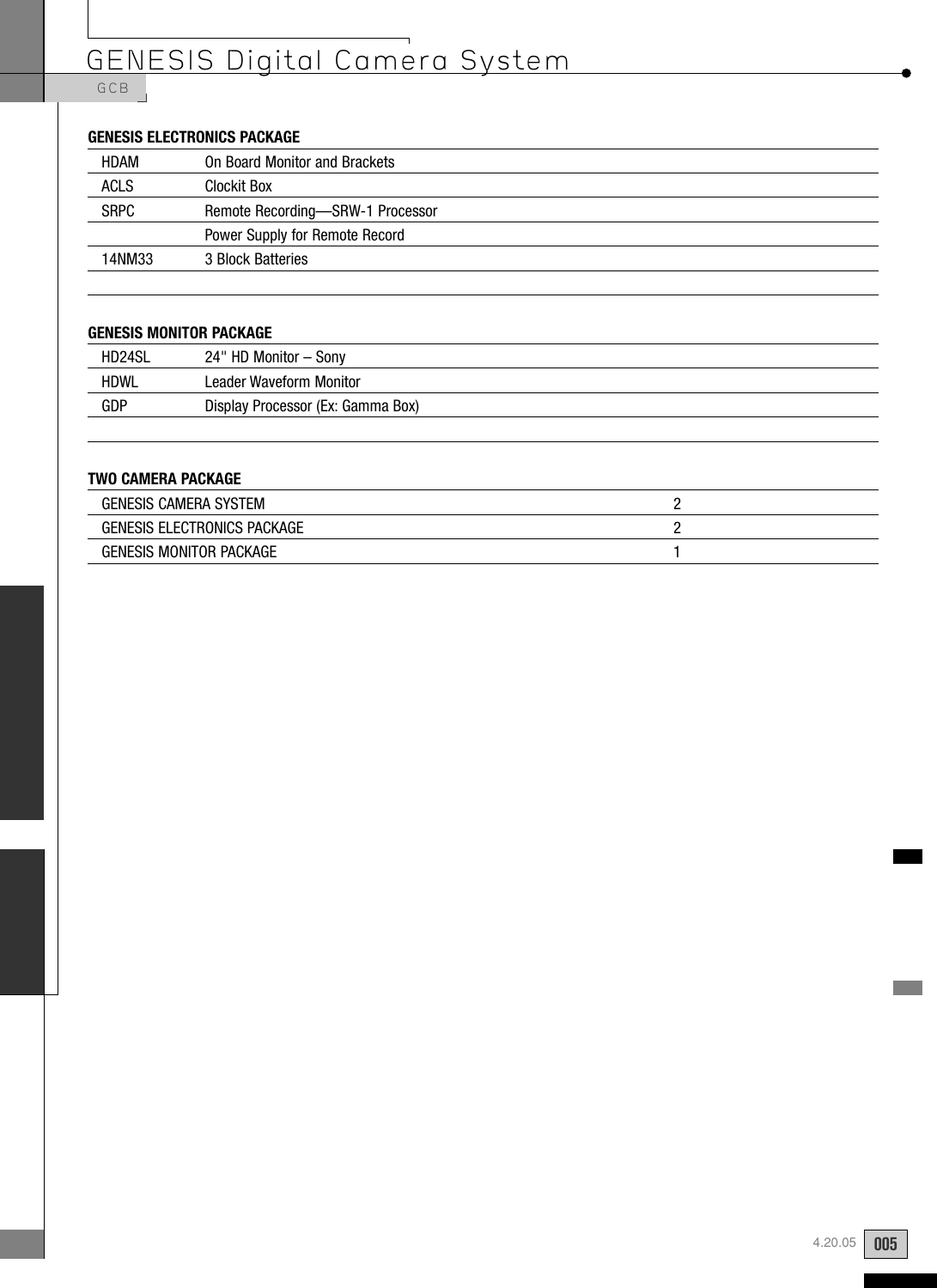| <b>HD900F</b>    |              | HDW900DF Digital Camera System       |
|------------------|--------------|--------------------------------------|
| <b>HDEPHD</b>    | 1            | <b>Ultraview Viewfinder</b>          |
| <b>HDET</b>      | 1            | <b>HD Extension Tube</b>             |
| <b>HDVP</b>      | 1            | <b>HD Viewfinder Pivot</b>           |
| <b>HDRP</b>      | 1            | <b>HD Remote Control Panel</b>       |
| <b>HDPS</b>      | 1            | HD 24/12DC Power Supply              |
| <b>HDSP</b>      | 1            | <b>HD Steadicam Plate</b>            |
| <b>HDLM</b>      | 1            | HD Low-mode Bracket                  |
| HDPCM1           |              | <b>HD Panahead Mount</b>             |
| <b>HDCH</b>      | 1            | <b>HD Carry Handle</b>               |
| <b>HDRB</b>      | 1            | <b>HD Rod Bracket</b>                |
| PLLV             | 1            | Panalens Light with video            |
| EPL              | 1            | Eyepiece Leveler                     |
| <b>HDMB</b>      | 1            | <b>HD Matte Box</b>                  |
| MMB4             | 1            | Geared 4 Stage Module                |
| MMBFC-S          | 1            | Flexible Cable with Handle 18"       |
| MMBFC-L          | 1            | Flexible Cable with Handle 24"       |
| MMB <sub>2</sub> | 1            | Geared 2 Stage Module                |
| MFFGB1           |              | <b>Modular Follow Focus Gear Box</b> |
| MFF2SK           | 1            | Modular Follow Focus Two Speed       |
| <b>MFFSK</b>     |              | 1 Modular Follow Focus Single Speed  |
| <b>HDFB</b>      | 1            | <b>HD FF Bracket</b>                 |
| AB100            | 4            | AB 14.4 100WA NI Battery             |
| <b>ABQNI</b>     | 1            | AB NI Quad Charger                   |
| <b>ABSU</b>      | 1            | AB Sony Up Converter (14.4/24V)      |
|                  | 1            | Cable Package                        |
|                  |              |                                      |
| <b>HDCA</b>      | $\mathbf{1}$ | <b>HD SDI Camera Adapter</b>         |
| <b>HDCAA</b>     | 1            | HD Camera Adapter with Audio (SDI)   |
|                  |              |                                      |
| <b>RMB150</b>    | 1            | HD Remote Control Unit               |
| CBLE-RMB10       | 1            | RMB150 10m (H8)-Sony                 |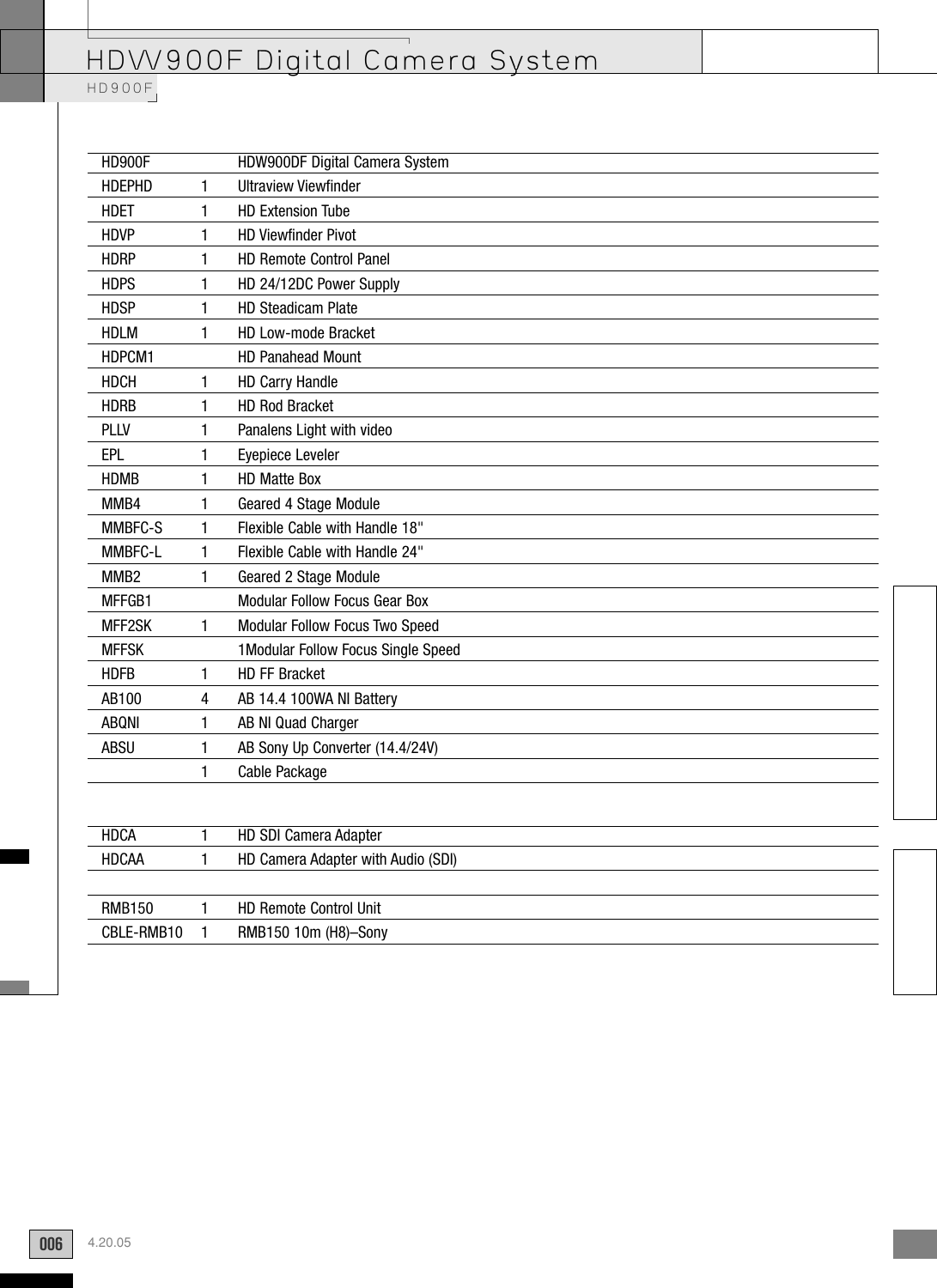#### HD900F

| <b>HDAM</b>     | 1 | 6" Astro Color Analog Monitor                |
|-----------------|---|----------------------------------------------|
| <b>HDVF</b>     | 1 | 6" HD Color Viewfinder-Sony                  |
| HD9S            | 1 | 9" HD SDI Monitor-Sony                       |
| HD <sub>9</sub> | 1 | 9" HD Monitor non-SDI-Sony                   |
| <b>HD14S</b>    | 1 | 14" HD SDI Monitor-Sony                      |
| <b>HD14</b>     | 1 | 14" HD Monitor-non-SDI Sony                  |
| HD14H           |   | 14" HD Monitor Hood/Shade                    |
| HD24SL          |   | 24" HD Monitor-Sony                          |
| <b>PM42</b>     |   | 42" Plasma Monitor                           |
| <b>HDMP</b>     |   | Sony HD Monitor Probe                        |
|                 |   |                                              |
| CDZ9            |   | Canon HD Zoom (PV) 5.5-50mm F2               |
| SLZ11D          |   | 9.5-105mm t1.6 Primo Digital Zoom            |
| <b>SBZC</b>     |   | Zoom Control                                 |
| <b>SLZD</b>     |   | 6-27mm T1.6 Primo Digital Zoom               |
| <b>SDZW</b>     |   | 6-27mm Primo Digital Zoom Lens               |
| <b>SDZT</b>     |   | 25-112mm Primo Digital Zoom Lens             |
| SD <sub>5</sub> |   | 5mm T1.8 Primo Digital Prime                 |
| SD <sub>7</sub> |   | 7mm Primo Digital Lens                       |
| <b>SD10</b>     |   | 10mm Primo Digital Lens                      |
| <b>SD14</b>     |   | 14mm Primo Digital Lens                      |
| <b>SD20</b>     |   | 20mm Primo Digital Lens                      |
| <b>SD35</b>     |   | 35mm Primo Digital Lens                      |
|                 |   |                                              |
| <b>HD500F</b>   |   | VTR-Sony HDCam Studio                        |
| <b>DVW500</b>   |   | DigiBeta VTR DVW-A500                        |
|                 |   |                                              |
| <b>HDWT</b>     |   | Sony/Tek HD Waveform Monitor                 |
| <b>HDWL</b>     |   | <b>HD Leader Waveform Monitor</b>            |
|                 |   |                                              |
| <b>HDOD</b>     |   | Evertz HD Offline Downconverter              |
|                 |   | <b>HD Afterburner</b>                        |
| <b>HDMC</b>     |   | Evertz HD Downconverter                      |
| <b>HDPC</b>     |   | Evertz HD Progressive Format C               |
| HDR4            |   | HD 4 Input Router                            |
| <b>HDER</b>     |   | <b>HD Engineering Rack</b>                   |
| HDD8            |   | Evertz 8 Out Digital DA                      |
| <b>TC24</b>     |   | <b>Timecode Generator 24FPS</b>              |
| <b>TCAB</b>     |   | Evertz Timecode Gen/Afterburner-Standard Def |
| <b>HDRG</b>     |   | <b>HD Reticule Generator</b>                 |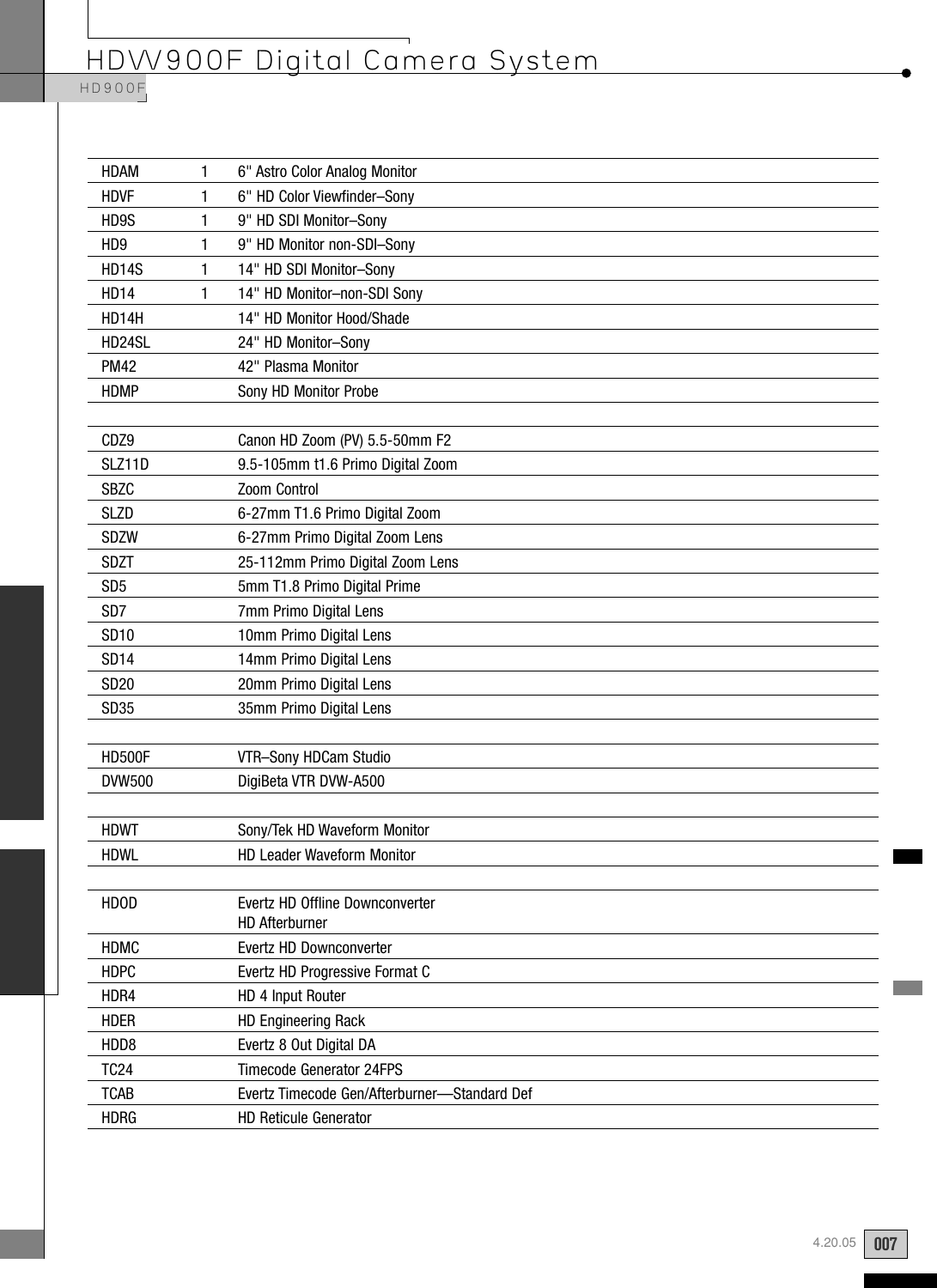| <b>HDUB</b>       | <b>HD Utility Base</b>               |
|-------------------|--------------------------------------|
| <b>HDHR</b>       | <b>HD Handheld Rig</b>               |
| <b>HDWPL</b>      | <b>HDCAM Weather Protector Long</b>  |
| <b>HDWPS</b>      | <b>HDCAM Weather Protector Short</b> |
|                   |                                      |
| <b>APM200</b>     | <b>Videotek Audio Monitor</b>        |
| HDDH              | <b>HD Data Hub</b>                   |
| <b>CNU500</b>     | Sony Camera Network Unit             |
| <b>MSU750</b>     | Sony Master Setup Unit               |
|                   |                                      |
| HD5DA             | AJA 4 Out SDI DA                     |
|                   |                                      |
| AB100             | AB 14.4 100WA NI Battery             |
| <b>ABQNI</b>      | AB NI Quad Charger                   |
| <b>ABDNI</b>      | AB Dual NI Charger                   |
| <b>ABSD</b>       | AB Sony Down Converter (24/14.4V)    |
| <b>BPL90</b>      | 14.4V 8AH Li Battery-Sony            |
| ACDN <sub>2</sub> | HD900 Battery Adapter-Sony           |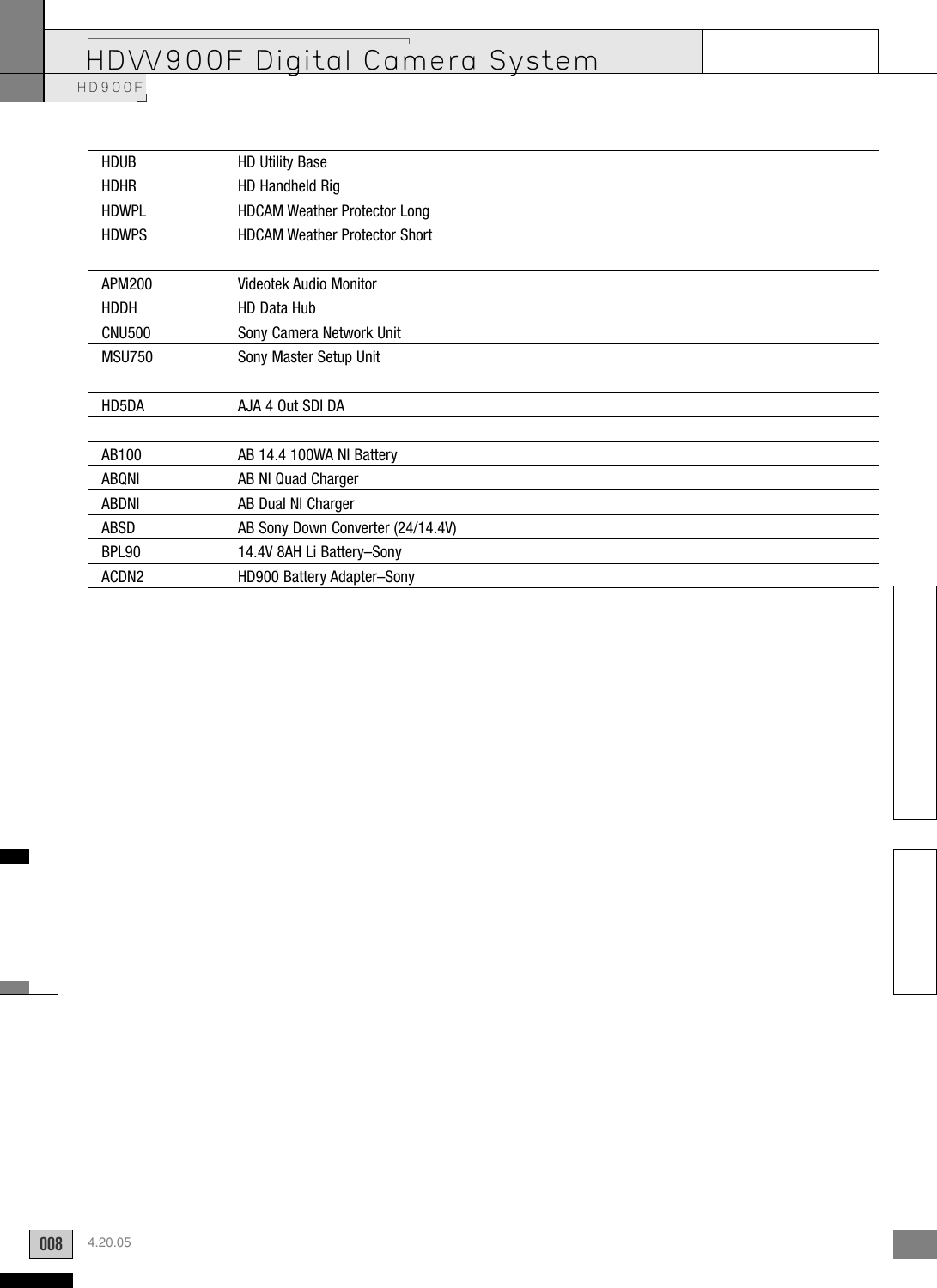

 $\overline{\phantom{a}}$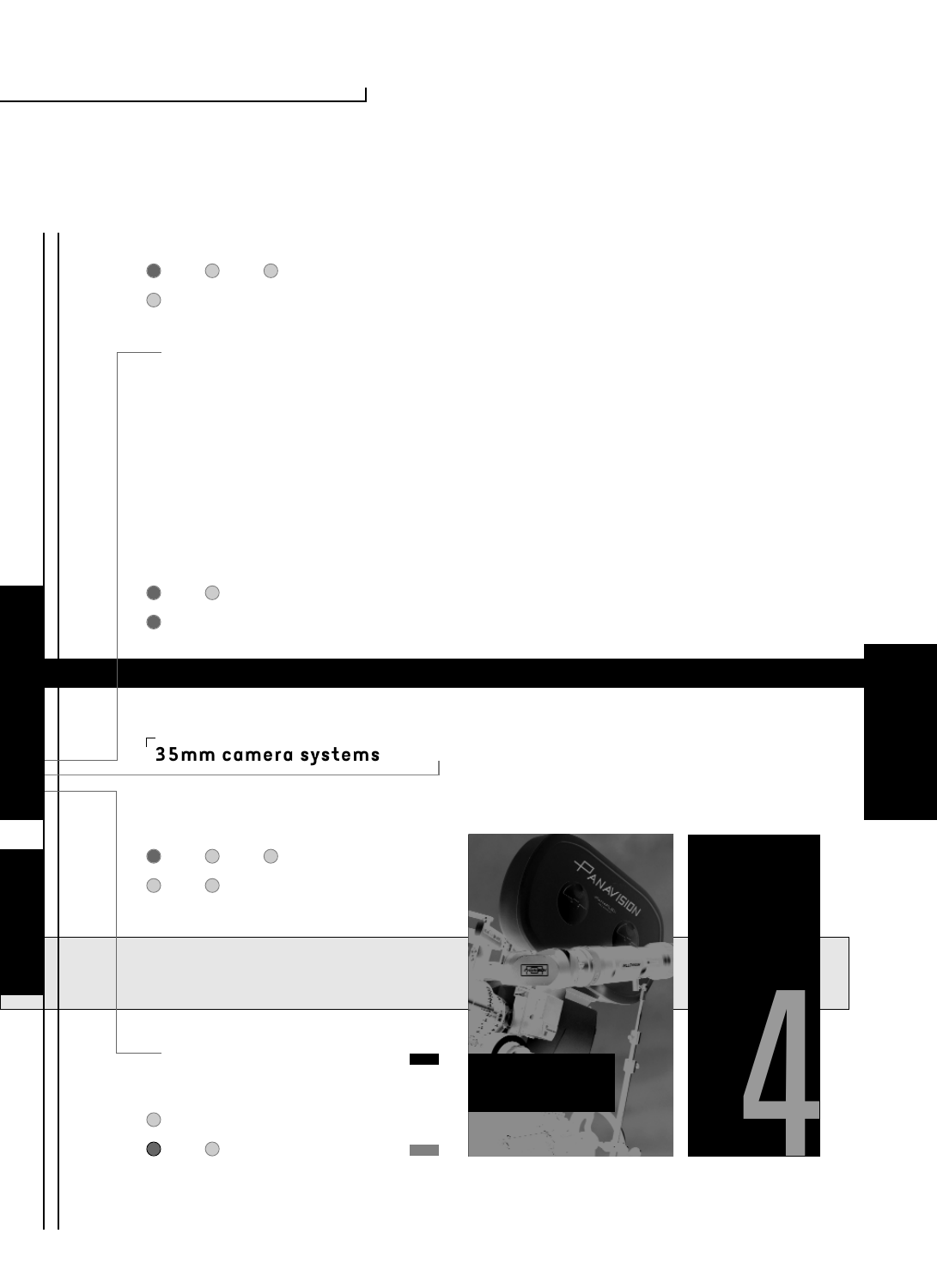## Millennium XL Panaflex Camera System



#### Features

- Ergonomic hand held eyepiece with fore-aft, updown, and right-left eye positioning; instantly detachable for Steadicam® use
- 3-40 fps, crystal speed control, selectable in 1/1000th of a frame increments
- In shot variable 11.2-180 degree shutter
- Millennium movement requires infrequent lubrication
- Full size, full speed rotating reflex mirror
- Behind the lens filter
- Detachable, dual sided front display panel
- Rear operator panel for speed and shutter setting with full display
- Rear connectors for remote operation
- Dual sprocket design for quick threading and looping
- Internal servo motor control electronics for focus, T-stop and zoom
- Focus, T-stop and zoom connectors in faceplate
- Wired or wireless remote control
- Iris rod bracket with 24VDC power connectors
- Separate remote control for timed speed shutter compensated shots
- 200', 400', and 1000' magazines
- On board battery
- Easily Super 35 conversion
- Dual drive motors for shutter and movement, easily re-timed for effects
- 3-4 perf conversion

#### Weights Camera body only....................... 11.8 lbs ......5.35 kg

| Hand held viewfinder 3.7 lbs  1.68 kg                    |
|----------------------------------------------------------|
| Digital display  0.5 lbs 0.23 kg                         |
|                                                          |
| 200' magazines 3.5 lbs  1.59 kg                          |
| 400' magazines 6.0 lbs 2.72 kg                           |
| 1000' magazines 10.1 lbs 4.58 kg                         |
| Video viewfinder with bracket  1.63 lbs 0.739 kg         |
| Steadicam <sup>®</sup> plate low mode  0.32 lbs 0.145 kg |
| Steadicam® plate standard 0.58 lbs 0.263 kg              |
| 4x5 clip-on matte box 1.04 lbs  0.471 kg                 |
| Studio viewfinder  8.5 lbs 3.85 kg                       |
|                                                          |
| Iris rod bracket 0.6 lbs  0.272 kg                       |
|                                                          |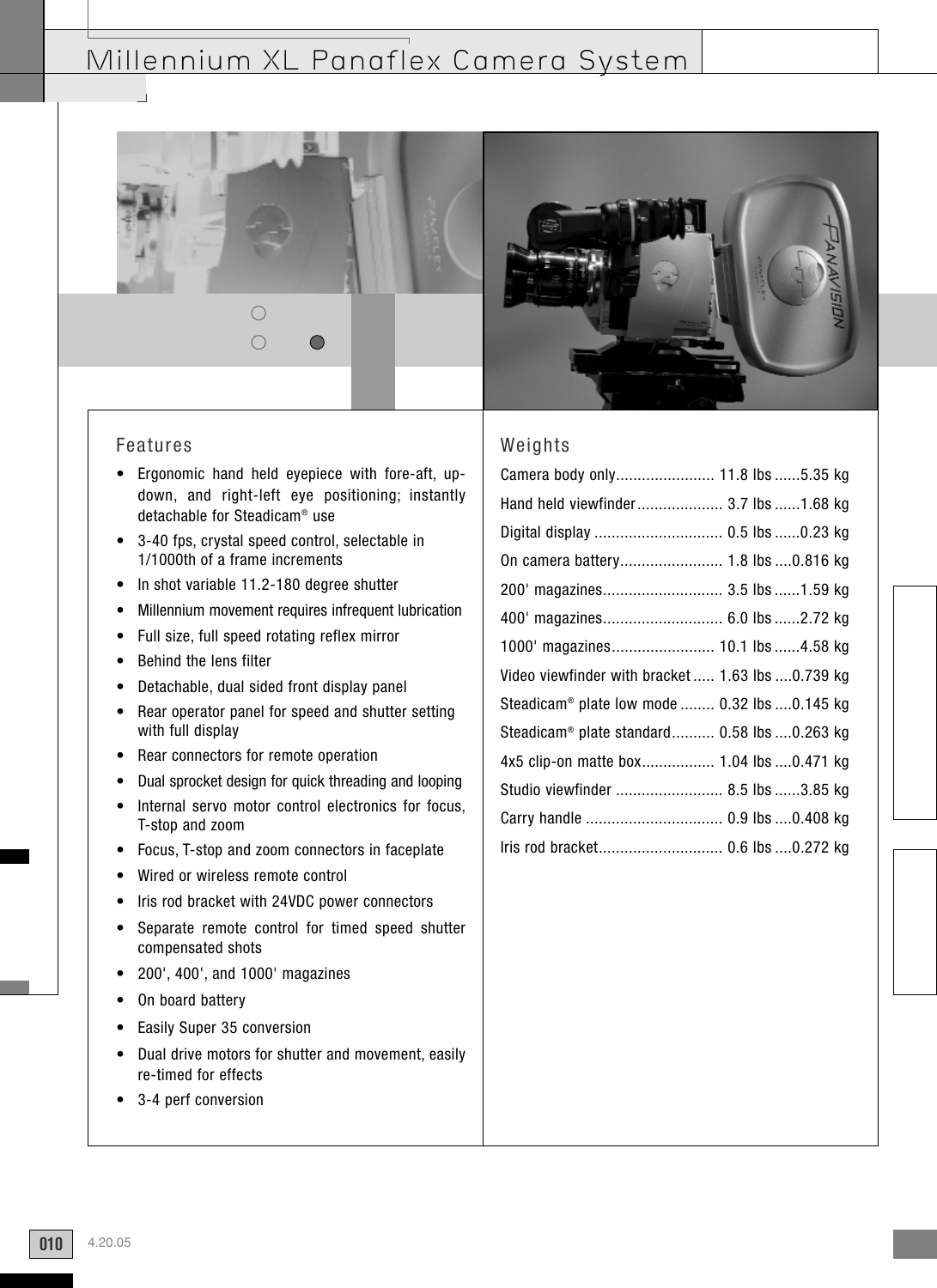# Millennium XL Panaflex Camera System

#### PFX-M PFX-MXL

The Millennium XL is the smallest, lightest, studio quiet camera that can be quickly converted into hand held or Steadicam® configuration. Camera speed is from 3–40fps and the 11.2–180º internal motorized shutter allows for a four stop ramp speed change. Dual motors can be purposely mistimed for streaking effects. The Millennium XL is available in three different versions: Steadicam® only, Steadicam®/Hand Held, and as a full studio camera with telescoping eyepiece.

#### Steadicam<sup>®</sup> MODE

|               | $\mathbf{2}$ | <b>24 volt Batteries</b>                      |
|---------------|--------------|-----------------------------------------------|
| <b>PCOB</b>   |              | Camera Mount                                  |
| <b>MBPC</b>   |              | Clip-on Matte Box with rotating Pola Slot     |
| <b>MXLPCL</b> |              | <b>Battery Handle</b>                         |
| <b>MXLRH</b>  |              | <b>MXL Receiver Handle</b>                    |
| <b>MXLPCM</b> |              | Millennium Lightweight Camera Mount           |
| GG            |              | <b>Ground Glass</b>                           |
| GFH           |              | <b>Gel Filter Box</b>                         |
| <b>MXLSCB</b> |              | Steadicam <sup>®</sup> Adapter Plate          |
| <b>MXLSS</b>  |              | Steadicam <sup>®</sup> Spacer Mount           |
| <b>MXLSCT</b> |              | Steadicam <sup>®</sup> Adapter Plate-low mode |
| <b>FFX</b>    |              | <b>Follow Focus Extension 12"</b>             |

#### HAND HELD/Steadicam<sup>®</sup> MODE

| <b>FSE/MBF</b> | <b>Sunshade Extension</b>               |
|----------------|-----------------------------------------|
| <b>MXLFT</b>   | MXL Hand Held Viewing System            |
| <b>MFFGB</b>   | Modular Follow Focus Gear Box           |
| <b>MXLCD</b>   | MXL on board Monitor (NTSC)             |
| <b>MFFAM</b>   | <b>Modular Follow Focus Adapter</b>     |
| LHG            | Left Hand Grip                          |
| <b>HHGRH</b>   | Hand Held Grip Right Handle             |
| <b>MIRBS</b>   | Millennium Short Iris Rod Bracket       |
| <b>MDD</b>     | Millennium Digital Display              |
| <b>MXLW</b>    | Lightweight Magazine Extension Wedge    |
| <b>FXHL</b>    | Offset Handle                           |
| LAC            | Local Area On/Off Shutter/Speed Control |
| <b>MFFSK</b>   | Modular Follow Focus Single Speed Knob  |
| <b>FFX</b>     | <b>Follow Focus Extension 12"</b>       |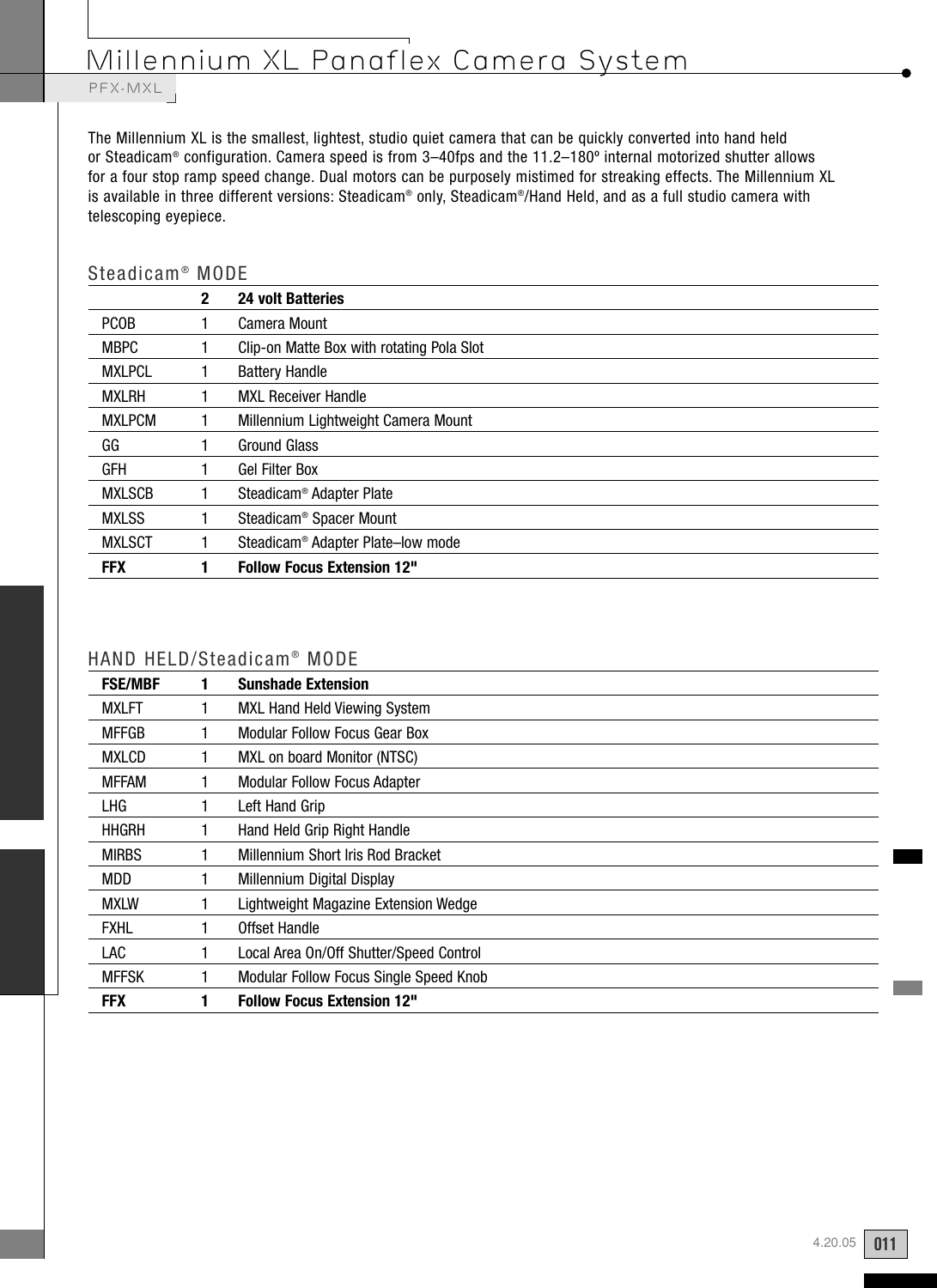# Millennium XL Panaflex Camera System

PFX-MXL

#### STUDIO MODE

| <b>MEPX</b> | Millennium Studio Extension Eyepiece |
|-------------|--------------------------------------|
| EPL-M       | Eyepiece Leveler-Millennium          |
| MВ          | Matte Box                            |
| <b>MMB</b>  | <b>Modular Monitor bracket</b>       |
| <b>MIRB</b> | Millennium Iris Rod Bracket          |
| <b>PLLV</b> | Panalens Lite with Video             |
| <b>FFX</b>  | <b>Follow Focus Extension 12"</b>    |

#### ACCESSORIES

| <b>MFZ</b>        | Millennium Digital Link FTZSAC Controller                         |
|-------------------|-------------------------------------------------------------------|
|                   | Digital link version of FTZSAC. Remote focus, T-stop, zoom, speed |
|                   | and aperture control. RS232 serial control, wired and wireless.   |
| MXL4              | 400' Millennium Lightweight Magnesium Magazine                    |
| MXL <sub>2</sub>  | 200' Millennium Lightweight Magnesium Magazine                    |
| HHGA2             | Lightweight Hand Held Grip Assembly                               |
| <b>MXLHR</b>      | <b>MXL Remote Receiver</b>                                        |
| HHGZC             | Hand Held Grip Zoom Control                                       |
| <b>MXLOBB</b>     | Millennium Lightweight on-board Battery                           |
| XHS4              | MXL 400' Handheld Weather Protector-short                         |
| XSL <sub>10</sub> | MXL 1000' Studio Weather Protector-long                           |
| XSL4              | MXL 400' Studio Weather Protector-long                            |
| XSS <sub>10</sub> | MXL 1000' Studio Weather Protector-short                          |
| XSS4              | MXL 400' Studio Weather Protector-short                           |
| <b>MXLPCL</b>     | Millennium Lightweight Battery Handle                             |
|                   |                                                                   |

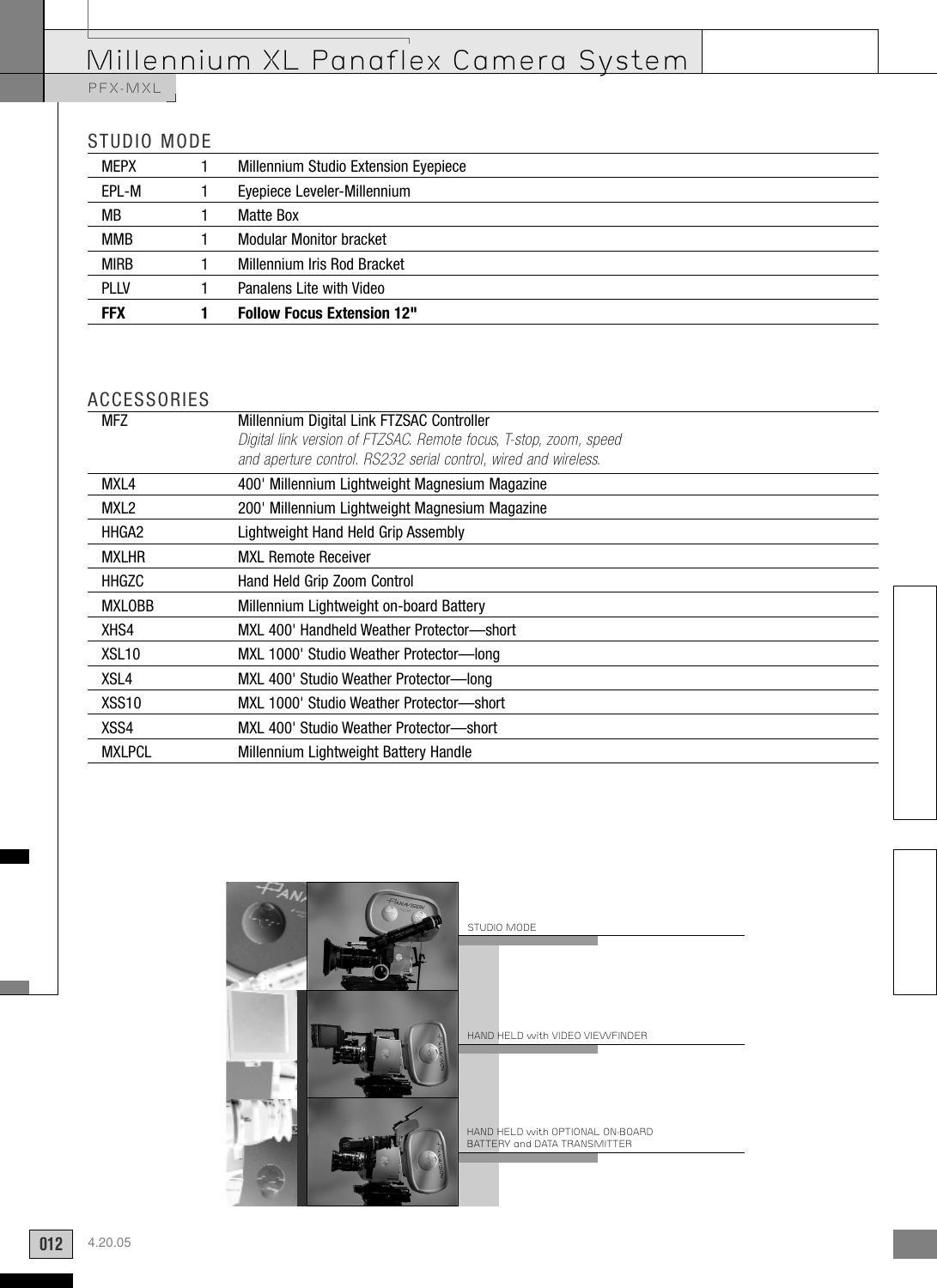# Millennium Panaflex Camera System

PFX-M





- 3-50 frames per second
- 11.2-180 motorized shutter
- Remote witness camera monitor
- Lens light with built-in witness camera
- 5" on board video monitor
- Left/right eye positionable hand held eyepiece
- Telescoping extension eyepiece
- Viewing system detaches quickly for Steadicam® conversion
- Enhanced video image, optionally bypassing ground glass
- Flicker free video assist with RGB video out
- Internal focus, T-stop and zoom motor control
- Internal or (integral) faceplate connectors for focus, T-stop and zoom motors
- Digital link wireless control
- Modular follow focus
- Hand held remote for camera on/off and speed/shutter control
- Fully adjustable hand held grip assembly
- Multiple camera status displays



### Weights

| Steadicam® mode (no mag, no lens)17.5 lbs.                        |  |
|-------------------------------------------------------------------|--|
| Camera in hand held mode, 400' mag28.3 lbs.<br>(no film, no lens) |  |
|                                                                   |  |
|                                                                   |  |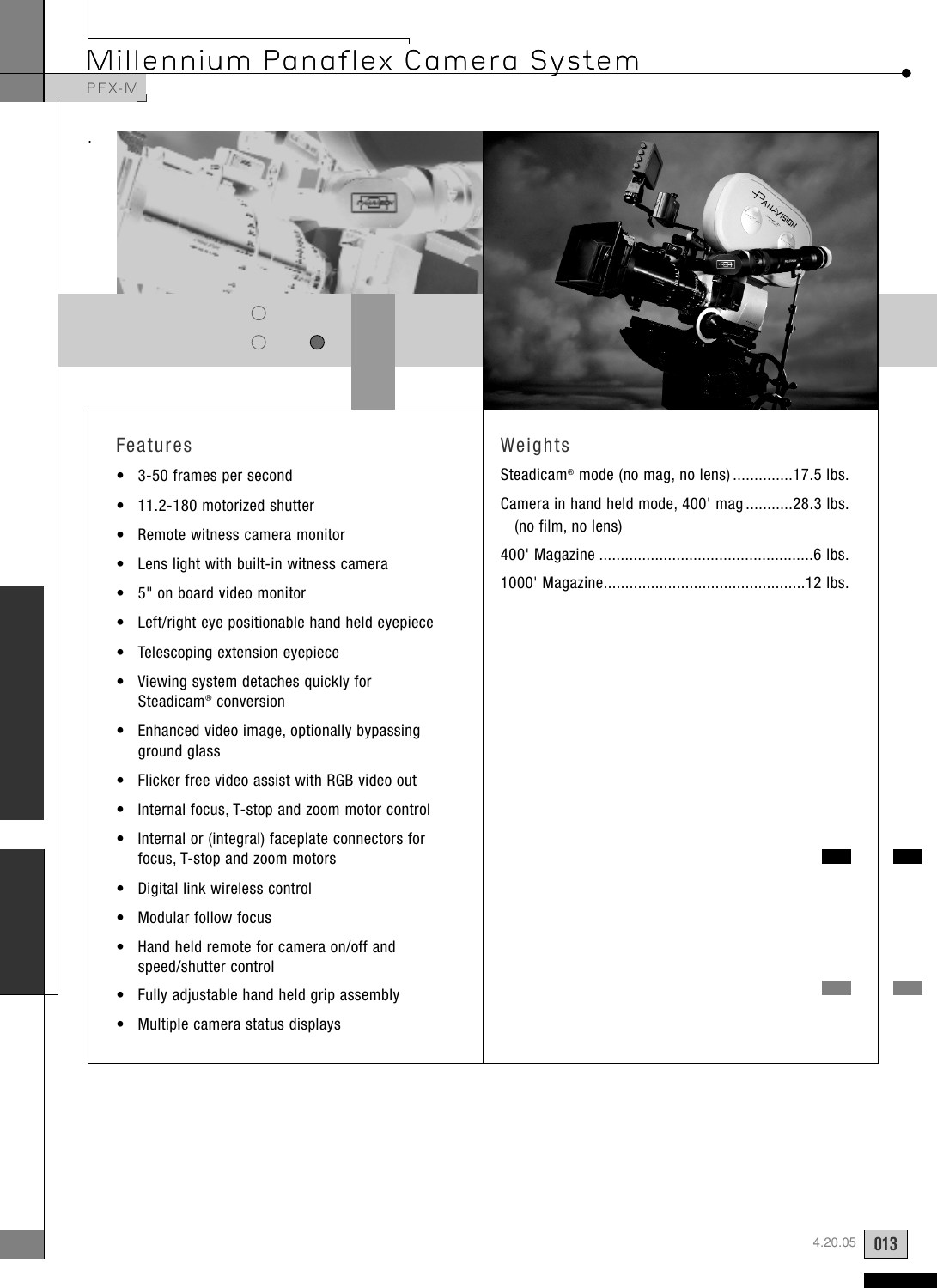## PFX-M

The Millennium is a lightweight studio quiet camera that can be quickly converted into hand held or Steadicam® configuration. Camera speed is from 3–50 fps and the 11.2–180º internal motorized shutter allows for a four stop ramp speed change.

| <b>MCV</b>         | 1 | <b>Millennium Color Video Tap</b>                                                                                                      |
|--------------------|---|----------------------------------------------------------------------------------------------------------------------------------------|
|                    |   | Substantially improved picture quality and optional ground glass<br>optical bypass system for further video enhancement, flicker free, |
|                    |   | electronic deanamorphoser                                                                                                              |
|                    | 4 | <b>24 volt Batteries</b>                                                                                                               |
| <b>PLLV</b>        | 1 | <b>Panalens Lite with built-in Video Witness Camera</b>                                                                                |
|                    |   | (includes additional on board Witness Monitor)                                                                                         |
| LCDM5              | 1 | <b>On Board Video Monitor</b><br>Either on board Monitor can be used for hand held operation<br>without optical viewfinder             |
| <b>FSE/MBF</b>     | 1 | <b>Sunshade Extension</b>                                                                                                              |
| <b>MFFGB</b>       | 1 | <b>Modular Follow Focus</b> with single and dual speed knob                                                                            |
|                    |   | for ramp speed shots                                                                                                                   |
| <b>LAC</b>         | 1 | <b>Camera On/Off and Speed/Shutter Control Unit</b>                                                                                    |
| <b>MEPX</b>        | 1 | <b>Telescoping Eyepiece Extension with Magnifier</b>                                                                                   |
|                    |   | and Internal Heater                                                                                                                    |
|                    |   | Maintains constant focus and image magnification                                                                                       |
| <b>MSCCP</b>       | 2 | Steadicam <sup>®</sup> Adapter Plates                                                                                                  |
| <b>MIRB</b>        | 1 | Iris Rod Bracket with 24 and 12 volt DC Outlets                                                                                        |
| HHPCH <sub>2</sub> | 1 | <b>Hand held Panaclear Handle 2</b>                                                                                                    |
| МB                 | 1 | Wide Angle Matte Box                                                                                                                   |
| MGG                | 1 | Ground Glass (Panaglow) or optional clear Format Screen                                                                                |
| <b>MGFH</b>        | 1 | Box (12) Gelatin Filter Holders                                                                                                        |
| CBLE-24P           | 2 | <b>Power Cables</b>                                                                                                                    |
| <b>HHGA</b>        | 1 | <b>Hand held Accessories</b>                                                                                                           |
|                    |   | (new, fully adjustable, ergonomically designed hand held grip assembly)                                                                |
| <b>IRISROD</b>     | 3 | Pairs of Iris Rods                                                                                                                     |
| <b>SRB</b>         | 1 | <b>Short Iris Rod Bracket</b>                                                                                                          |
| PCM/PCOB           | 1 | <b>Sliding Base Plate</b>                                                                                                              |
| EPL-M              | 1 | Eyepiece Leveler                                                                                                                       |
| <b>MEPP</b>        | 1 | Hand held Eyepiece with Internal Heater<br>(left and right eye positioning)                                                            |
| <b>FFX</b>         | 1 | Follow Focus Extension 12"                                                                                                             |
| CBLE-24H/P         | 2 | 24 volt Heater/Power Cables                                                                                                            |
| <b>CBLE-EMRG</b>   | 1 | <b>Emergency Cable</b>                                                                                                                 |
| <b>FXHL</b>        | 1 | Speed Crank/L-Handle                                                                                                                   |
|                    |   | Weather Protector (Millennium)                                                                                                         |

| <b>MFZ</b>  | Millennium Digital Link FTZSAC Controller                         |
|-------------|-------------------------------------------------------------------|
|             | Digital link version of FTZSAC. Remote focus, T-stop, zoom, speed |
|             | and aperture control. RS232 serial control, wired and wireless.   |
| <b>MM10</b> | 1000' Millennium Lightweight Composite Magazine                   |
| MM4         | 400' Millennium Lightweight Composite Magazine                    |
|             |                                                                   |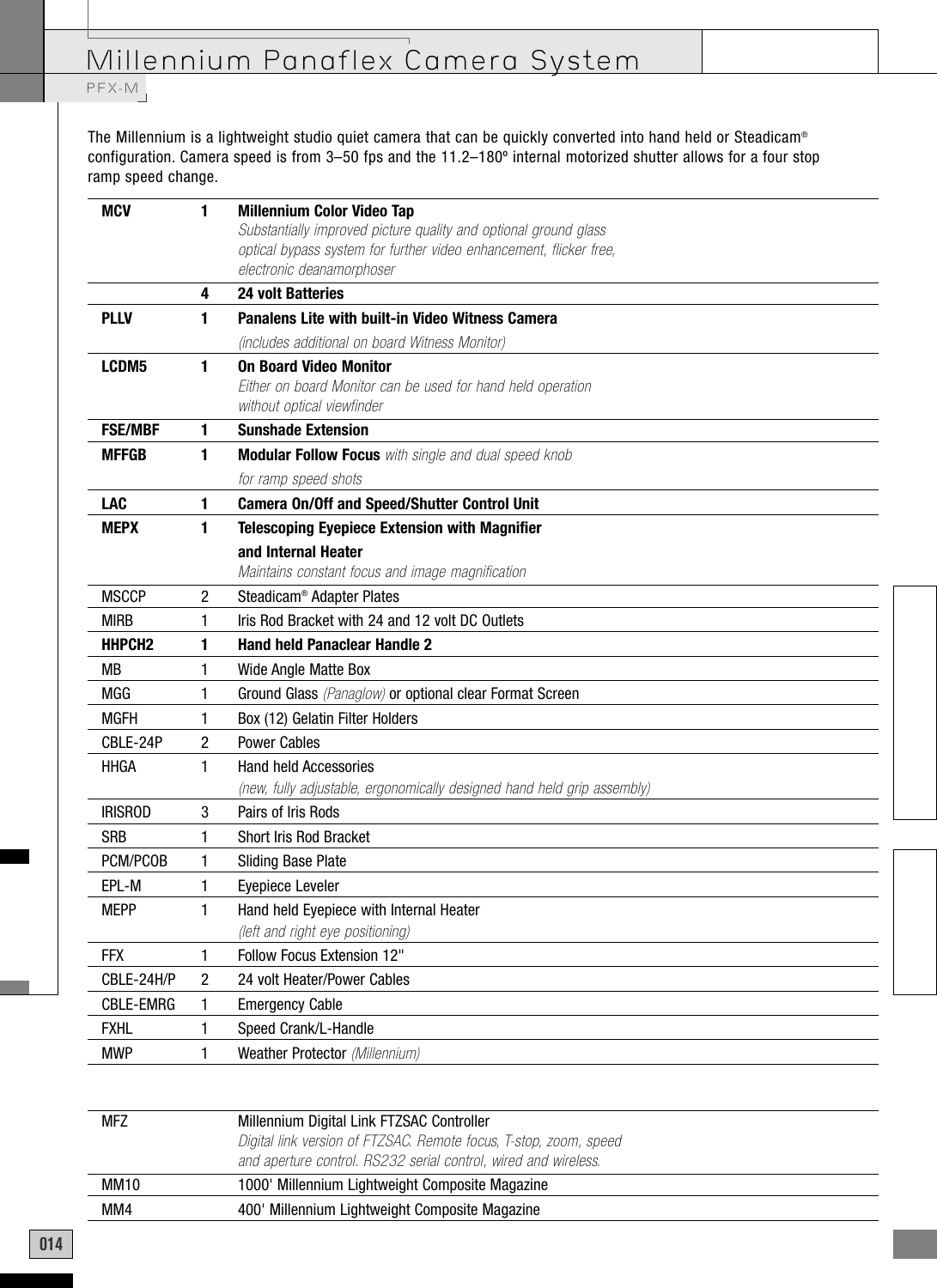## PFX-P

Crystal controlled 4-36 fps forward and reverse in  $\%$  frame increments, variable in-shot focal plane shutter 50-200 degrees, full-fitting dual registration pins. High performance color corrected viewfinders. For both studio and hand held use.

|                  | 4              | <b>24 volt Batteries</b>              |
|------------------|----------------|---------------------------------------|
| <b>PLL</b>       | 1              | <b>Panalens Lite</b>                  |
| <b>FSE/MBF</b>   | 1              | <b>Sunshade Extension</b>             |
| МB               | 1              | Wide Angle Matte Box                  |
| GG               | 1              | Ground Glass (Panaglow)               |
| <b>GFH</b>       | 1              | Box (12) Gelatin Filter Holders       |
| CBLE-24P         | 2              | <b>Power Cables</b>                   |
| PFF-P            | 1              | <b>Follow Focus Unit</b>              |
| SB, MOV, SIL     | 1              | Maintenance Kit with 3 Circuit Boards |
| <b>RHG</b>       | 1              | <b>Right Hand Grip</b>                |
| LHG              | 1              | Left Hand Grip                        |
| <b>SRP</b>       | 1              | <b>Shoulder Rest</b>                  |
| <b>IRISROD</b>   | 3              | Pairs of Iris Rods                    |
| <b>LRB</b>       | 1              | Long Iris Rod Bracket                 |
| <b>SRB</b>       |                | Short Iris Rod Bracket                |
| PCM/PCOB         | 1              | <b>Sliding Base Plate</b>             |
| EPL              | 1              | Eyepiece Leveler                      |
| EPX-P            | 1              | <b>Extension Viewfinder</b>           |
| <b>EPP</b>       | 1              | Hand held Eyepiece                    |
| EPH              | 1              | <b>Built-in Eyepiece Heater</b>       |
| <b>FFX</b>       | 1              | Follow Focus Extension 12"            |
| CBLE-24H/P       | $\overline{c}$ | 24 volt Heater/Power Cables           |
| <b>CBLE-EMRG</b> | 1              | <b>Emergency Cable</b>                |
| <b>FXHL</b>      | 1              | Speed Crank/L-Handle                  |

| PM <sub>10</sub> | 1000' Magazine with Digital Display  |
|------------------|--------------------------------------|
| PRM10            | 1000' Reversing Magazine             |
| M10              | 1000' Panaflex Magazine              |
| M <sub>5</sub>   | 500' Panaflex Magazine               |
| M <sub>2</sub>   | 250' Panaflex Magazine               |
| EPI-P            | Platinum Medium Eyepiece             |
| <b>PCV</b>       | <b>Panavision Color Video Assist</b> |
| SCCD-C           | Super CCD-B&W Video Assist           |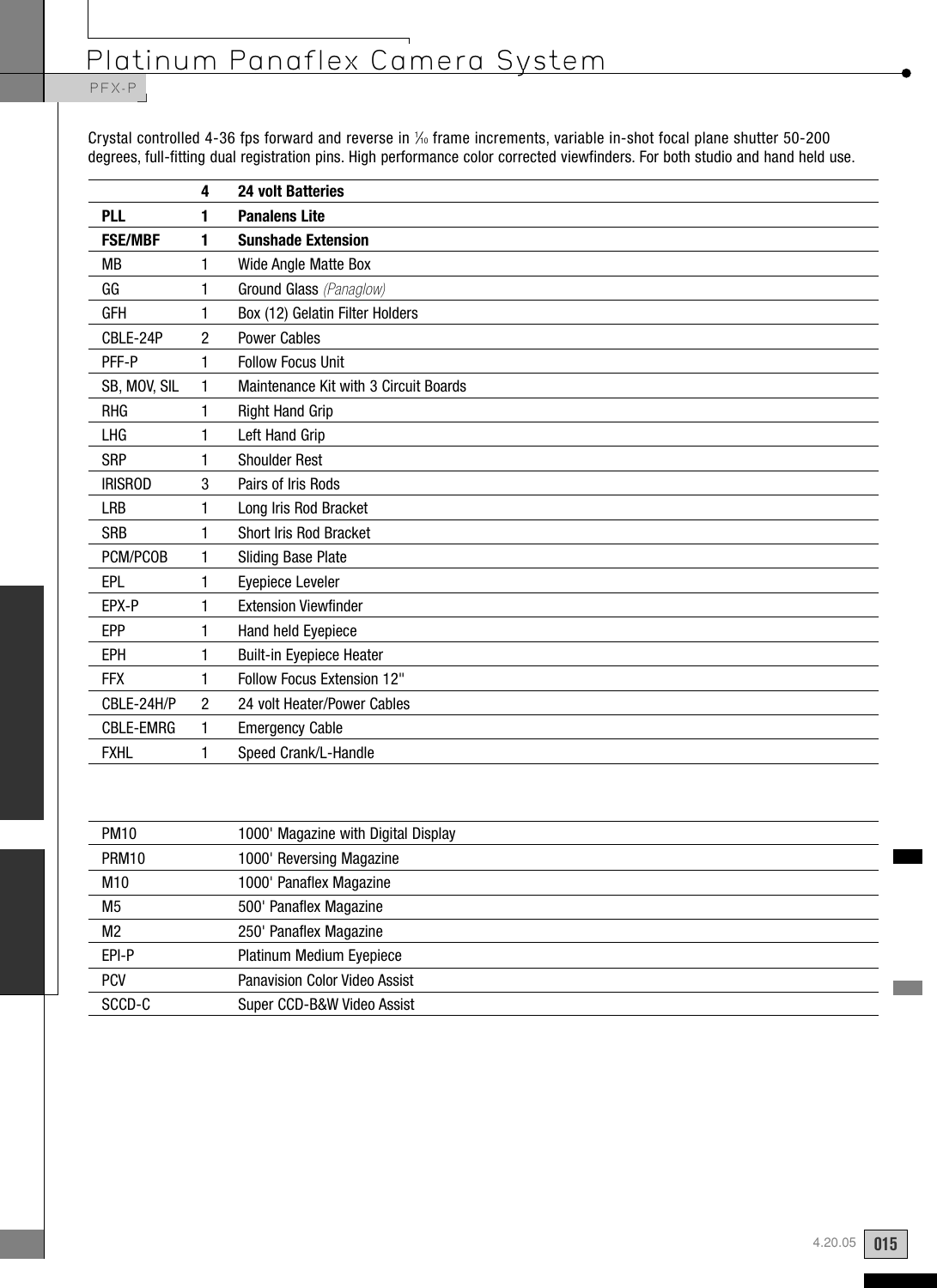PFX-GII

Crystal controlled at 24, 25 and 29.97 fps, variable speed from 4-34 fps, variable in-shot focal plane shutter 50-200 degrees, full fitting dual registration pins. The GII features a modified viewfinder system that is significantly brighter, both wide open and stopped down. For both studio and hand held use.

|                  | 3              | <b>24 volt Batteries</b>              |
|------------------|----------------|---------------------------------------|
| <b>PLL</b>       | 1              | <b>Panalens Lite</b>                  |
| <b>FSE/MBF</b>   | 1              | <b>Sunshade Extension</b>             |
| МB               | 1              | Wide Angle Matte Box                  |
| GG               | 1              | Ground Glass (Panaglow)               |
| <b>GFH</b>       | 1              | Box (12) Gelatin Filter Holders       |
| CBLE-24P         | 2              | <b>Power Cables</b>                   |
| <b>PFF</b>       | 1              | <b>Follow Focus Unit</b>              |
| SB, MOV, SIL     | 1              | Maintenance Kit with 4 Circuit Boards |
| <b>RHG</b>       | 1              | <b>Right Hand Grip</b>                |
| LHG              | 1              | Left Hand Grip                        |
| <b>SR</b>        | 1              | <b>Shoulder Rest</b>                  |
| <b>IRISROD</b>   | 3              | Pairs of Iris Rods                    |
| <b>LRB</b>       | 1              | Long Iris Rod Bracket                 |
| <b>SRB</b>       | 1              | <b>Short Iris Rod Bracket</b>         |
| PCM/PCOB         | 1              | <b>Sliding Base Plate</b>             |
| EPL              | 1              | Eyepiece Leveler                      |
| <b>EPX</b>       | 1              | <b>Extension Viewfinder</b>           |
| <b>EPP</b>       | 1              | Hand held Eyepiece                    |
| <b>EPH</b>       | 1              | <b>Built-in Eyepiece Heater</b>       |
| <b>FFX</b>       | 1              | Follow Focus Extension 12"            |
| CBLE-24H/P       | $\overline{c}$ | 24 volt Heater/Power Cables           |
| <b>CBLE-EMRG</b> | 1              | <b>Emergency Cable</b>                |
| <b>FXHL</b>      | 1              | Speed Crank/L-Handle                  |

| M <sub>10</sub> | 1000' Panaflex Magazine              |
|-----------------|--------------------------------------|
| M <sub>5</sub>  | 500' Panaflex Magazine               |
| M <sub>2</sub>  | 250' Panaflex Magazine               |
| EPI-P           | <b>Medium Eyepiece</b>               |
| <b>PCV</b>      | <b>Panavision Color Video Assist</b> |
| SCCD-C          | Super CCD-B&W Video Assist           |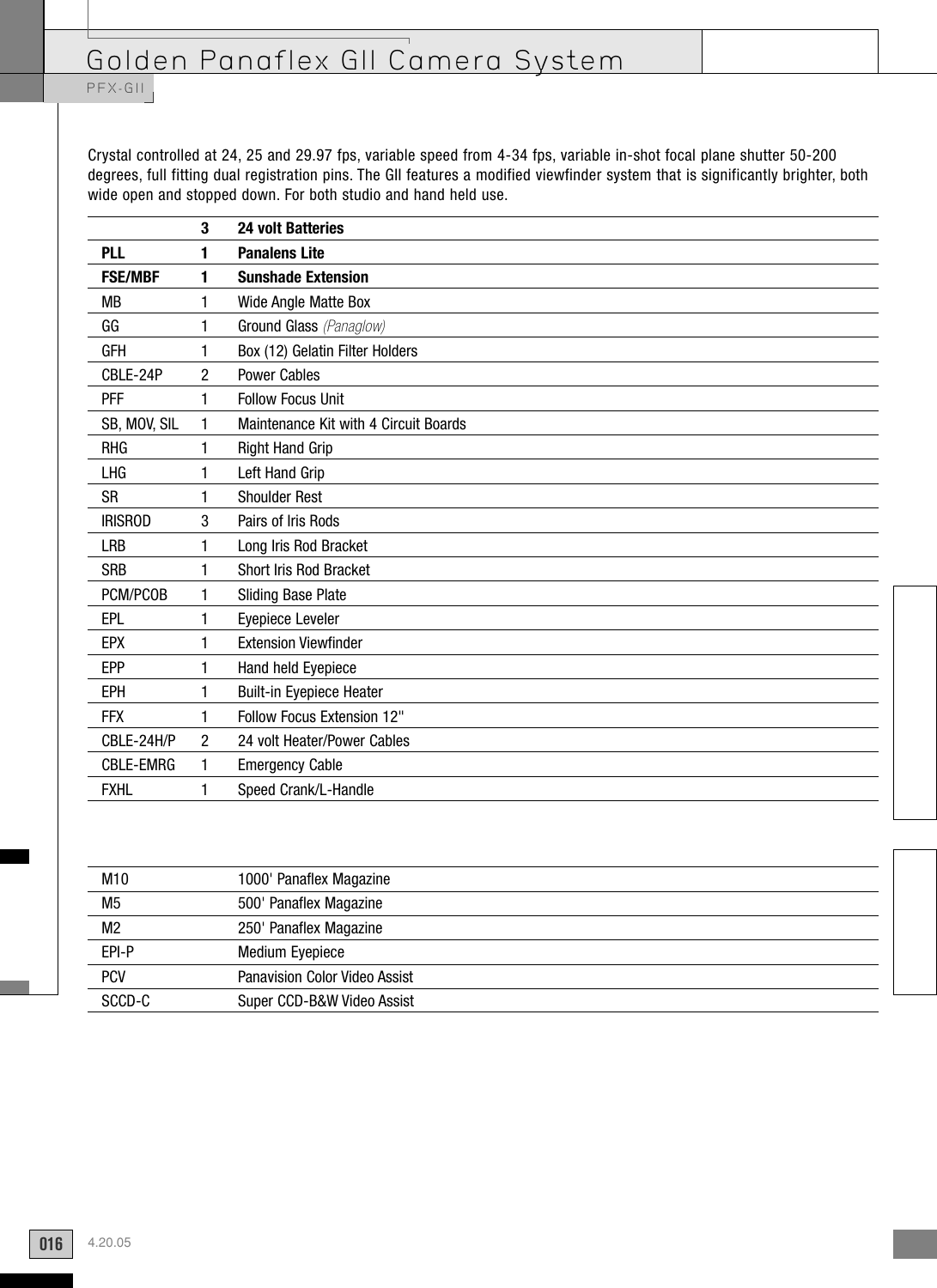#### PFX-G

. Crystal 24, 25, 29.97. Variable speed 4-34 fps, in-shot shutter adjustment 50-200 degrees. For both studio and hand held use.

|                  | 3              | <b>24 volt Batteries</b>              |
|------------------|----------------|---------------------------------------|
| PLL              | 1              | <b>Panalens Lite</b>                  |
| <b>FSE/MBF</b>   | 1              | <b>Sunshade Extension</b>             |
| <b>MB</b>        | 1              | Wide Angle Matte Box                  |
| GG               | 1              | Ground Glass (Panaglow)               |
| <b>GFH</b>       | 1              | Box (12) Gelatin Filter Holders       |
| CBLE-24P         | $\overline{c}$ | <b>Power Cables</b>                   |
| <b>PFF</b>       | 1              | <b>Follow Focus Unit</b>              |
| SB, MOV, SIL     | 1              | Maintenance Kit with 4 Circuit Boards |
| <b>RHG</b>       | 1              | <b>Right Hand Grip</b>                |
| LHG              | 1              | Left Hand Grip                        |
| SR               | 1              | <b>Shoulder Rest</b>                  |
| <b>IRISROD</b>   | 3              | Pairs of Iris Rods                    |
| LRB              | 1              | Long Iris Rod Bracket                 |
| <b>SRB</b>       | 1              | <b>Short Iris Rod Bracket</b>         |
| PCM/PCOB         | 1              | <b>Sliding Base Plate</b>             |
| EPL              | 1              | Eyepiece Leveler                      |
| <b>EPX</b>       | 1              | <b>Extension Viewfinder</b>           |
| <b>EPP</b>       | 1              | Hand held Eyepiece                    |
| EPH              | 1              | <b>Built-in Eyepiece Heater</b>       |
| <b>FFX</b>       | 1              | Follow Focus Extension 12"            |
| CBLE-24H/P       | 2              | 24 volt Heater/Power Cables           |
| <b>CBLE-EMRG</b> | 1              | <b>Emergency Cable</b>                |
| <b>FXHL</b>      | 1              | Speed Crank/L-Handle                  |
|                  |                |                                       |

| M10            | 1000' Panaflex Magazine              |
|----------------|--------------------------------------|
| M <sub>5</sub> | 500' Panaflex Magazine               |
| M <sub>2</sub> | 250' Panaflex Magazine               |
| EPI-P          | Medium Eyepiece                      |
| <b>PCV</b>     | <b>Panavision Color Video Assist</b> |
| SCCD-C         | Super CCD-B&W Video Assist           |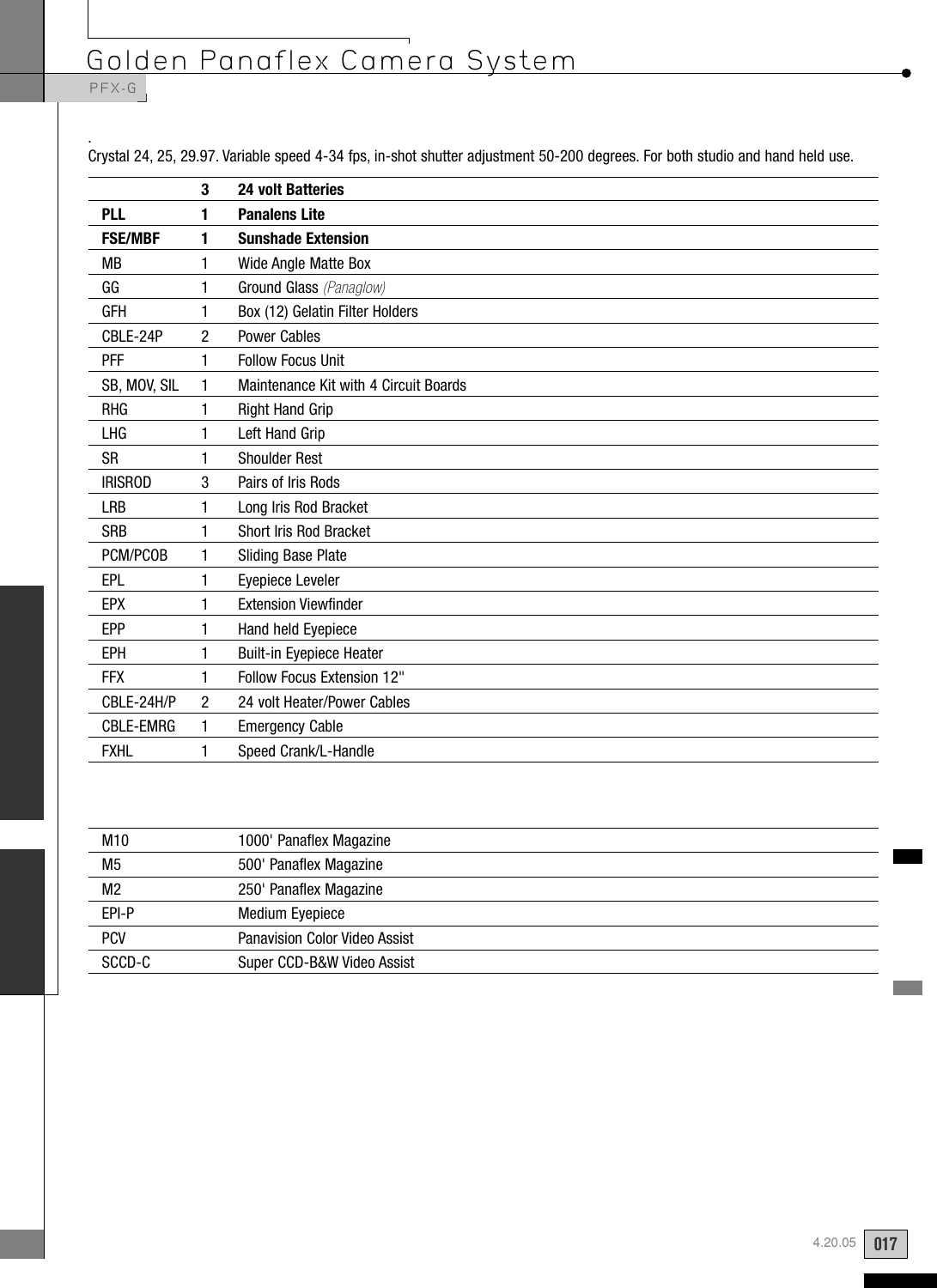# Panaflex Lightweight Camera System

## PFXLW-II

The Panaflex Lightweight Camera is ideal for Steadicam use, sync sound, 180˚ fixed shutter, runs 4 to 36 fps, and is crystal controlled at 24 fps.

| B <sub>4</sub> C | 2 | 24 volt Belt Batteries                                                              |
|------------------|---|-------------------------------------------------------------------------------------|
| GG               |   | <b>Ground Glass</b>                                                                 |
| <b>MBP</b>       |   | Clip-on Matte Box                                                                   |
|                  |   | <b>B&amp;W Video Assist Camera</b>                                                  |
| DDR <sub>2</sub> |   | Remote Camera display showing camera footage, speed,                                |
|                  |   | and battery condition                                                               |
|                  |   |                                                                                     |
|                  |   |                                                                                     |
|                  |   |                                                                                     |
| LWZ3             |   | 85/200mm T4 Lightweight Zoom III                                                    |
|                  |   | Lens weight without motor $2\frac{1}{2}$ lbs; with motor $3\frac{1}{2}$ lbs. Length |
|                  |   | at infinity focus 6½", diameter 4". Close focus-4'. 60mm                            |
|                  |   | front filter capability. Will not accept extenders. Ideal for use                   |
|                  |   | with XL, Lightweight Panaflex, VID-Stick, hand held use with FTZSAC.                |
| LWZ2             |   | 17.5/34mm T2.8 Lightweight Zoom II                                                  |
|                  |   | Lens weight less than 1½ lbs. Length 4", diameter 3.5".                             |
|                  |   | Close focus-1½' Stackable 77mm front filter capability.                             |
|                  |   | Will not accept extenders. Ideal for use with XL, Lightweight                       |
|                  |   | Panaflex, VID-Stick, hand held use with FTZSAC.                                     |
| LWZ              |   | 27/68mm T2.8 Lightweight Zoom                                                       |
|                  |   | Lens weight without motor 2 lbs; with motor 3 lbs. Length 5",                       |
|                  |   | diameter 3.5". Close focus-3'. Comes with 5 complimentary                           |
|                  |   | 72mm filters. Will not accept extenders. Ideal for use with XL,                     |
|                  |   | Lightweight Panaflex, VID-Stick, hand held use with FTZSAC.                         |

| M5-PG            | 500<br>Panatiex<br>Lightweight Magazine                               |  |
|------------------|-----------------------------------------------------------------------|--|
| E-PGRF12<br>∪DLE | $\bigcup$<br>n-Stop ?<br>Cable 12<br>Panaglide<br>Remote<br>Focus and |  |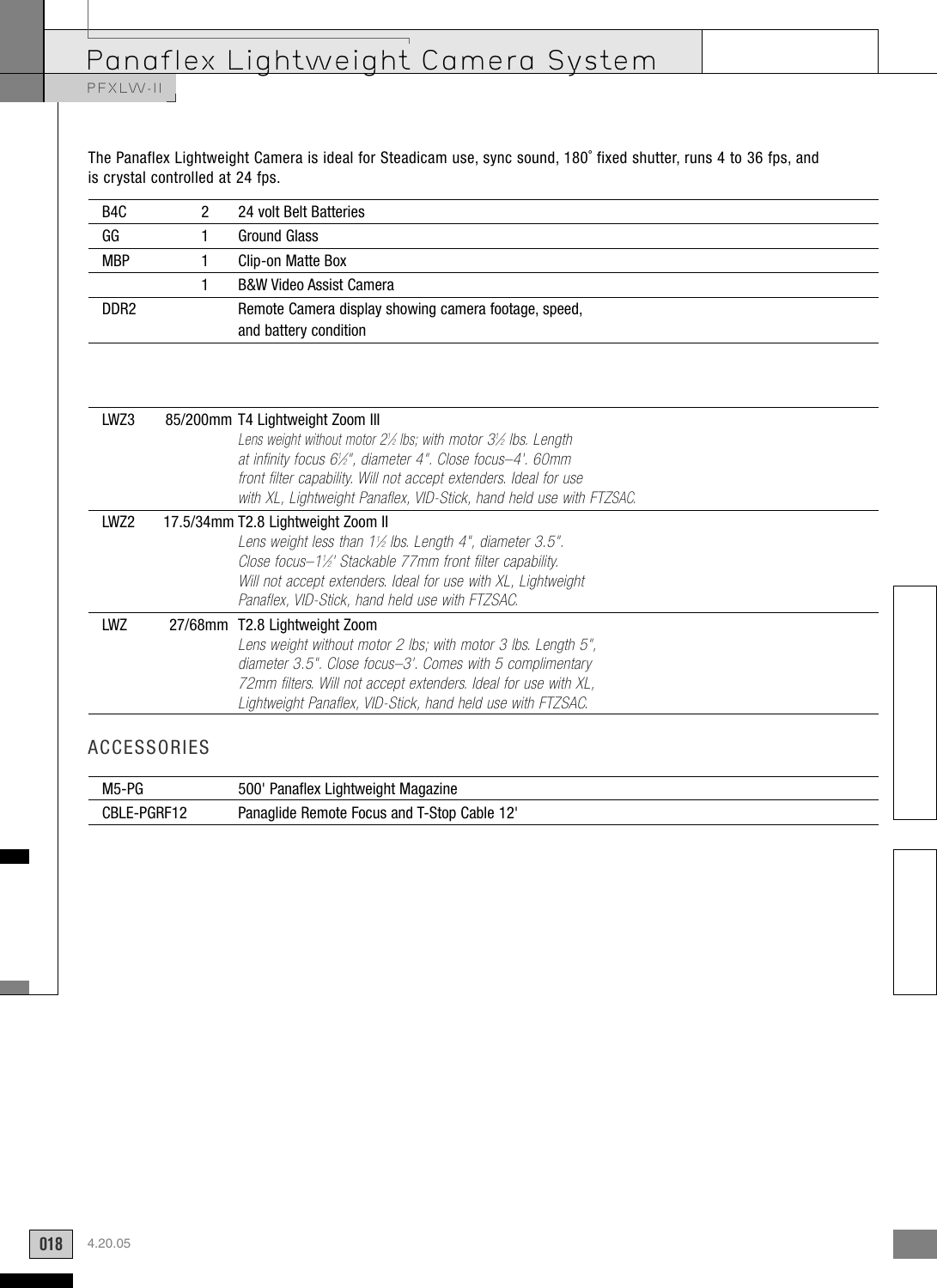PSTR-P

4 to 120 fps, crystal controlled in one frame increments both forward and reverse, (to run in reverse requires reversing magazine), 29.97 fps crystal, five pounds lighter than the original Panastar System, variable Panaglow ground glass, digital readout of shutter angle, dual pin registered. Ideal for critical photography including matte work, special effects, miniatures, stunts, and commercials. Shutter degrees 45–180.

|                  | 3 | <b>24 volt Batteries</b>              |
|------------------|---|---------------------------------------|
| <b>MB</b>        | 1 | Wide Angle Matte Box                  |
| GG               | 1 | <b>Ground Glass</b>                   |
| <b>GFH</b>       | 1 | Box (12) Gelatin Filter Holders       |
| CBLE-24P         | 2 | <b>Power Cables</b>                   |
| <b>STFF</b>      | 1 | <b>Panastar Follow Focus</b>          |
| SB, MOV, SIL     | 1 | Maintenance Kit with 3 Circuit Boards |
| <b>RHG</b>       | 1 | <b>Right Hand Grip</b>                |
| LHG              | 1 | Left Hand Grip                        |
| <b>SRP</b>       | 1 | <b>Shoulder Res</b>                   |
| <b>IRISROD</b>   | 3 | Pairs of Iris Rods                    |
| <b>LRB</b>       | 1 | Long Iris Rod Bracket                 |
| <b>SRB</b>       | 1 | Short Iris Rod Bracket                |
| PCM/PCOB         | 1 | Sliding Base Plate                    |
| EPL              | 1 | <b>Eyepiece Leveler</b>               |
| <b>STEX</b>      | 1 | <b>Extension Viewfinder</b>           |
| <b>STE</b>       | 1 | <b>Short Eyepiece</b>                 |
| <b>EPH</b>       | 1 | <b>Built-in Eyepiece Heater</b>       |
| CBLE-24H/P       | 2 | 24 volt Heater/Power Cables           |
| <b>CBLE-EMRG</b> | 1 | <b>Emergency Cable</b>                |
| FFX              | 1 | Follow Focus Extension 12"            |
| <b>FXHL</b>      | 1 | Speed Crank/L-Handle                  |
|                  |   |                                       |
| STM10            |   | 1000' High Speed Magazine             |
| STM <sub>5</sub> |   | 500' High Speed Magazine              |
| STRM10           |   | 1000' Reversing Magazine              |
| <b>PCV</b>       |   | Panavision Color Video Assist         |
| SCCD-C           |   | Super CCD-B&W Video Assist            |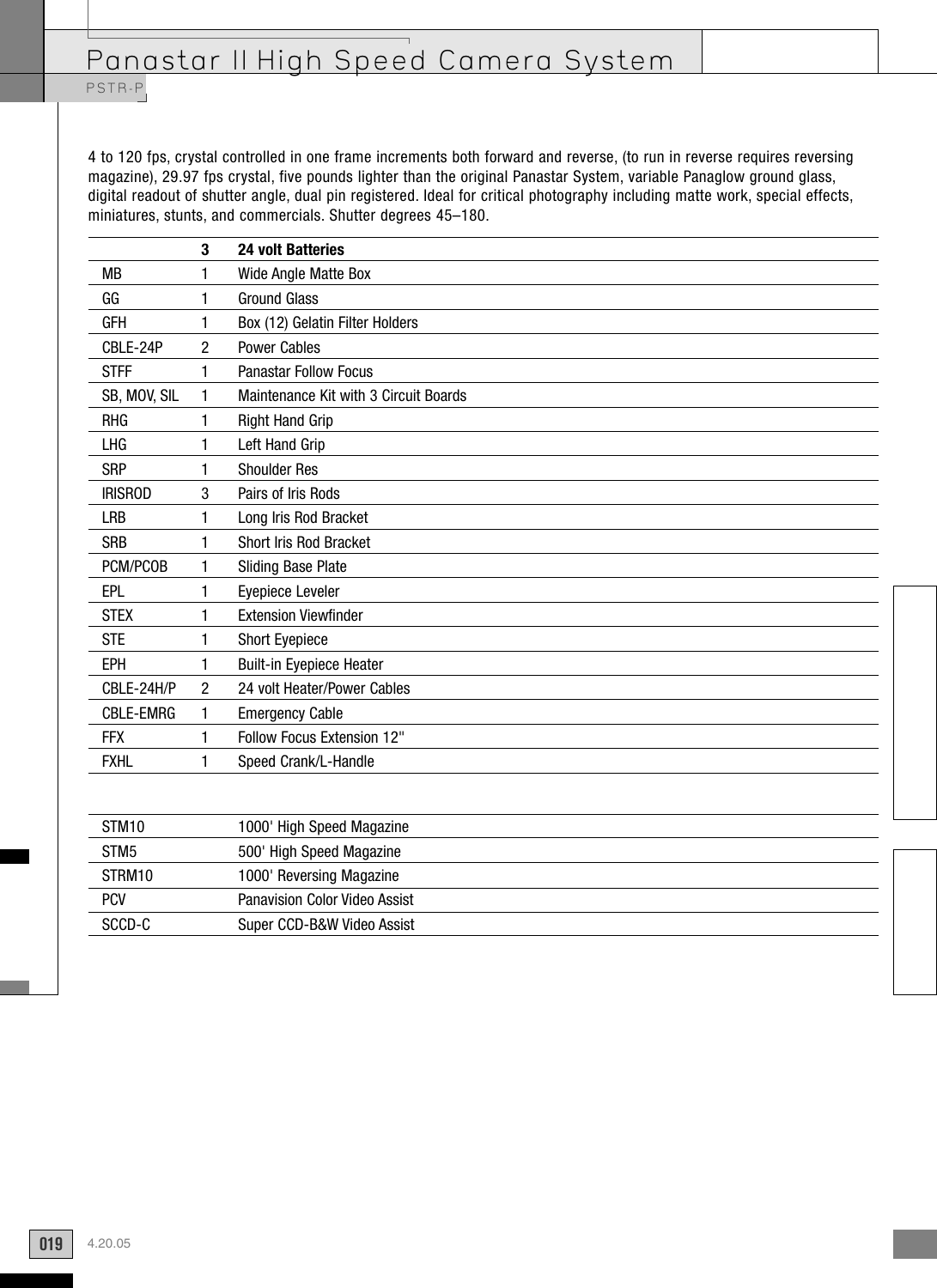## 435E S

Panavised version of the Arri 435. Accepts Panavision lenses and a wide range of Panavision matte boxes and accessories. Electronic shutter that can be continuously adjusted from 11.2 to 180 degrees while running. Viewfinder pivotable in two axes, dual-pin registration with multi-claw movement for image steadiness from 1-150 fps both forward and reverse. Large LCD display control panel.

| <b>26LA10</b>   | 3 | <b>26 volt Batteries</b>                                  |
|-----------------|---|-----------------------------------------------------------|
| <b>IVSOM</b>    | 1 | <b>Integrated Video Optics Module</b>                     |
| F <sub>3</sub>  | 1 | <b>Standard Finder 435ES</b>                              |
| GG              | 1 | Ground Glass (Arriglow)                                   |
| ZV <sub>3</sub> | 1 | 24 volt Multi Accessory Connector                         |
| IRB-A2          | 1 | Iris Rod Bracket 435ES                                    |
| <b>RCU</b>      | 1 | <b>Remote Control Unit</b>                                |
| FE3             | 1 | <b>Extension Finder 435ES</b>                             |
| BP <sub>9</sub> | 1 | Bridgeplate Top 435ES                                     |
| <b>ABP</b>      | 1 | Arri Base Plate                                           |
| <b>IRISROD</b>  | 4 | Pairs of Iris Rods                                        |
| <b>MB</b>       | 1 | Wide Angle Matte Box                                      |
| <b>FFW</b>      | 1 | Follow Focus Whip (Arri/Aaton)                            |
| <b>ASC</b>      | 1 | Arri Follow Focus Focusing Crank                          |
| <b>FFE</b>      | 1 | <b>Follow Focus Extension 435ES</b>                       |
| FF4             | 1 | <b>Follow Focus 435ES</b>                                 |
| BA <sub>3</sub> | 1 | <b>Adapter Follow Focus 435ES</b>                         |
| <b>FFK</b>      | 1 | Follow Focus Knob 435ES                                   |
| <b>FFRK</b>     | 1 | Follow Focus Right Knob 435ES                             |
| EL <sub>3</sub> | 1 | Finder Support 435ES                                      |
| <b>RBQ</b>      | 1 | Ronford Baker Quick Release                               |
| <b>SHTG</b>     | 1 | Sachtler Head Touch & Go Plate                            |
| HE <sub>3</sub> | 1 | Heated Eyecup 435ES                                       |
|                 | 1 | Set of Power, RCU, Heater, Interface and Auxiliary Cables |

| <b>IVS</b>       | Integrated Video System 435ES                                            |
|------------------|--------------------------------------------------------------------------|
| SCA <sub>2</sub> | Remote Video Top 435ES<br>(required to convert camera to Steadicam mode) |
| M300             | 1000' Arri 435 Magazine                                                  |
| M <sub>120</sub> | 400' Arri 435 Magazine (reversing)                                       |
| M120S            | 400' Arri 435 Steadicam Magazine (reversing)                             |
| <b>M120SL</b>    | 400' SL Cine 435 Steadicam Magazine                                      |
| PLL              | Panalens Lite                                                            |
| LFF              | Hand held Arri Lightweight Follow Focus Unit                             |
| <b>HHGA</b>      | <b>Hand held Grip Assembly</b>                                           |
| AS4              | Arri Shoulder Set                                                        |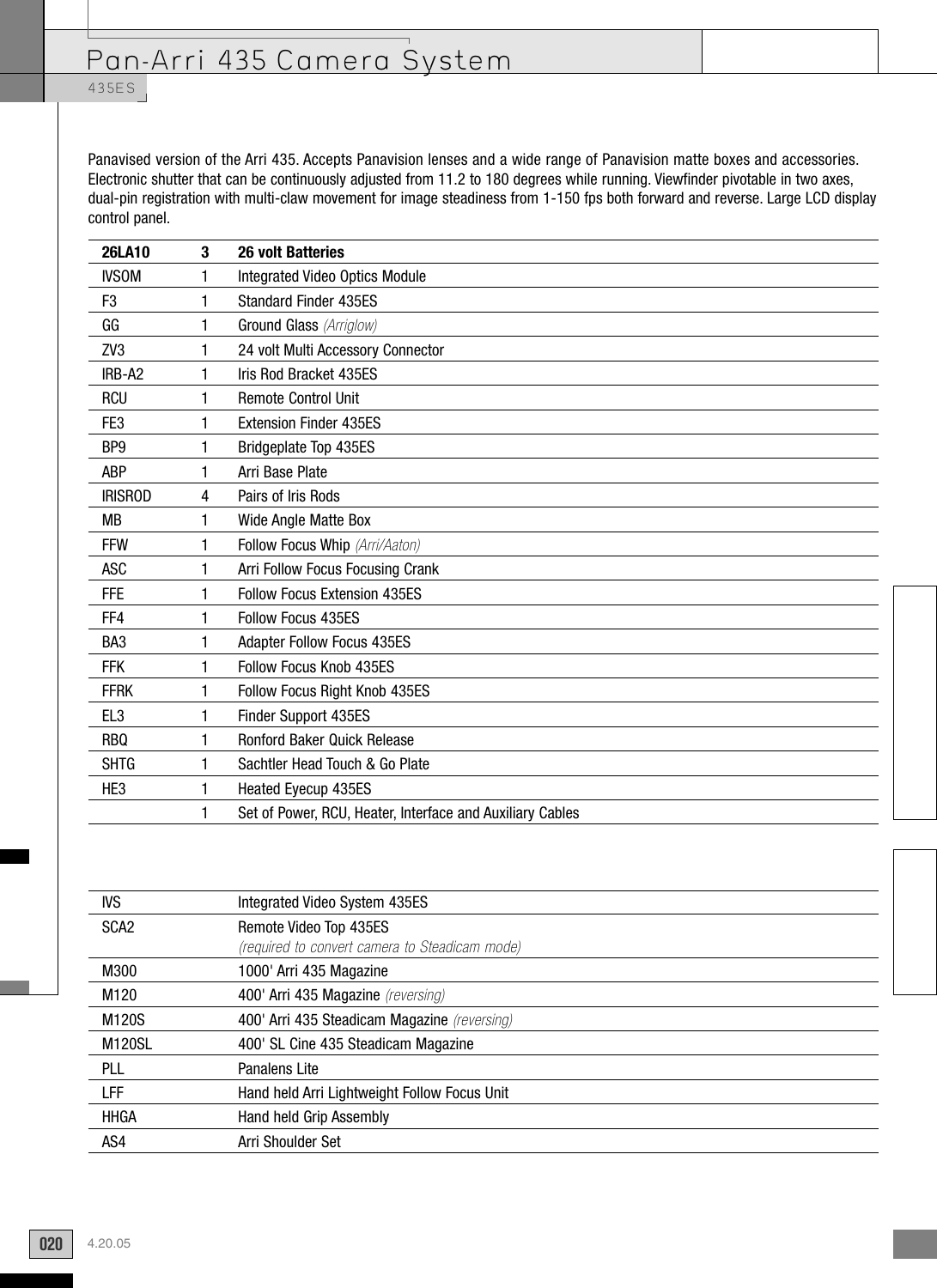# Pan-Arri III Camera System

## PAIII

Panavised 24 volt version of the Arri III. Accepts all Panavision lenses and a wide range of Panavision matte boxes and accessories. 4 to 120 fps.

|                 | 3              | <b>24 volt Batteries</b>                                         |
|-----------------|----------------|------------------------------------------------------------------|
| <b>MFFGB</b>    |                | <b>Modular Follow Focus</b> — The ultimate follow focus;         |
|                 |                | very smooth action, zero backlash, allows focus from either side |
|                 |                | of the camera. Modular Follow Focus Right Angle Adapter          |
|                 |                | available on request at no cost.                                 |
| GG              |                | <b>Ground Glass</b>                                              |
| <b>AIIIRHG</b>  |                | <b>Right Hand Grip</b>                                           |
| LHG             |                | Left Hand Grip                                                   |
| НG              |                | Hand Grip                                                        |
| CBLE-24HP       | $\overline{2}$ | <b>Power Cables</b>                                              |
| PAA             |                | <b>Adapter Plate</b>                                             |
| MВ              |                | Wide Angle Matte Box                                             |
| IRB-A           |                | Universal Iris Rod Adapter                                       |
| PCOB/PCM        |                | <b>O'Connor Sliding Base</b>                                     |
| <b>PAIIIHSC</b> |                | Crystal High Speed Motor Control (4-120 fps)                     |
|                 |                | Door                                                             |

| <b>AUSS</b>     | Arri Universal Shoulder Support                     |
|-----------------|-----------------------------------------------------|
| AM1000          | 1000' Magazine                                      |
| AM400           | 400' Magazine                                       |
| AM200           | 200' Magazine                                       |
| AM400HH         | 400' Pan-Arri Magazine, hand held                   |
| AM200HH         | 200' Pan-Arri Magazine, hand held                   |
| CCD-JC          | Arri CCD Color Video Assist (for Jurgen Door)       |
| ACV-J           | Arri Color Video Assist 12,500.00                   |
| CCD-J           | Arri CCD B&W Video Assist (for Jurgen Door)         |
| <b>PAIIIHSC</b> | Cinema PAIII Crystal High Speed Control (flat base) |
| LHXA            | Adjustable Left Hand Grip Extension                 |
| <b>AIIIAEV</b>  | Extension Eyepiece with Anamorphoser                |
| <b>AIIIAFD</b>  | Anamorphic Fixed Door                               |
| <b>AIIIPD</b>   | Pivoting Rotatable Viewfinder Door                  |
| AIIIFD          | <b>Fixed Door</b>                                   |
| <b>AIIIOD</b>   | Offset Door, hand held                              |
| <b>PAIIIJD</b>  | Offset Pivoting Door - Video Ready                  |
| <b>AIIIPDV</b>  | Arri III Pivoting Video Door                        |
| <b>AIIIEPX</b>  | <b>Eyepiece Extension</b>                           |
| AWP-L/AWP-S     | Arri Weather Protector (long and short)             |
| NI              | Norris Intervalometer                               |
| <b>RSB-A</b>    | Remote Switch Control with Digital Display          |
| <b>CBLE-RSA</b> | Arri Remote Switch Cable                            |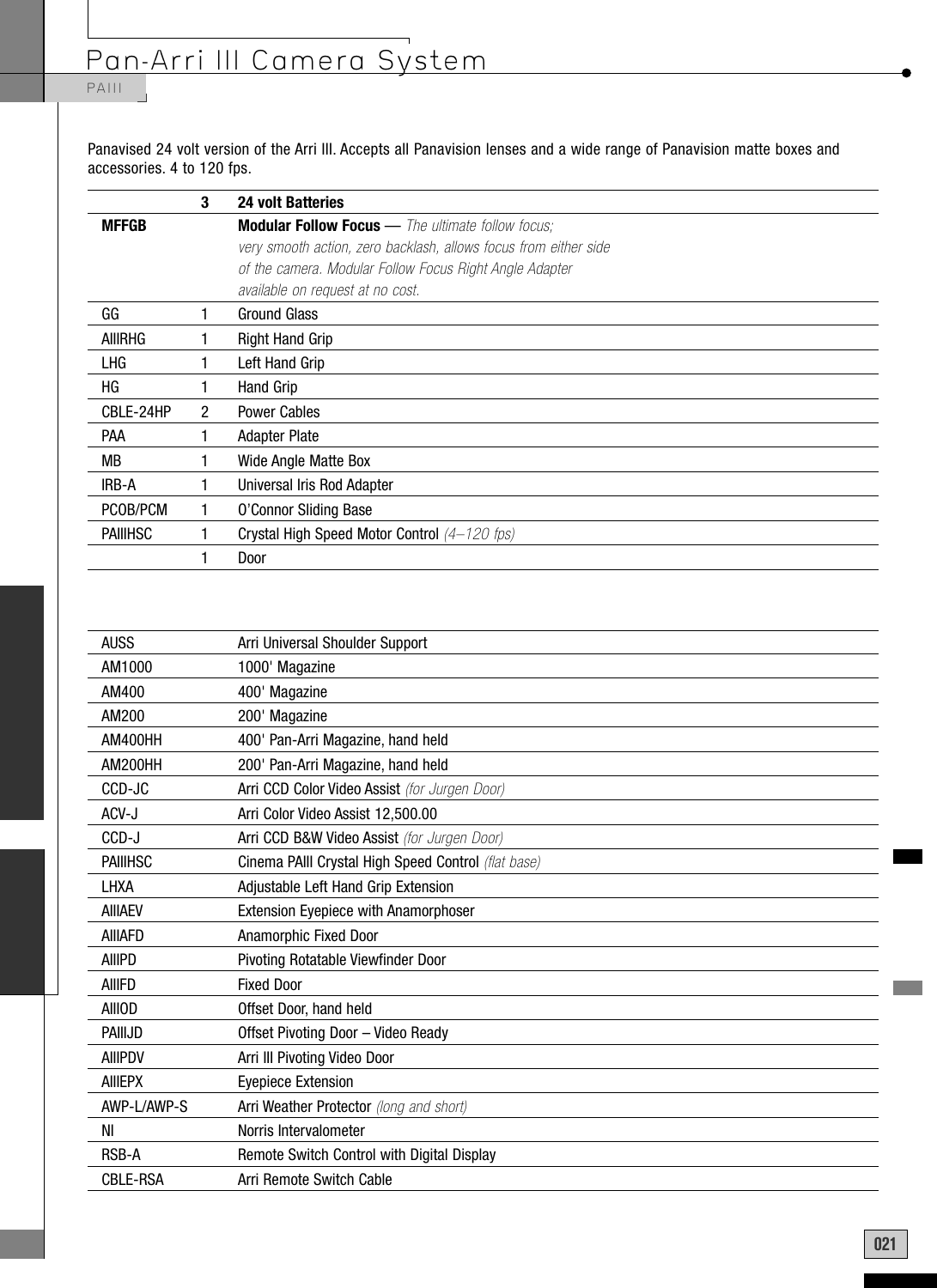## PAII

 $\overline{\phantom{a}}$ 

Panavised version of the Arri IIC. Accepts all Panavision lenses and a wide range of Panavision matte boxes and accessories. Maximum speed of 72 fps, non-pin registered.

| <b>PAMB</b> | Wide Angle Matte Box         |
|-------------|------------------------------|
| VR          | Variable Speed Motor         |
| GG          | <b>Ground Glass</b>          |
| FF          | <b>Follow Focus Unit</b>     |
| SAD         | Spherical or Anamorphic Door |
| AB          | <b>Base Plate</b>            |
| CBLE-24AM   | <b>Power Cables</b>          |
|             |                              |

| <b>AUSS</b>    | Arri Universal Shoulder Support                                                                                     |
|----------------|---------------------------------------------------------------------------------------------------------------------|
| CCD-JC         | Arri CCD Color Video Assist (for Jurgen Door)                                                                       |
| CCD-J          | Arri CCD B&W Video Assist (for Jurgen Door)                                                                         |
| PAIIJD         | Pan-Arri II Jurgen Door - Pivoting, rotatable viewfinder door, video ready.<br>Complimentary with CCD-JC and CCD-J. |
| <b>PAIIHSC</b> | <b>CE Base</b> (Cinema PAII crystal high speed control, 2–72 fps, flat base)                                        |
| AM400          | 400' Magazine                                                                                                       |
| AM200          | 200' Magazine                                                                                                       |
| AM400HH        | 400' Pan-Arri Magazine, hand held                                                                                   |
| AM200HH        | 200' Pan-Arri Magazine, hand held                                                                                   |
| <b>PAA</b>     | <b>Adapter Plate</b>                                                                                                |
| AHH            | Arri Hi-Hat                                                                                                         |
| МB             | Matte Box: Standard/Wide Angle                                                                                      |
| AB             | <b>Base Plate</b>                                                                                                   |
| <b>ACM</b>     | Crystal Controlled Motor (24 volt, 24 fps)                                                                          |
| M-CS, TR       | <b>Constant Speed Motor</b> (24 volt, 24 fps, Non-Crystal)                                                          |
| <b>AHSM</b>    | <b>High Speed Motor</b> (36 volt, $4-72$ fps)                                                                       |
| VR             | Variable Speed Motor (4-28 fps)                                                                                     |
| APF            | Periscope Viewfinder Attachment                                                                                     |
| AWP-L/AWP-S    | Arri Weather Protector (long and short)                                                                             |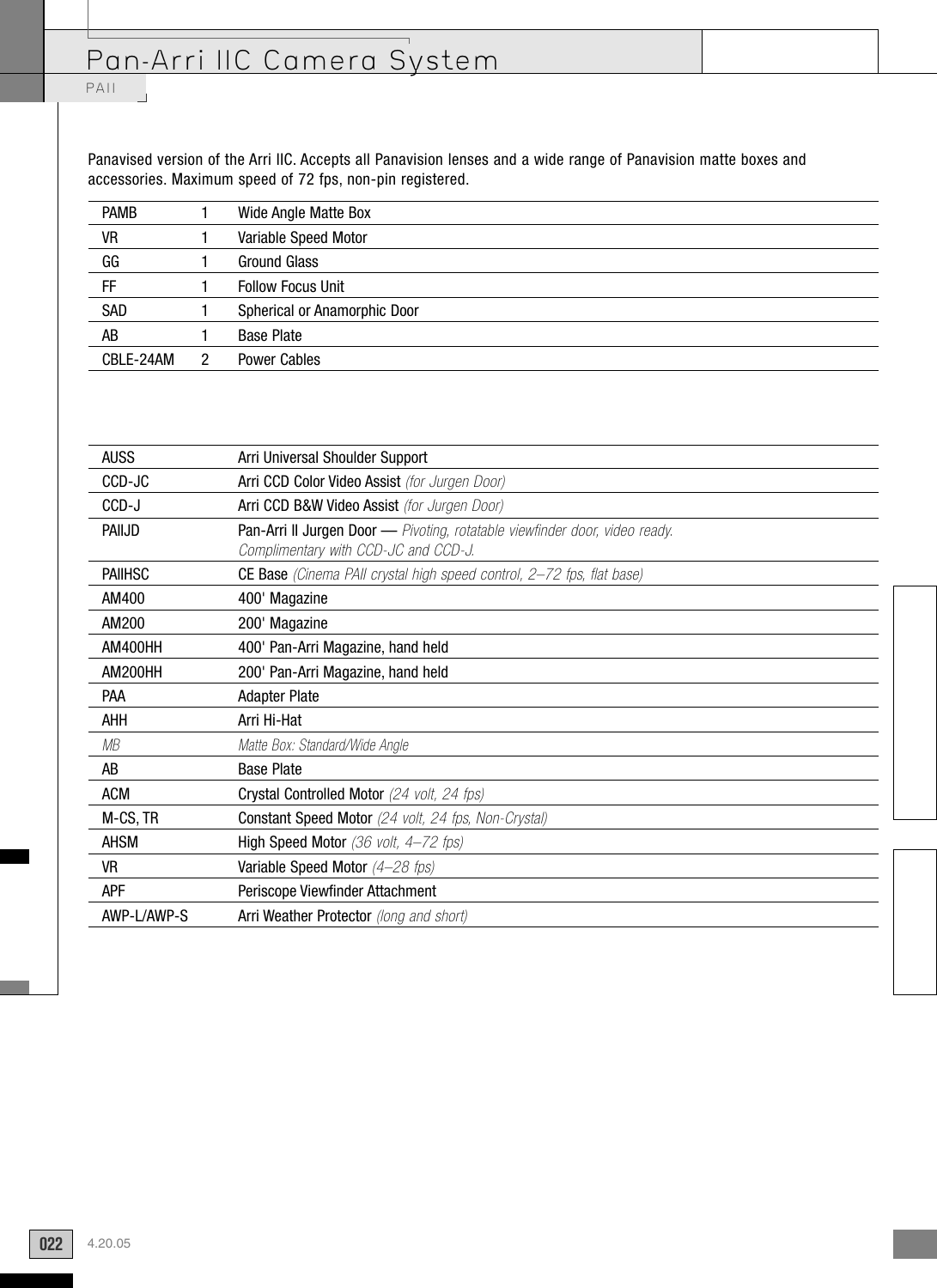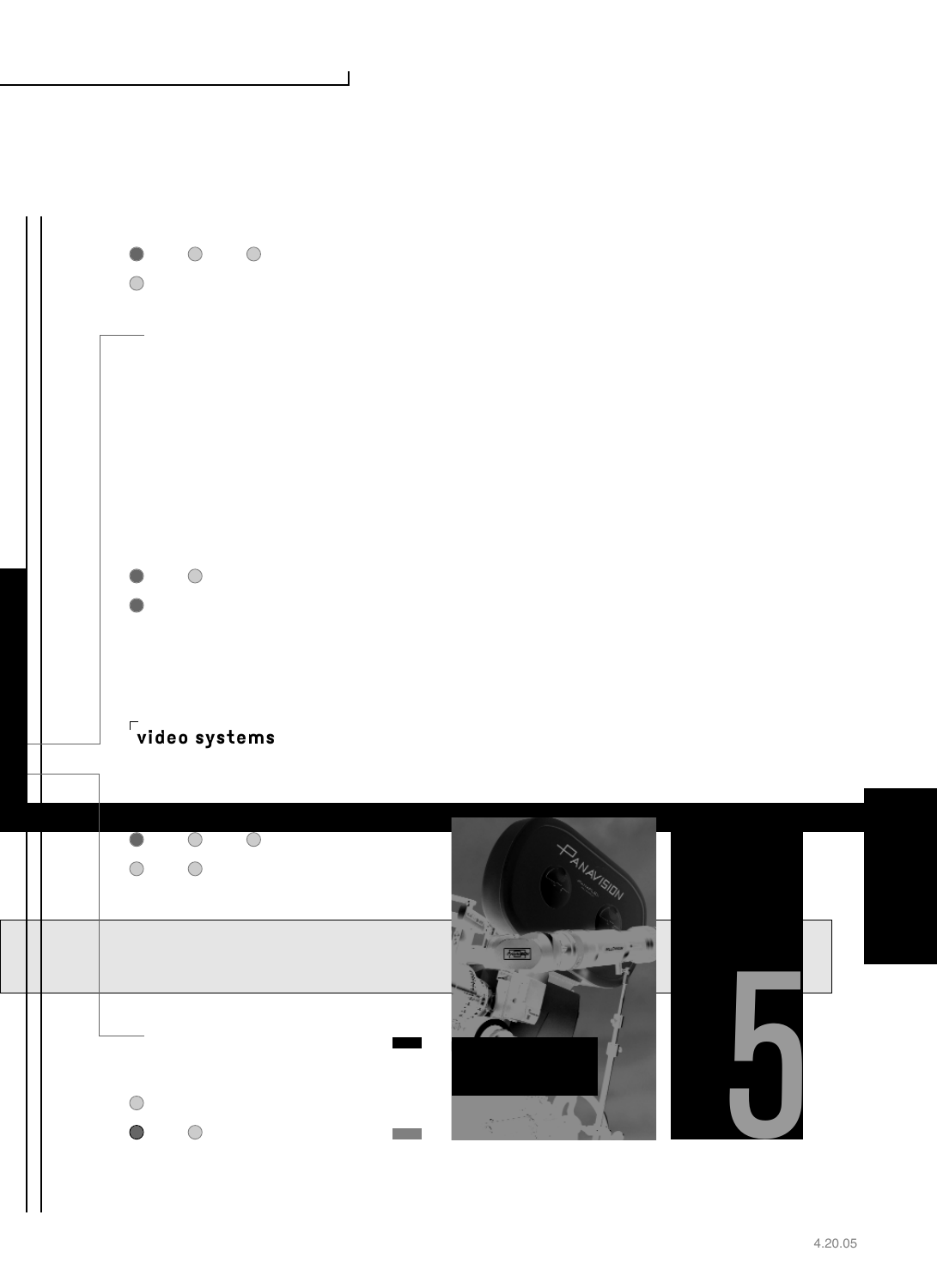# Video Systems

## PANAFLEX/PANASTAR VIDEO ASSIST

| <b>PCV</b> | Panavision Color Video Assist with Frameline and Character Generator<br>Flicker free at 24 and 30 fps, auto color balance, normal and boost gain,<br>ND filter, wide sensitivity range. Displays camera speed, film footage. |
|------------|------------------------------------------------------------------------------------------------------------------------------------------------------------------------------------------------------------------------------|
| SCCD-C     | Super CCD-B&W Video Assist (Platinum, Gold, Gll, Panastar)<br>Bright, high resolution, no lag, reduced flicker, auto/manual gain and iris,<br>filter wheel.                                                                  |

 $\overline{\phantom{a}}$ 

### PAN-ARRI 435 COLOR VIDEO ASSIST

| <b>IVS</b>       | Integrated Video System 435ES                  |
|------------------|------------------------------------------------|
| SCA <sub>2</sub> | Remote Video Top 435ES                         |
|                  | (required to convert camera to Steadicam mode) |

### PAN-ARRI III COLOR VIDEO ASSIST

| ACV-J      | Arri Color Video Assist (Jurgen-ergonomically designed for ease of use)                              |
|------------|------------------------------------------------------------------------------------------------------|
| <b>ACV</b> | Arri Color Video Assist<br>Flicker free at 24 and 30 fps, auto color balance, normal and boost gain, |
|            | ND filter, wide sensitivity range.                                                                   |
| CCD-JC     | Arri CCD Color Video Assist (for Jurgen Door)                                                        |

#### PAN-ARRI III B&W VIDEO ASSIST

| CCD- | Arri CCD B&W Video Assist (for Arri Door)                   |
|------|-------------------------------------------------------------|
| CCD- | Arri CCD B&W Video Assist (for<br><sup>-</sup> Juraen Door) |

### PAN-ARRI IIC VIDEO ASSIST

| CCD-JC | Arri CCD Color Video Assist (for Jurgen Door) |
|--------|-----------------------------------------------|
| CCD-   | Arri CCD B&W Video Assist (for Jurgen Door)   |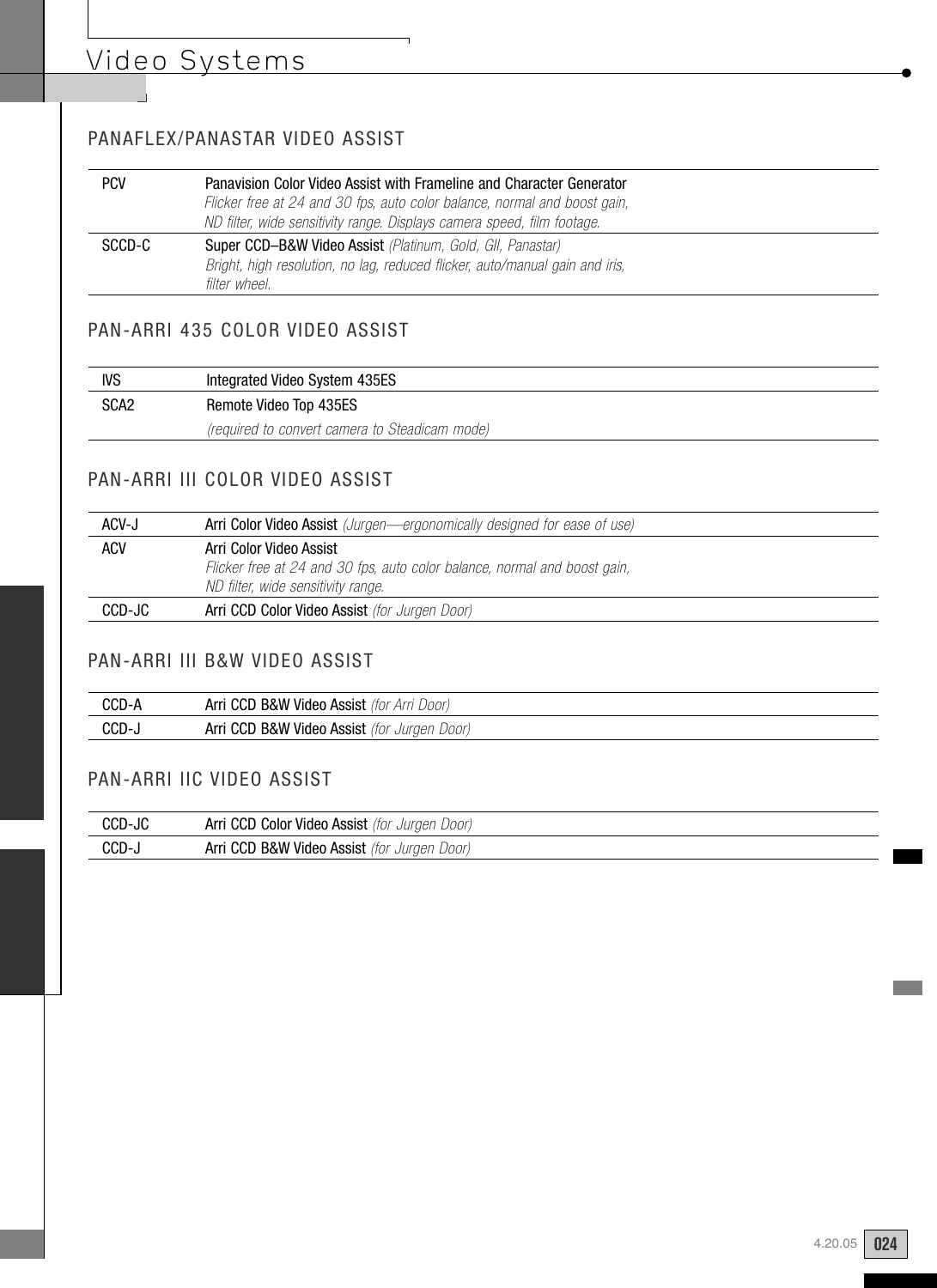## Video Systems

 $\mathbb{R}^2$ 

## VIDEO MONITORS AND ACCESSORIES

| <b>MXLCD</b> | Millennium Lightweight On Board Monitor                                                    |
|--------------|--------------------------------------------------------------------------------------------|
| LCDM5U       | On Board LCD Monitor (5")                                                                  |
|              | PAL/SECAM/NTSC compatible, with built-in deanamorphozer                                    |
| LCDM5        | On Board LCD Monitor (5")                                                                  |
| LCDM4        | On Board LCD Monitor (4")                                                                  |
| 3VM          | Portable B&W Monitor (3")                                                                  |
| VM8CR        | Video Monitor 8" Color with Recorder                                                       |
| VM8C         | Color Monitor (8")                                                                         |
|              | High resolution (400 lines), sunshade, shock mounted, portable.                            |
| VM9          | B&W Monitor (9")                                                                           |
|              | Sunshade, shock mounted, portable.                                                         |
| CBLE-BNC30   | BNC Cable – For each additional 30' cable                                                  |
|              | Use with Platinum or Super CCD, Monitors, etc. 30' cable included with video and monitors. |
| <b>PVE</b>   | Power Video Expander                                                                       |
|              | Provides 3 additional 24 volt power outlets and 3 buffered video outputs with 2x gain.     |
| <b>BOB</b>   | <b>Breakout Box</b>                                                                        |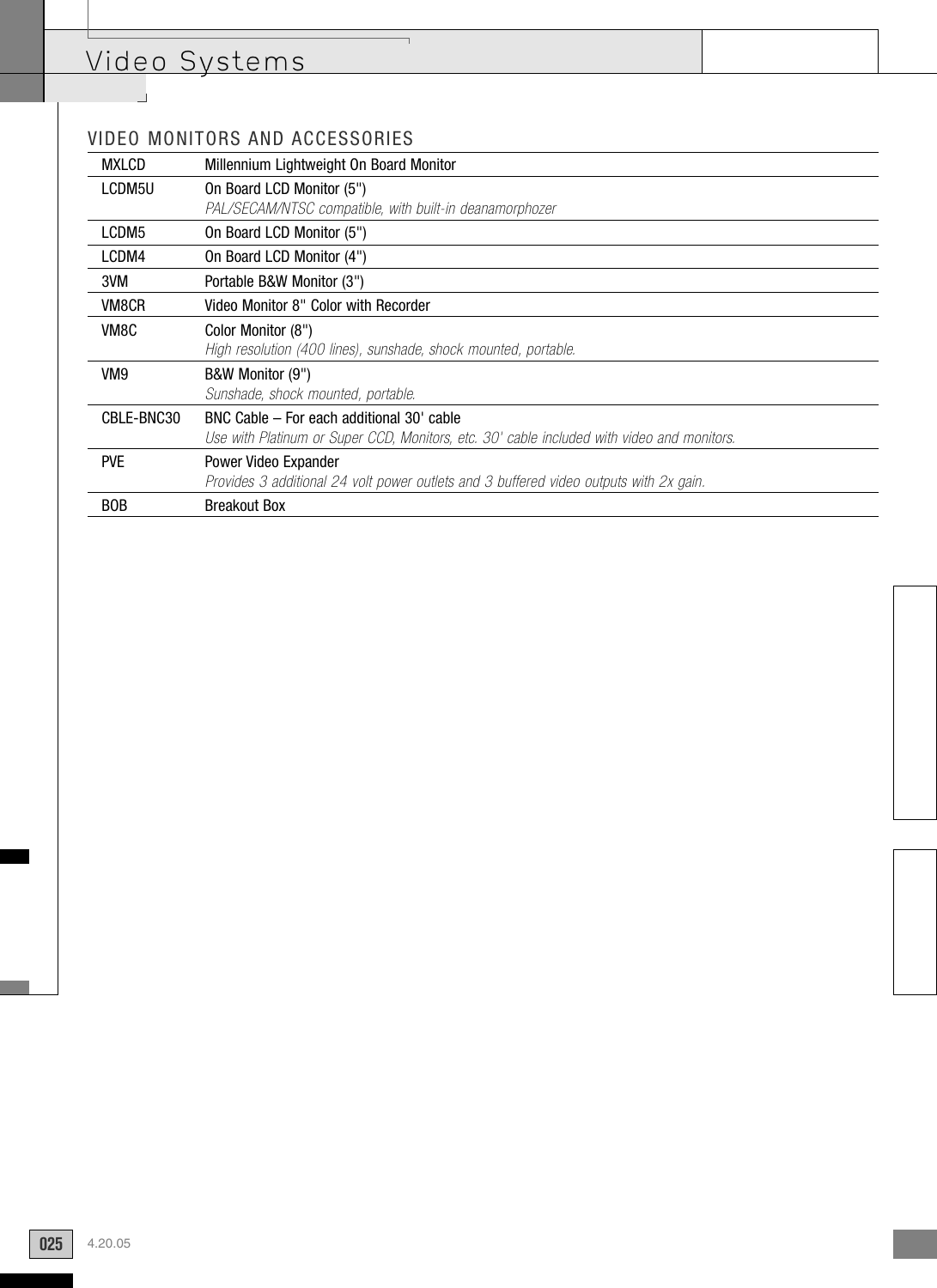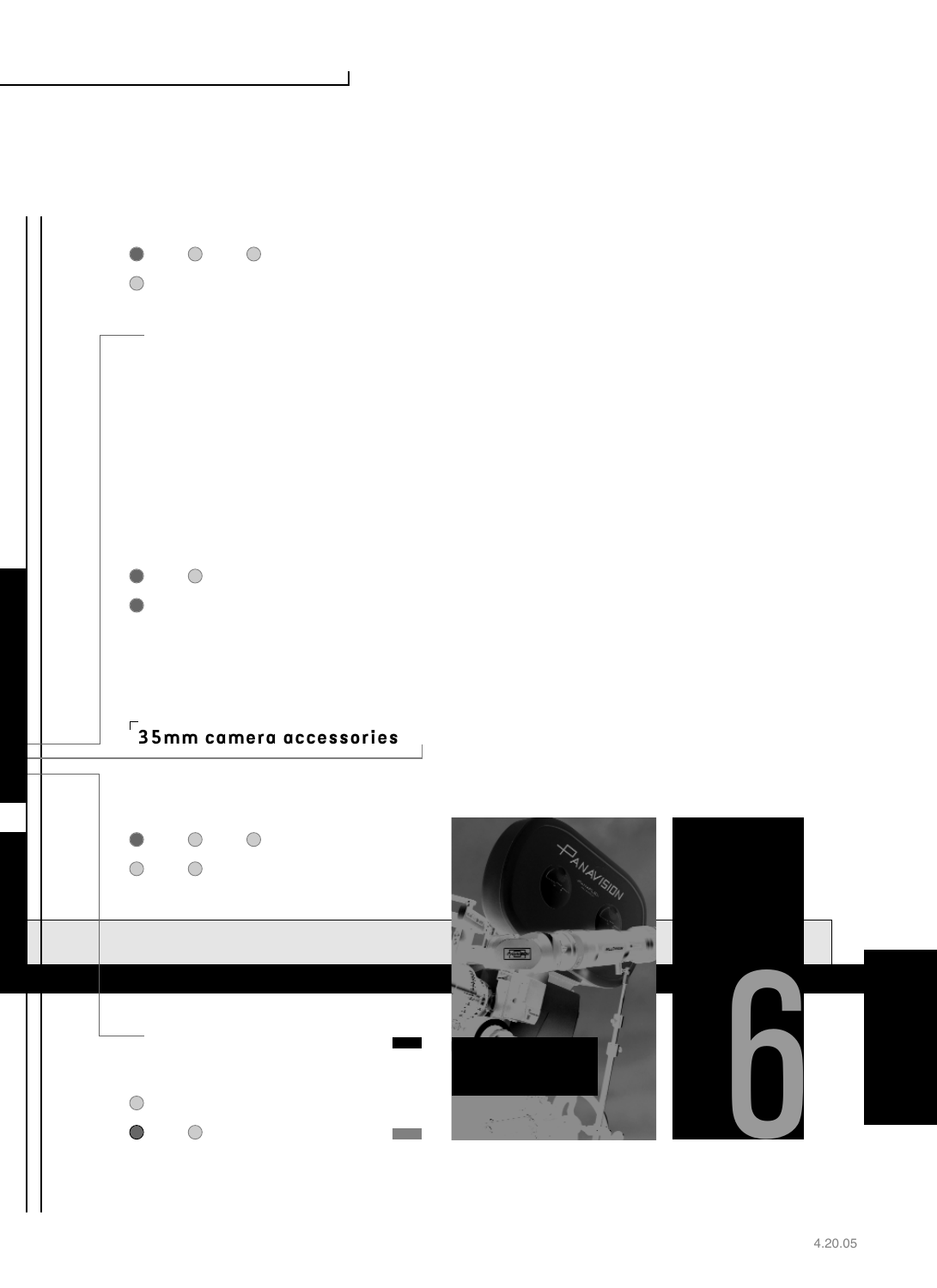## BATTERIES AND CHARGERS

 $\Box$ 

| 24GC17U     | 24 volt Block Battery with multi-standard built-in Charger, 17 amp hours |
|-------------|--------------------------------------------------------------------------|
| 24GC17A     | 24 volt Block Battery with built-in Charger, 17 amp hours                |
| 26LA10      | 26 volt LA Battery with built-in Charger, 10 amp hours                   |
| 24LA10      | 24 volt LA Battery with built-in Charger, 10 amp hours                   |
| B4C         | 24 volt Belt Battery with built-in Charger, 10 amp hours                 |
| 24LA12      | 24 volt Miniblock Battery with built-in Charger, 12 amp hours            |
| B23/24C     | 12/24 volt Belt Battery with built-in Charger, 4 amp hours               |
| <b>B28C</b> | 28 volt Belt Battery with built-in Charger, 4 amp hours                  |
|             |                                                                          |

Cold weather influences the performance of certain batteries. Please consult your Panavision representative.

 $\overline{\phantom{0}}$ 

### FOCUS, ZOOM AND T-STOPS

| <b>RDC</b>   | <b>Remote Digital Controller</b>                                                        |
|--------------|-----------------------------------------------------------------------------------------|
| <b>MFZ</b>   | Millennium Digital Link FTZSAC Controller                                               |
| <b>FIZC</b>  | Preston Focus Iris and Zoom Controller                                                  |
|              | Video type zoom control and interface box.                                              |
| <b>FTZC</b>  | <b>FTZSAC</b>                                                                           |
| <b>RFTC</b>  | Remote Focus and T-Stop                                                                 |
| <b>RMC</b>   | <b>Remote Motor Controller</b>                                                          |
| <b>MFFGB</b> | <b>Modular Follow Focus</b>                                                             |
| <b>MFFRD</b> | Modular Follow Focus Right Angle Adapter (Available on request)                         |
| MFF2SK       | Modular Follow Focus Two-Speed Knob - Added on to the                                   |
|              | modular follow focus; allows a choice of either "high speed" or                         |
|              | normal speed focus ratio                                                                |
| <b>MFFRM</b> | <b>Modular Follow Focus Remote Motor</b>                                                |
|              | Added on to the modular follow focus, allows remote focus.<br>(Requires FTZSAC or RFTR) |
| <b>SRM</b>   | Separate Remote Motor                                                                   |
|              | Versatile digital motor-can be used as focus, T-stop and/or zoom                        |
|              | on all Panavision cameras.                                                              |
| FFX6         | <b>Follow Focus Extension Cable 6"</b>                                                  |
| <b>FFX</b>   | <b>Follow Focus Extension 12"</b>                                                       |
| <b>TSCU</b>  | Universal T-Stop Changer                                                                |
| ZCH, PZCH    | <b>Zoom Control Holder</b>                                                              |
| ZC           | Zoom Control                                                                            |
| <b>SZC</b>   | Super Zoom Control                                                                      |
|              | Microforce style, includes attachment for pan handle or fluid heads.                    |
| <b>PZC</b>   | Panabar Zoom Control                                                                    |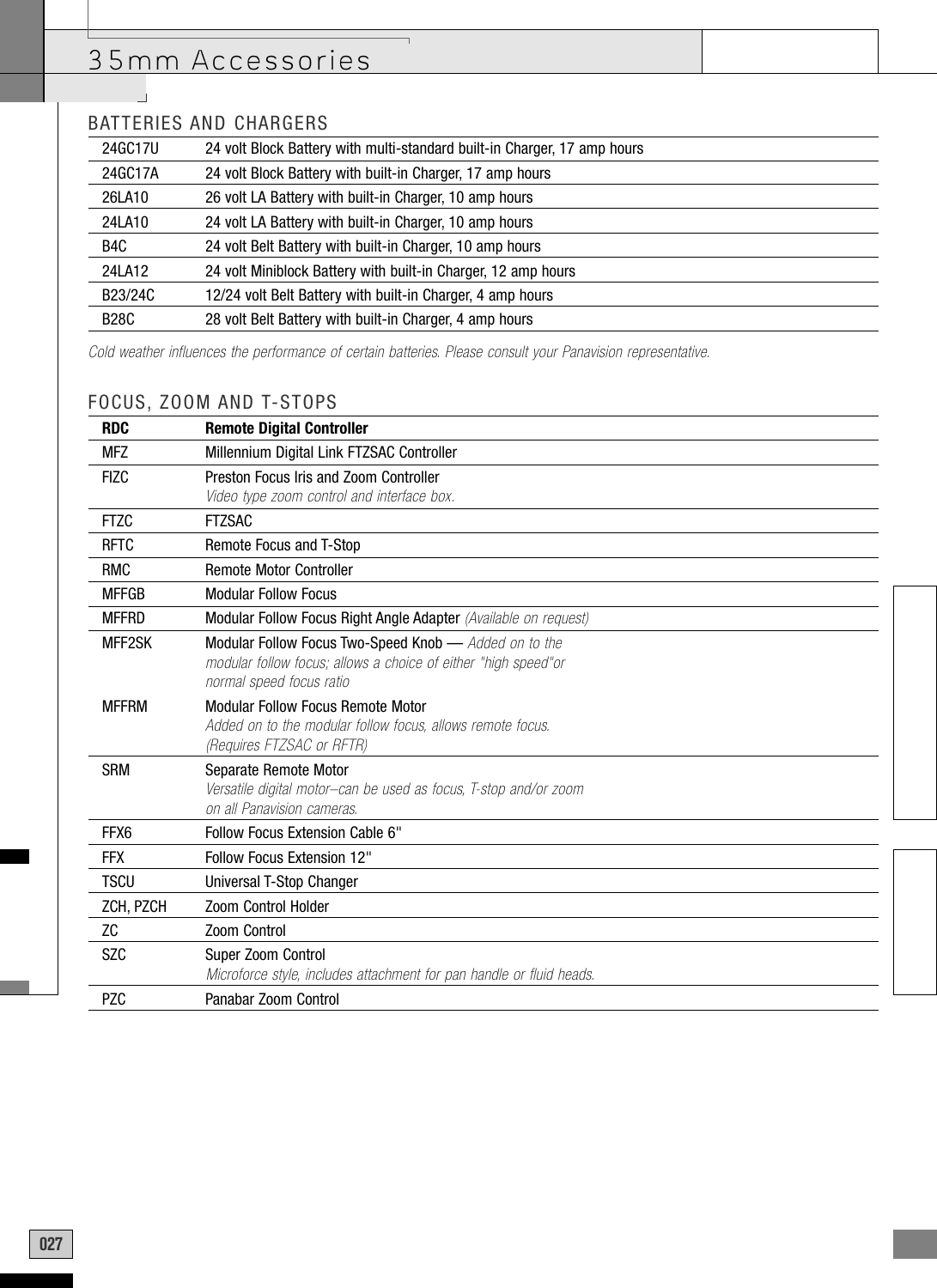## GRIPS AND HANDLES

| HHGA2              | Light Weight Hand held Grip Assembly |
|--------------------|--------------------------------------|
| <b>HHGA</b>        | <b>Hand held Accessories</b>         |
| HHGZC              | Hand held Grip Zoom Control          |
| LHXA               | Adjustable Left Hand Grip Extension  |
| RHGE               | Adjustable Right Hand Grip Extension |
| HHPCH <sub>2</sub> | Hand held Panaclear Handle 2         |
| <b>PCLAHP</b>      | Panaclear Auxiliary Carrying Handle  |
| HHPCH              | Hand held Panaclear Handle           |

### HEADS

| PH-S                                                                     | <b>Super Panahead</b>                                           |
|--------------------------------------------------------------------------|-----------------------------------------------------------------|
| PН                                                                       | Panahead Geared Head                                            |
| <b>PHDTP</b>                                                             | Panahead Geared Head Dual Tilt Plate (simplifies extreme tilts) |
| <b>CLH</b>                                                               | Cartoni Cam BDA Swing Head                                      |
| <b>WSH</b>                                                               | Weaver Steadman Head                                            |
| <b>WSRAM</b>                                                             | Weaver Steadman Roll Axis Module                                |
| <b>OHU</b>                                                               | O'Connor Head Ultimate                                          |
| SH <sub>9</sub>                                                          | Sachtler Studio 9+9                                             |
| SHS80                                                                    | Sachtler Studio 80 Fluid Head                                   |
| RHF7                                                                     | Ronford Seven Fluid Head                                        |
| C40H                                                                     | Cartoni Fluid Head                                              |
| C40DH                                                                    | Cartoni Dutch Angle Fluid Head                                  |
| <b>DSW</b>                                                               | Dutch Swing Head                                                |
| <b>MAGAZINES</b>                                                         |                                                                 |
| <b>MM10</b>                                                              | 1000' Millennium Lightweight Composite Magazine                 |
| MXL4                                                                     | 400' Millennium Lightweight MGNSM Magazine                      |
| MM4                                                                      | 400' Millennium Lightweight Composite Magazine                  |
| MXL <sub>2</sub>                                                         | 200' Millennium Lightweight MGNSM Magazine                      |
| M20                                                                      | 2000' Panaflex Magazine                                         |
| <b>PM10</b>                                                              | 1000' Platinum Magazine with Digital Display                    |
| M10                                                                      | 1000' Panaflex Magazine                                         |
| <b>PRM10</b>                                                             | 1000' Platinum Reversing Magazine                               |
| M <sub>5</sub>                                                           | 500' Panaflex Magazine                                          |
| M5-PG                                                                    | 500' Panaflex Lightweight Magazine                              |
| M <sub>2</sub>                                                           | 250' Panaflex Magazine                                          |
| STM10                                                                    | 1000' Panastar High Speed Magazine                              |
| STRM10                                                                   | 1000' Panastar Reversing Magazine                               |
| STM <sub>5</sub>                                                         | 500' Panastar High Speed Magazine                               |
| M2HC, M5HC,<br>Magazine Heater Cover: 250', 500', 1000'<br>M10HC, MM10HC |                                                                 |
| M300                                                                     | 1000' Arri 435 Magazine                                         |
| M <sub>120</sub>                                                         | 400' Arri 435 Magazine (reversing)                              |
| M120S                                                                    | 400' Arri 435 Steadicam Magazine (reversing)                    |
| M120SL                                                                   | 400' SL Cine 435 Steadicam Magazine                             |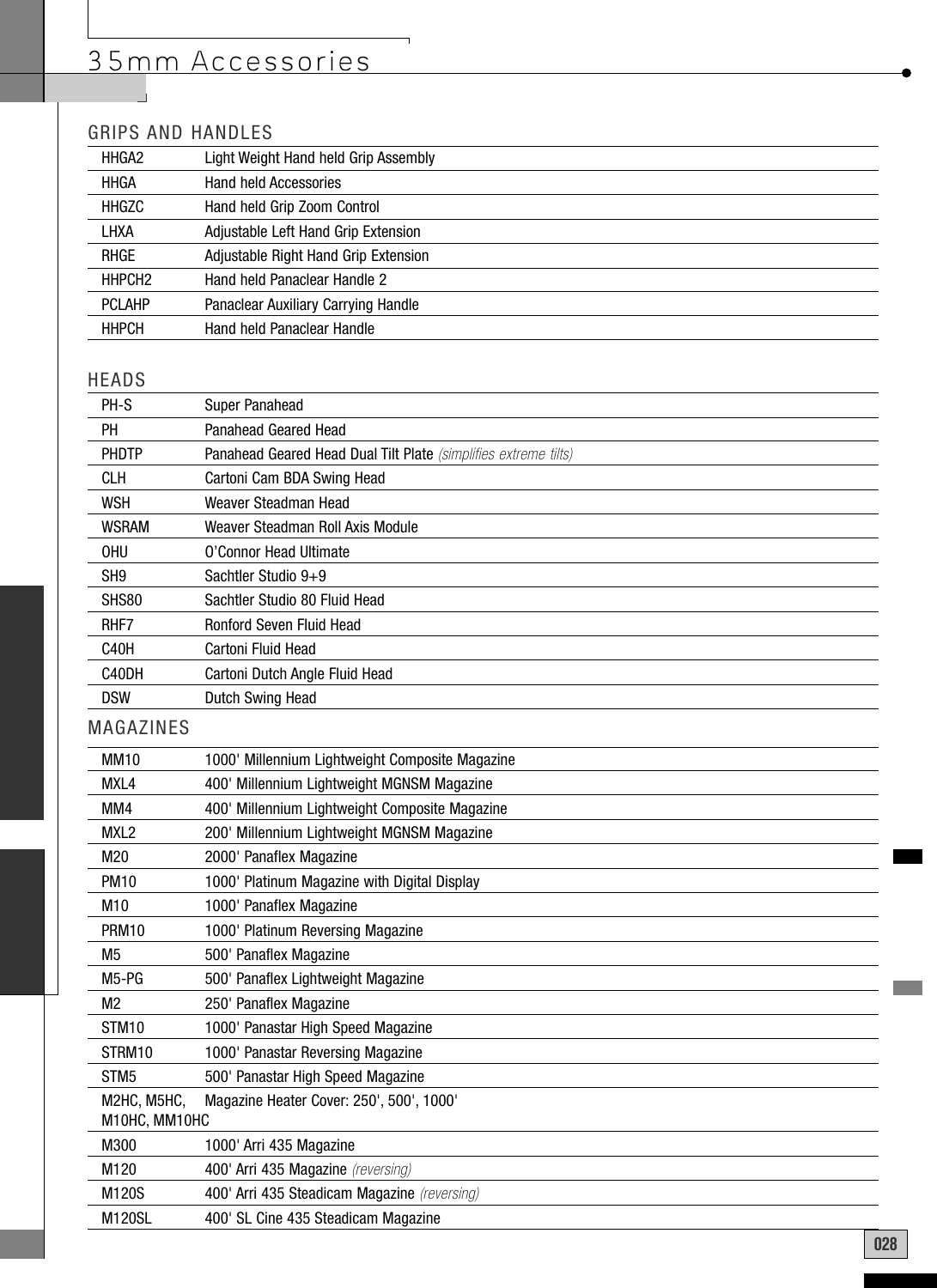## MOUNTS AND AUTO BASES

 $\overline{\phantom{a}}$ 

| <b>PUAB</b>  | <b>Panavision Universal Autobase</b> — No tools required for quick setup.<br>Accepts all Panaflex cameras including the Panaflex 16 and 65mm<br>hand held cameras with a variety of magazine configurations.<br>Also accepts Pan-Arri III. |
|--------------|--------------------------------------------------------------------------------------------------------------------------------------------------------------------------------------------------------------------------------------------|
| <b>PTATE</b> | Panatate 360 degree Rotating Camera Mount<br>Rotates camera around the lens axis.<br>Used in combination with a Panahead to produce<br>3 separate axes of movement (pan, tilt, rotation).                                                  |
| <b>PRK</b>   | <b>Panarock II</b> (near-ground level pan and tilt device)                                                                                                                                                                                 |
| <b>PTLT</b>  | Panatilt/Balance Plate                                                                                                                                                                                                                     |
| <b>PCOB</b>  | <b>O'Connor Sliding Base</b> (available in 10", 15%", 24" lengths)                                                                                                                                                                         |
| <b>PUB</b>   | <b>Utility Base</b>                                                                                                                                                                                                                        |
| <b>RBQ</b>   | <b>Ronford Quick Release Plate</b>                                                                                                                                                                                                         |
|              |                                                                                                                                                                                                                                            |

For additional Heads, Mounts and Remote Products, please refer to the Remote Systems section of the catalog.

 $\overline{\phantom{0}}$ 

### MATTE BOXES AND SUNSHADES

| MMBSP 6.6        | Modular Matte Box Swing Away/Pivoting                                |  |
|------------------|----------------------------------------------------------------------|--|
|                  | Includes 1 geared 4-stage filter module and 4 filter frames          |  |
| FA <sub>2</sub>  |                                                                      |  |
| MMB4             | Geared 4-Stage Module                                                |  |
| MMB <sub>2</sub> | Geared 2-Stage Module                                                |  |
| <b>MMBP</b>      | <b>Geared Pola Module</b>                                            |  |
|                  | MMBFC-S, -L Flexible Cable with Handle 18" or 24"                    |  |
| FA <sub>2</sub>  |                                                                      |  |
| FA               | Filter Step Down Tray (6x6 to 4x5)                                   |  |
| MMB4             | <b>Geared 4-Stage Module</b>                                         |  |
| MMB <sub>2</sub> | Geared 2-Stage Module                                                |  |
| <b>MMBP</b>      | <b>Geared Pola Module</b>                                            |  |
| MMBFC-S, -L      | Flexible Cable with Handle 18" or 24"                                |  |
| MBSA6.6x3        | Grad Matte Box 6.6 x 6.6 (3 Slot)                                    |  |
|                  | Swing away. Adjustable filter in shot. Accepts MFFRM for remote use. |  |
| <b>MBS6.6X3</b>  | Grad Matte Box 6.6 x 6.6 (3 Slot) Swing away                         |  |
| <b>MBPC</b>      | Clip-on Matte Box with rotating pola                                 |  |
| <b>MBP</b>       | Clip-on Matte Box                                                    |  |
| <b>PGMB</b>      | Panaflex Clip-on Matte Box                                           |  |
| <b>ECMB</b>      | "E" Series Clip-on Matte Box                                         |  |
| <b>FSE</b>       | Sunshade Extension                                                   |  |
| <b>MBF</b>       | <b>Sunshade Extension</b>                                            |  |
| <b>MB</b>        | Panaflex Matte Box: Standard/Wide Angle hand held                    |  |
| MBT4X5           | Tiltable Matte Box 4 x 5                                             |  |
| <b>SD</b>        | Sliding Diopter Matte Box with 5 Split Diopters                      |  |
| ARF              | <b>Anti-Reflection Filter Holder</b>                                 |  |
|                  | Securely holds one, two or three 4x5 filters,                        |  |
|                  | eliminating reflections between filters.                             |  |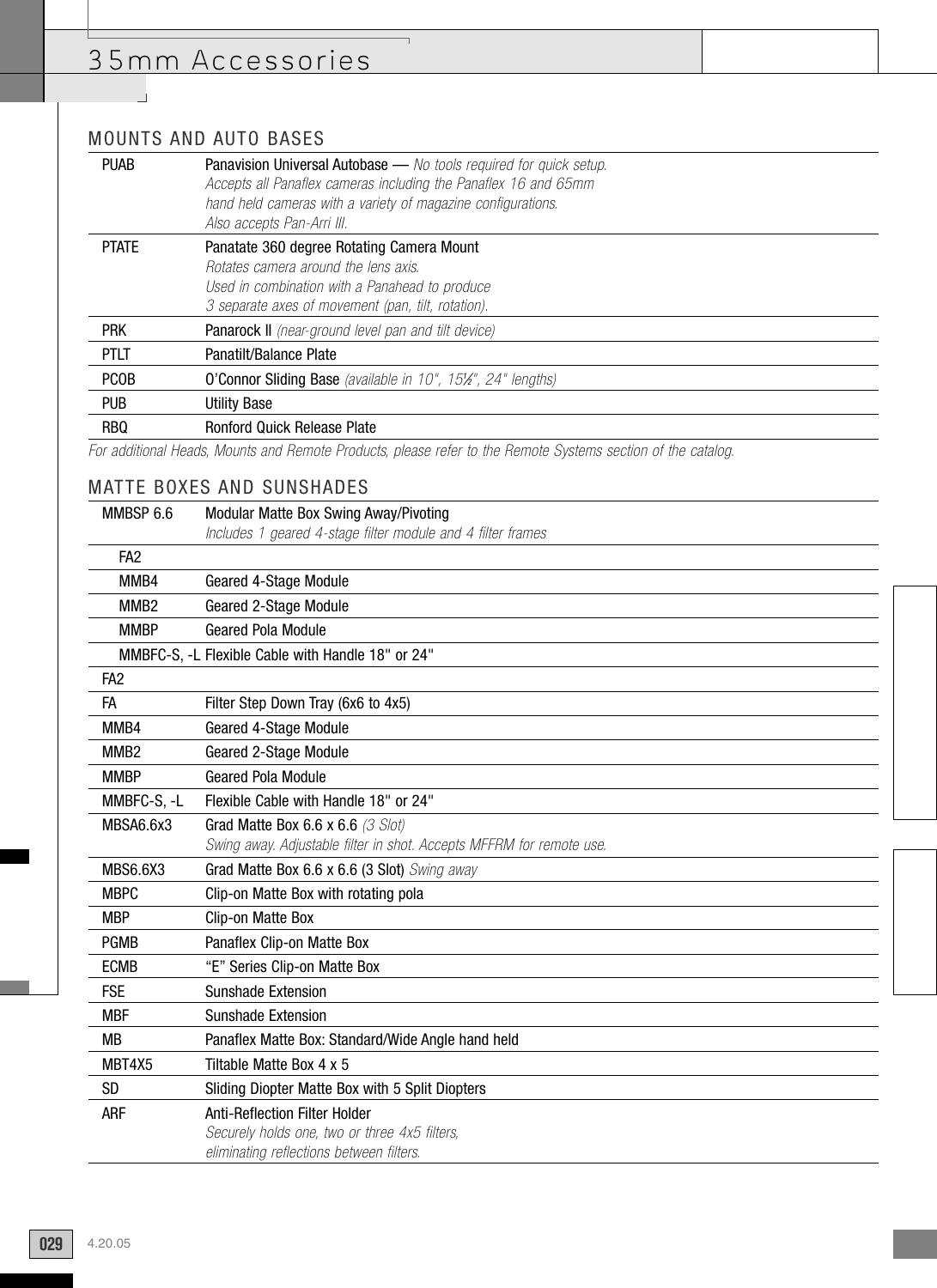## PANA-ACCESSORIES

| PT <sub>2</sub>  | Panatape II Ultrasonic Ranging System                                        |
|------------------|------------------------------------------------------------------------------|
| <b>PFL</b>       | Panaflasher - Pre- and post-negative flashing in camera.                     |
|                  | Works with every lens and filter combination.<br>No external power required. |
| <b>VCF</b>       | Varicon/Flasher                                                              |
| PSC <sub>2</sub> | Precision Speed Control for Panaflex and Pan-Arri III Cameras                |
|                  | All speeds crystal controlled from 4 fps to 34 fps.                          |
| EPL              | Eyepiece Leveler                                                             |
| <b>FFD</b>       | <b>Flange Focal Depth Set</b>                                                |
| <b>FP</b>        | <b>Gel Punch</b>                                                             |
| <b>FPM</b>       | Millennium Filter Punch                                                      |
| <b>FFP</b>       | Filter Frame Gel Punch                                                       |
| $GG-X$           | Panaglow Ground Glass (1 complimentary with each camera)                     |
| GGMC             | <b>Ground Glass Matte Cutter</b>                                             |
| <b>UDF</b>       | Ultimate Director's Finder                                                   |
| UDF-V            | Ultimate Director's Finder with Video                                        |
| HV <sub>2</sub>  | Panafinder II (straight finder with built-in deanamorphoser)                 |
| $HV2-V$          | <b>Panafinder II with Video</b>                                              |
| HV2-AV           | Panafinder II with Video and Deanamorphoser                                  |
| HV               | Panafinder (L-shaped)                                                        |
| <b>MHV</b>       | <b>Mitchell Hand Viewer</b>                                                  |
| <b>PFXRC</b>     | Rain or Dust Cover                                                           |
| PLL              | Panalens Lite (camera assistant working light)                               |
| <b>CWP</b>       | <b>Clear Weather Protector</b>                                               |
| PWP-L, PWP-S     | Weather Protector (long or short)                                            |
| <b>MWP</b>       | Weather Protector (Millennium)                                               |
| WB-II            | Water Box (able to submerge 16" below water's surface)                       |
| <b>WB</b>        | Water Box (able to submerge 10" below water's surface)                       |
| <b>PVE</b>       | Power Video Expander                                                         |
|                  | outputs with 2x gain                                                         |
|                  | Provides 3 additional 24 volt power outlets and 3 buffered video             |

## PANAVISION/LIGHTSTORM VIDEO PRODUCTS

#### VS Panavision/Lightstorm VID-Stick

Hand held stabilized viewfinder with eye viewing and transmitted color video. Includes deanamorphoser, frameline generator and low mode switching. Accepts most Panavision lenses, but especially versatile using Panavision Lightweight Zoom lenses.

## TRIPODS

| RST, RST-B | <b>Ronford Tripod</b> (Standard or Baby) |
|------------|------------------------------------------|
| <b>BAZ</b> | Bazooka                                  |
| <b>MHH</b> | Mitchell Hi-Hat/Lo-Hat                   |
| PMS, RBS   | Spreader                                 |
|            |                                          |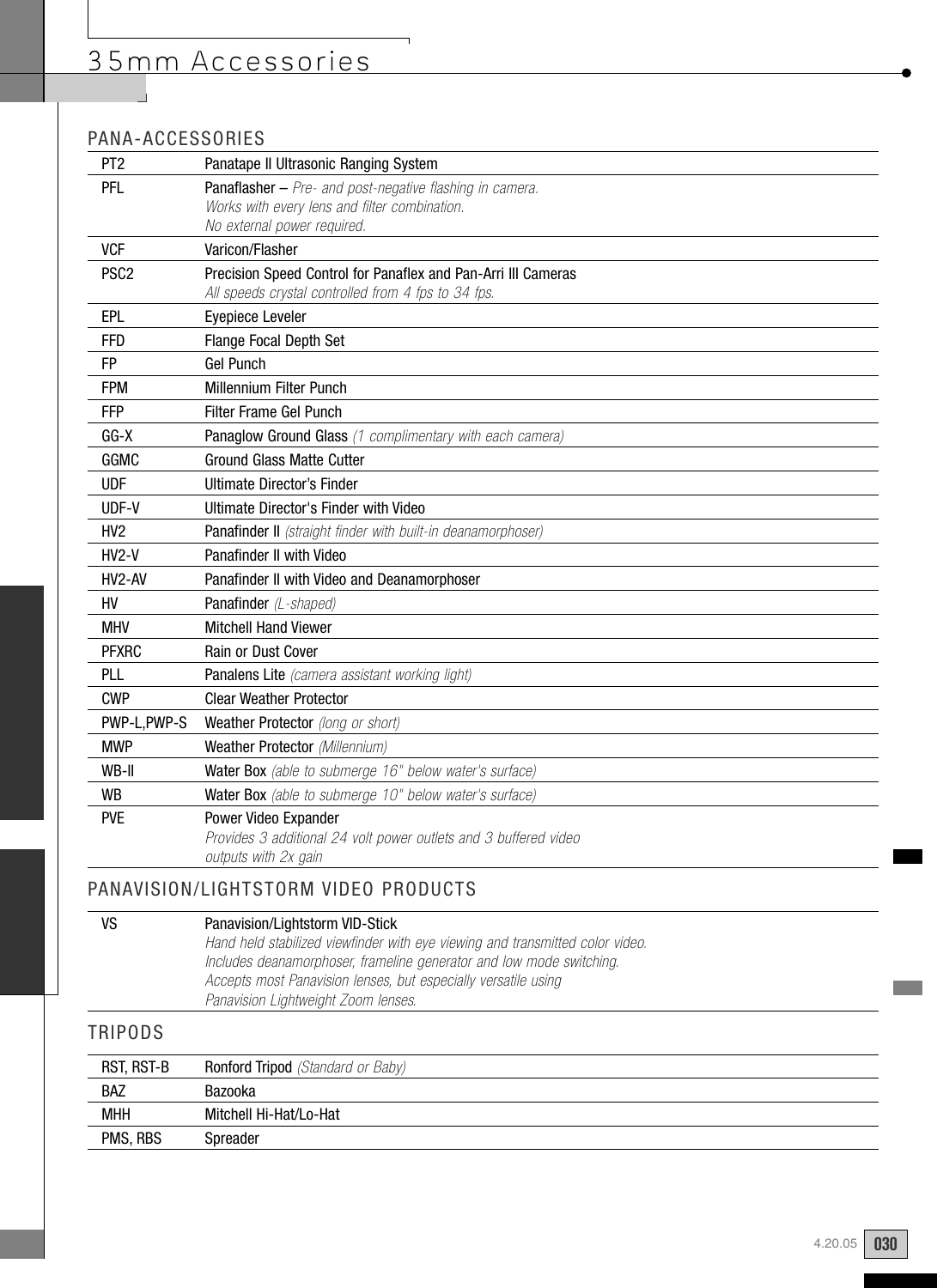## REMOTE PRODUCTS

 $\overline{\phantom{a}}$ 

| <b>MFZ</b>        | Millennium FTZSAC Controller                                                                                 |
|-------------------|--------------------------------------------------------------------------------------------------------------|
|                   |                                                                                                              |
|                   | Digital link version of FTZSAC. Remote focus, T-stop, zoom,                                                  |
|                   | speed and aperture control.                                                                                  |
|                   | RS232 serial control, wired and wireless.                                                                    |
| <b>FTZC</b>       | <b>FTZSAC</b>                                                                                                |
|                   | Remote Focus, T-stop, Zoom, Speed Aperture Control                                                           |
|                   | All digital system also incorporates camera on/off.                                                          |
|                   | Operates hardwired or wireless.                                                                              |
| <b>FIZC</b>       | Preston Focus Iris and Zoom Controller                                                                       |
|                   | Video type zoom control and interface box.                                                                   |
| SSCB <sub>2</sub> | <b>Smart Shutter Control II</b>                                                                              |
|                   | Automatically compensates shutter angle and/or T-stop                                                        |
|                   | (requires T-stop motor) as operator changes camera frame rate.                                               |
|                   | Also allows you to change shutter angle remotely. For use on                                                 |
|                   | Platinum, Panaflex, and Panastar cameras.                                                                    |
| <b>RFTC</b>       | Remote Focus and T-Stop                                                                                      |
|                   | State-of-the-art remote focus. Communicates all digital information                                          |
|                   | allowing remote focus, T-stop, camera on/off, either hardwired or wireless.                                  |
| <b>RSB</b>        | Digital Remote Switch (Tacho)                                                                                |
|                   | On/off remote switch with digital display of film speed and film footage.                                    |
| <b>RSB-A</b>      | Digital Remote Switch (ARRI III)                                                                             |
|                   | On/off remote switch with digital display of film speed and film footage.                                    |
| <b>PRS</b>        | <b>Remote Switch Cable</b>                                                                                   |
| <b>RS</b>         | <b>Remote Shutter Lock</b>                                                                                   |
|                   | CBLE-24E, 36E 24 volt, 36 volt Extension Cable                                                               |
|                   | For additional Usade, Maunte and Damate Draduate, places rafer to the Damate Custome cootion of the estalery |

For additional Heads, Mounts and Remote Products, please refer to the Remote Systems section of the catalog.

 $\overline{\phantom{0}}$ 

### SPRAY DEFLECTORS

|              |                        | Widest Spherical Lens     | Widest Anamorphic Lens |  |
|--------------|------------------------|---------------------------|------------------------|--|
| <b>UCSD</b>  | <b>Ultra Compact</b>   | Primo Spherical 17.5mm    | "C" Series 35mm        |  |
|              | <b>Spray Deflector</b> |                           |                        |  |
| <b>HSDMB</b> | Hydroflex              | Primo Spherical 14.5mm    | "C" Series 30mm        |  |
|              | <b>Spray Deflector</b> |                           |                        |  |
| <b>HHSD</b>  | Hand Held              | Primo Spherical 21mm      | "C" Series 30mm        |  |
|              | <b>Spray Deflector</b> |                           |                        |  |
| <b>CSDF</b>  | Compact                | Primo Spherical 14.5mm    | "C" Series 30mm        |  |
|              | <b>Spray Deflector</b> | (only covers 1.85 and TV) |                        |  |
|              |                        |                           |                        |  |

## SYNC BOXES

For all Panaflex Cameras

| <b>PNPS</b> | <b>Phaseable Synchronizer</b>                                            |
|-------------|--------------------------------------------------------------------------|
|             | Incorporates all the capabilities of the Video and Film, Field to Frame, |
|             | and Camera to Projector synchronizers.                                   |
| <b>FVSC</b> | Film/Video Synchronizer Control (Barton Box)                             |
| TLS         | Time Lapse Synchronizer 1/4 FPS to 640 FPS                               |
|             |                                                                          |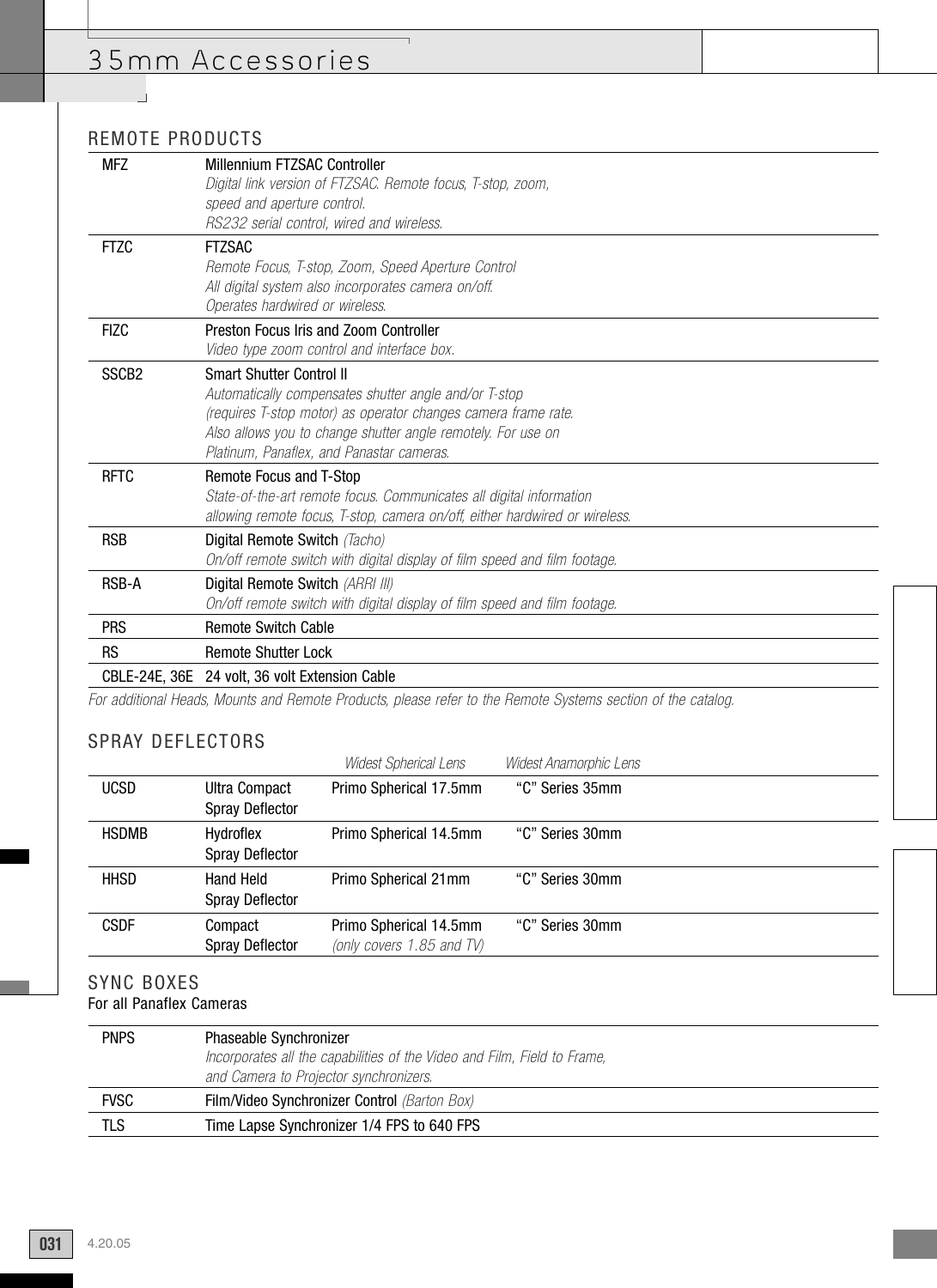

 $\overline{\phantom{a}}$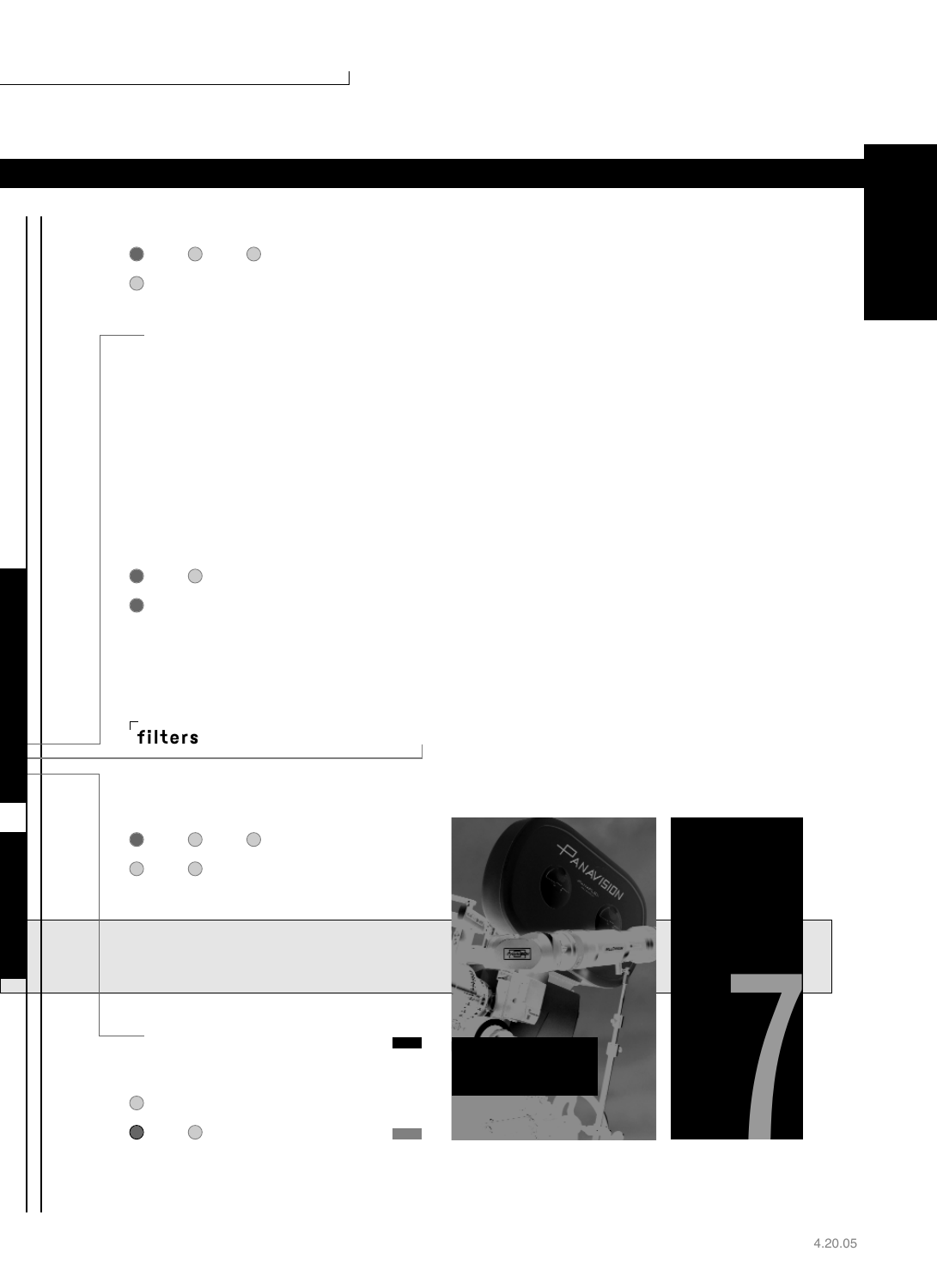## Filters

### SCHNEIDER B+W/PANAVISION PROPRIETARY FILTERS

These Panavision proprietary filters are specially manufactured by Schneider to meet our strictest specifications. Types include: Correction, 85s, NDs (ND.3 all the way to ND2.4), Polas, 85 Pola Combos, Enhancers, Diffusion, Corals, and Grads.

|        | "One Stop" Pola new to Panavision — Available in 138mm and 40.5mm |
|--------|-------------------------------------------------------------------|
| 4X5    | 4 x 5.650 Filters                                                 |
| 4.5    | 4.5" Round Filters                                                |
| 4.5 DI | 4.5" Round Diopters — Full and Split Filters                      |
|        | $+, 5, +1, +2, +3$                                                |
| 138    | 138mm Filters                                                     |
| 138 DI | <b>138mm Diopters</b> - Full and Split Filters                    |
|        | $+, 5, +1, +2, +3$                                                |
| 6X6    | $6.6 \times 6.6$ Filters                                          |

#### GENERAL TYPES

Types include: Correction (85s, 81s, 80s, 82s), NDs, Polas, Enhancers, Diffusion, Contrast, Flats, Corals, Colored Grads, and Stars.

| 4X5             | 4 x 5.650 Filters                                                              |
|-----------------|--------------------------------------------------------------------------------|
| 4.5             | 4.5" Round Filters                                                             |
| 4.5 DI          | 4.5" Round Diopters - Full and Split Filters                                   |
|                 | $+.25. + .5. + 1. + 1.5. + 2. + 3$                                             |
| 138             | 138mm Filters                                                                  |
| 138 DI          | <b>138mm Diopters</b> — Full and Split Filters                                 |
|                 | $+.25, +.5, +1, +1.5, +2, +3$                                                  |
| 6X6             | $6.6 \times 6.6$ Filters                                                       |
| ARF             | Anti-Reflection Filter Holder                                                  |
|                 | Securely holds one or two 4x5 filters, eliminating reflections between filters |
| FA <sub>2</sub> |                                                                                |
| FA              | Filter Step Down Tray $-6x6$ to 4 x 5                                          |

#### MISCELLANEOUS FILTERS

| S/Filter    | "Small Filter" for Panavision/Frazier Lens System and Cokin Matte Box<br>includes all filter types for sizes listed: 40.5mm, 48mm, 72mm,<br>77mm – Series 9 and P Series |
|-------------|--------------------------------------------------------------------------------------------------------------------------------------------------------------------------|
| L/Filter    | "Large Filter" includes all filter types for sizes listed –                                                                                                              |
|             | 12 x 12, 9 x 9, 6.5 x 8.5, 5.5 x 6.5, 6" round                                                                                                                           |
| <b>SDMB</b> | <b>Sliding Diffusion with Matte Box</b> (manual)                                                                                                                         |
| NET/FRAMES  | 4 x 5 Net Frames, 6 x 6 Net Frames                                                                                                                                       |
| SD          | Sliding Diopter Matte Box with 5 Split Diopters                                                                                                                          |

Any additional types of filters may be obtained through Panavision. Please inquire with the Filter Department representative. Please note that the Schneider B+W/Panavision filters are only available for rental.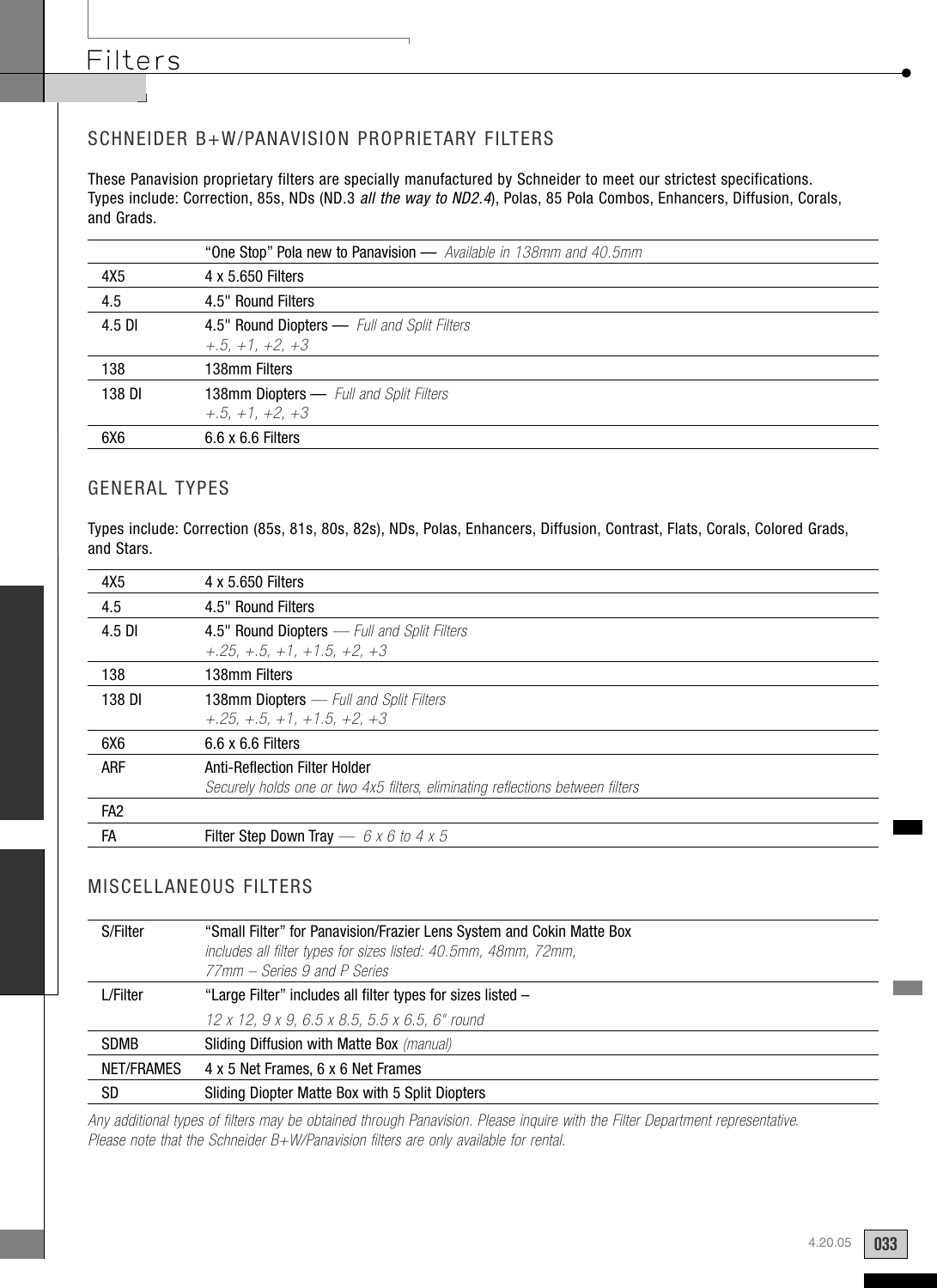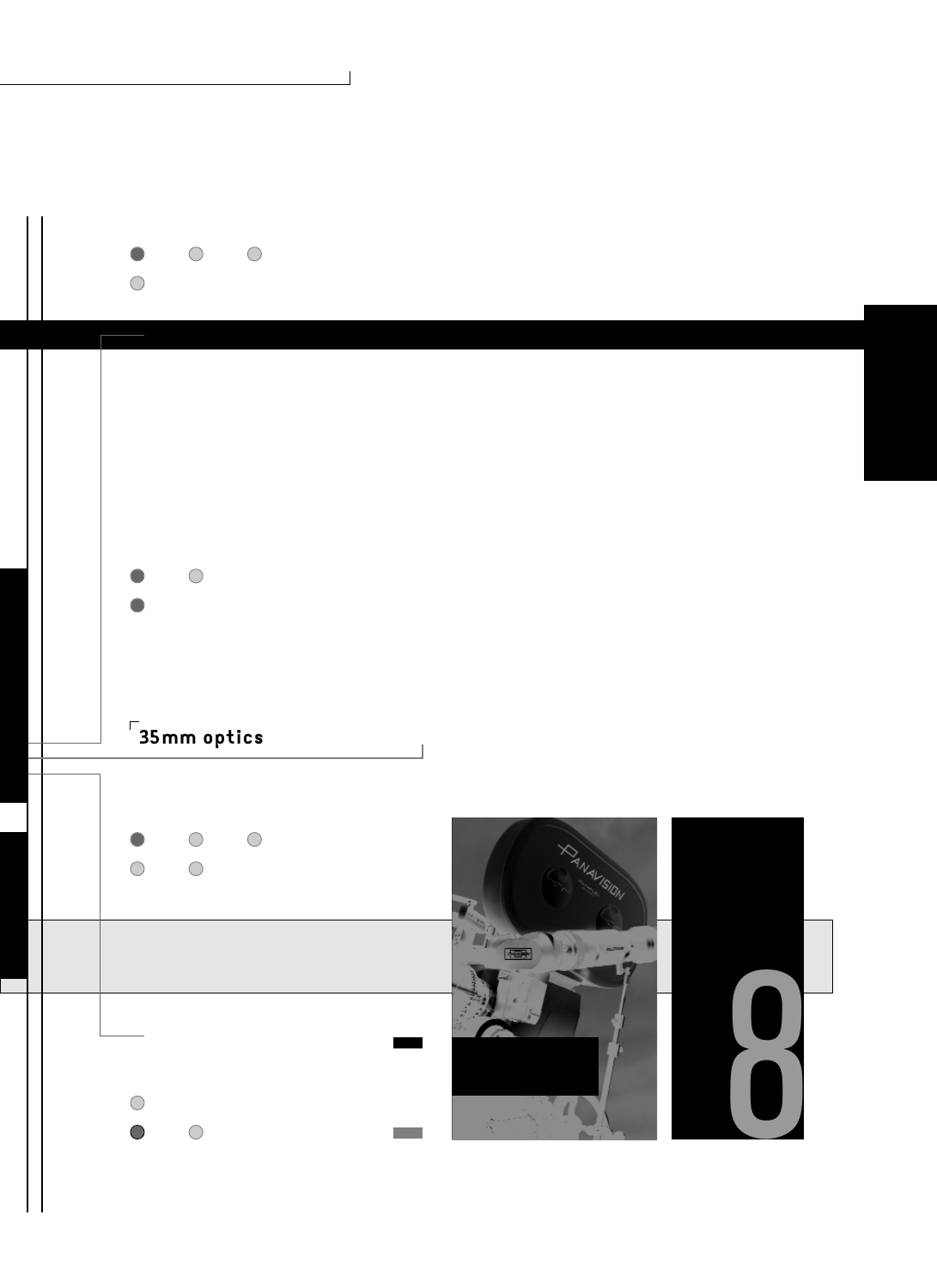## PRIMO PRIME LENSES

| <b>SL10</b>                               | 10mm               | T1.9             |                                         | $2^{\prime}$   |  |
|-------------------------------------------|--------------------|------------------|-----------------------------------------|----------------|--|
| SL14.5                                    | 14.5 <sub>mm</sub> | T <sub>1.9</sub> |                                         | $2^{\prime}$   |  |
| SL17.5                                    | 17.5 <sub>mm</sub> | T <sub>1.9</sub> |                                         | $2^{\prime}$   |  |
| <b>SL21</b>                               | 21mm               | T1.9             |                                         | $2^{\prime}$   |  |
| <b>SL27</b>                               | 27mm               | T <sub>1.9</sub> |                                         | $2^{\prime}$   |  |
| SL35                                      | 35 <sub>mm</sub>   | T <sub>1.9</sub> |                                         | $2^{\prime}$   |  |
| <b>SL40</b>                               | 40mm               | T <sub>1.9</sub> |                                         | $2^{\prime}$   |  |
| <b>SL50</b>                               | 50 <sub>mm</sub>   | T <sub>1.9</sub> |                                         | $2^{\prime}$   |  |
| <b>SL75</b>                               | 75 <sub>mm</sub>   | T <sub>1.9</sub> |                                         | 3'             |  |
| <b>SL100</b>                              | 100mm              | T <sub>1.9</sub> |                                         | 3'             |  |
| <b>SL150</b>                              | 150mm              | T <sub>1.9</sub> |                                         | $5\frac{1}{4}$ |  |
| SL150+1.4XE                               | 210mm              | T <sub>2.8</sub> |                                         | 5'10"          |  |
| (150mm Primo Prime + 1.4x Primo Extender) |                    |                  |                                         |                |  |
| 1.4XE                                     |                    |                  | 1.4x Primo Extender (minus 1 full stop) |                |  |

| 2XFHL6.6    | Dual Filter Holder 6.6 for 10mm Primo Prime |
|-------------|---------------------------------------------|
|             | lens giving 11.5mm focal length             |
|             | Attaches to Primo Close Focus 14.5mm        |
| <b>SLWA</b> | <b>Wide Angle Adapter</b> (low distortion)  |
|             |                                             |

## PRIMO "CLASSIC SERIES" PRIME LENSES

| <b>SL21-M</b>   | 21 <sub>mm</sub> | T1.9             | Close Focus (1:5)                    | $9\frac{1}{2}$ "  |  |
|-----------------|------------------|------------------|--------------------------------------|-------------------|--|
| SL24-MS         | 24mm             | T1.7             | Close Focus (1:4) with soft effect   | 10"               |  |
| SL27-M          | 27 <sub>mm</sub> | T1.9             | Close Focus $(1:2.5)$                | $9\frac{1}{2}$ "  |  |
| SL30-MS         | 30mm             | T1.7             | Close Focus (1:3.5) with soft effect | 10"               |  |
| $SL35-M$        | 35mm             | T1.9             | Close Focus (1:3)                    | 11"               |  |
| SL50-M          | 50 <sub>mm</sub> | T <sub>1.9</sub> | Close Focus $(1:1.25)$               | 11"               |  |
| SL65-MS         | 65mm             | T1.7             | Close Focus (1:1.8) with soft effect | $13\frac{1}{2}$ " |  |
| SL85-MS         | 85mm             | T <sub>1.7</sub> | Close Focus (1:3) with soft effect   | $16\frac{1}{2}$ " |  |
| <b>SL100-M</b>  | 100mm            | T <sub>1.9</sub> | Close Focus (1:2)                    | 16"               |  |
| <b>SL125-MS</b> | 125mm            | T1.8             | Close Focus (1:2.5) with soft effect | 25½"              |  |

## PRIMO CLOSE FOCUS LENSES

| <b>SL14.5-CF</b>     |      | 14.5mm T1.9 Close Focus $(1:6\%)$<br>(Object to front of lens = $1\frac{1}{2}$ ") | $8\frac{1}{4}$ " |
|----------------------|------|-----------------------------------------------------------------------------------|------------------|
| <b>SL17.5-CF</b>     |      | 17.5mm T1.9 Close Focus $(1:4%)$<br>(Object to front of lens $= 1\frac{1}{2}$ )   | $7\frac{1}{2}$ " |
| SL <sub>21</sub> -CF | 21mm | $T1.9$ Close Focus $(1:5)$<br>(Object to front of lens $= 2$ ")                   | $9\%$ "          |
| SL27-CF              |      | 27mm T1.9 Close Focus (1:3)<br>(Object to front of lens $= 2$ ")                  | $9\%$ "          |
| SL35-CF              | 35mm | $T1.9$ Close Focus $(1:3)$<br>(Object to front of lens $= 2$ ")                   | 11"              |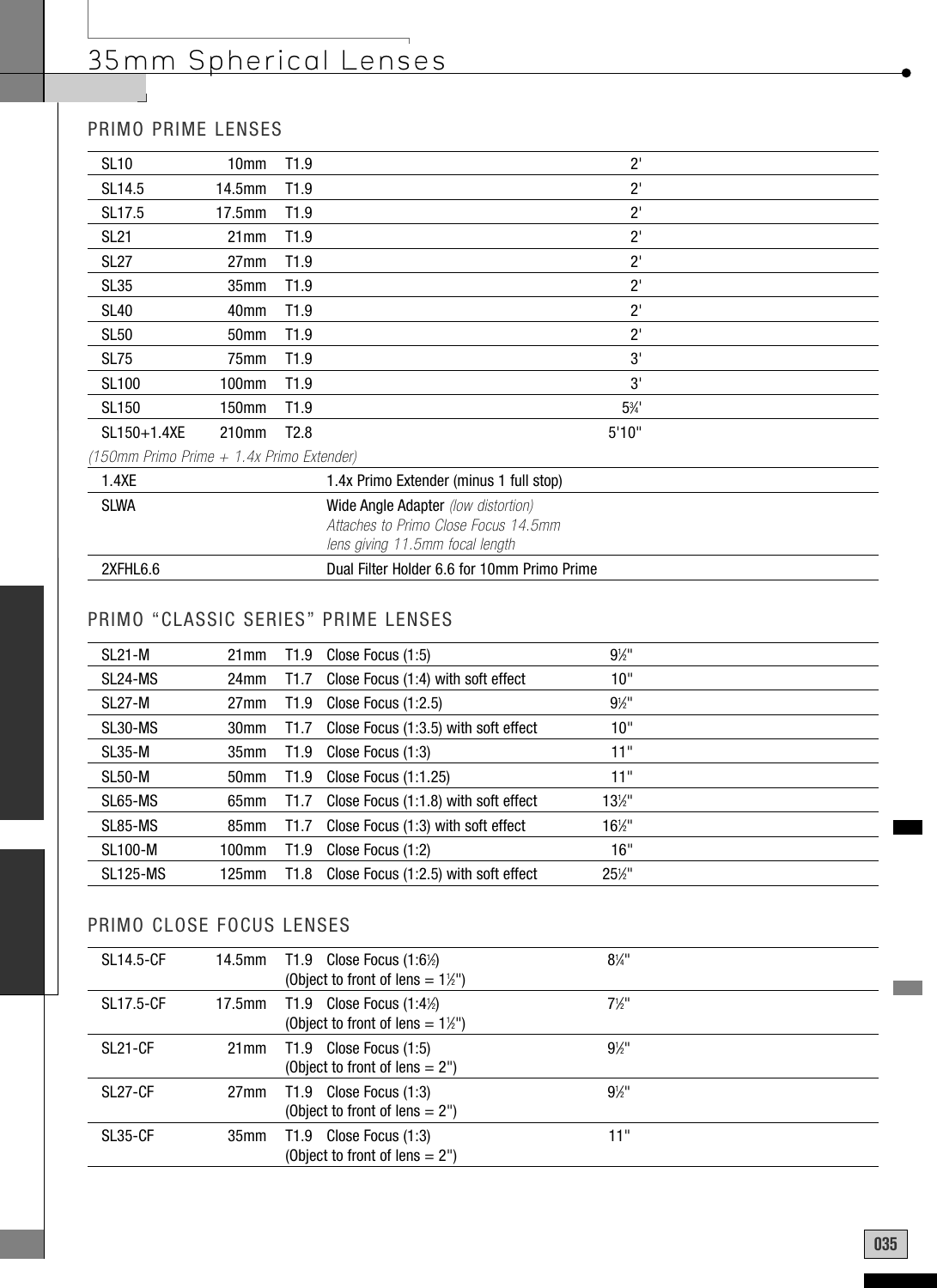#### PRIMO ZOOM LENSES

 $\overline{\phantom{a}}$ 

Color and performance matched to Primo prime lenses.

| <b>SLZ</b> |  | 17.5–75mm T2.3 4:1 Primo Zoom                                          | $2\frac{3}{4}$ |  |
|------------|--|------------------------------------------------------------------------|----------------|--|
|            |  | <b>SLZ+1.4XE</b> 24.5-105mm T3.2 (Primo Zoom $+$ 1.4x Primo Extender)  | 2'10"          |  |
| SL 711     |  | 24-275mm T2.8 11:1 Primo Zoom                                          | 4'             |  |
|            |  | <b>SLZ11+1.4XE 34-385mm T4</b> (11:1 Primo Zoom + 1.4x Primo Extender) | 4'1''          |  |
| SLZ3       |  | 135–420mm T2.8 3:1 Primo Zoom                                          | $8\%$          |  |
|            |  | <b>SLZ3+1.4XE 190-595mm T4</b> (3:1 Primo Zoom + 1.4x Primo Extender)  | 8'7''          |  |

#### PRIMO MACRO ZOOM LENS

Compact and relatively lightweight, this wide angle Primo zoom lens, with continuous focusing to macro magnifications, utilizes two aspherically surfaced exotic glass elements, making it the most advanced Panavision Primo zoom lens in the series. Color and performance matched to Primo prime and zoom lenses, the Primo macro zoom also covers Super 35 format over its entire zoom range and down to 5" close focus (object to front of lens). Will not accept extenders.

| <b>PMZ</b> | 14.5–50mm | T2.2 Close Focus, 1:3 at 50mm,                    | 15" |
|------------|-----------|---------------------------------------------------|-----|
|            |           | object to front of lens $= 2\frac{1}{3}$ "        |     |
|            |           | Includes MBPMZ Primo Macro Zoom Clip on Matte Box |     |

#### LIGHTWEIGHT ZOOM LENSES

| LWZ3 | 85-200mm       | Lightweight Zoom III<br>T4<br>Lens weight without motor $2\frac{1}{2}$ lbs;<br>with motor $3\frac{1}{2}$ lbs. Length at infinity focus<br>$6\frac{1}{2}$ ", diameter 4". 60mm front filter capability.<br>Will not accept extenders. Ideal for use with XL,<br>Lightweight Panaflex, VID-Stick, hand held use<br>with FT7SAC. | 4'             |  |
|------|----------------|-------------------------------------------------------------------------------------------------------------------------------------------------------------------------------------------------------------------------------------------------------------------------------------------------------------------------------|----------------|--|
| LWZ2 | $17.5 - 34$ mm | T2.8 Lightweight Zoom II<br>Lens weight less than $1\frac{1}{2}$ lbs. Length 4",<br>diameter 3.5". Stackable 77mm front<br>filter capability. Will not accept extenders.<br>Ideal for use with XL, Lightweight Panaflex,<br>VID-Stick, hand held use with FTZSAC.                                                             | $1\frac{1}{2}$ |  |
| LWZ  | 27-68mm        | T2.8 Lightweight Zoom I<br>Lens weight without motor 2 lbs.; with motor<br>3 lbs. Length 5", diameter 3.5". Comes with<br>5 complimentary 72mm filters. Will not accept<br>extenders. Ideal for use with XL, Lightweight<br>Panaflex, VID-Stick, hand held use with FTZSAC.                                                   | 3'             |  |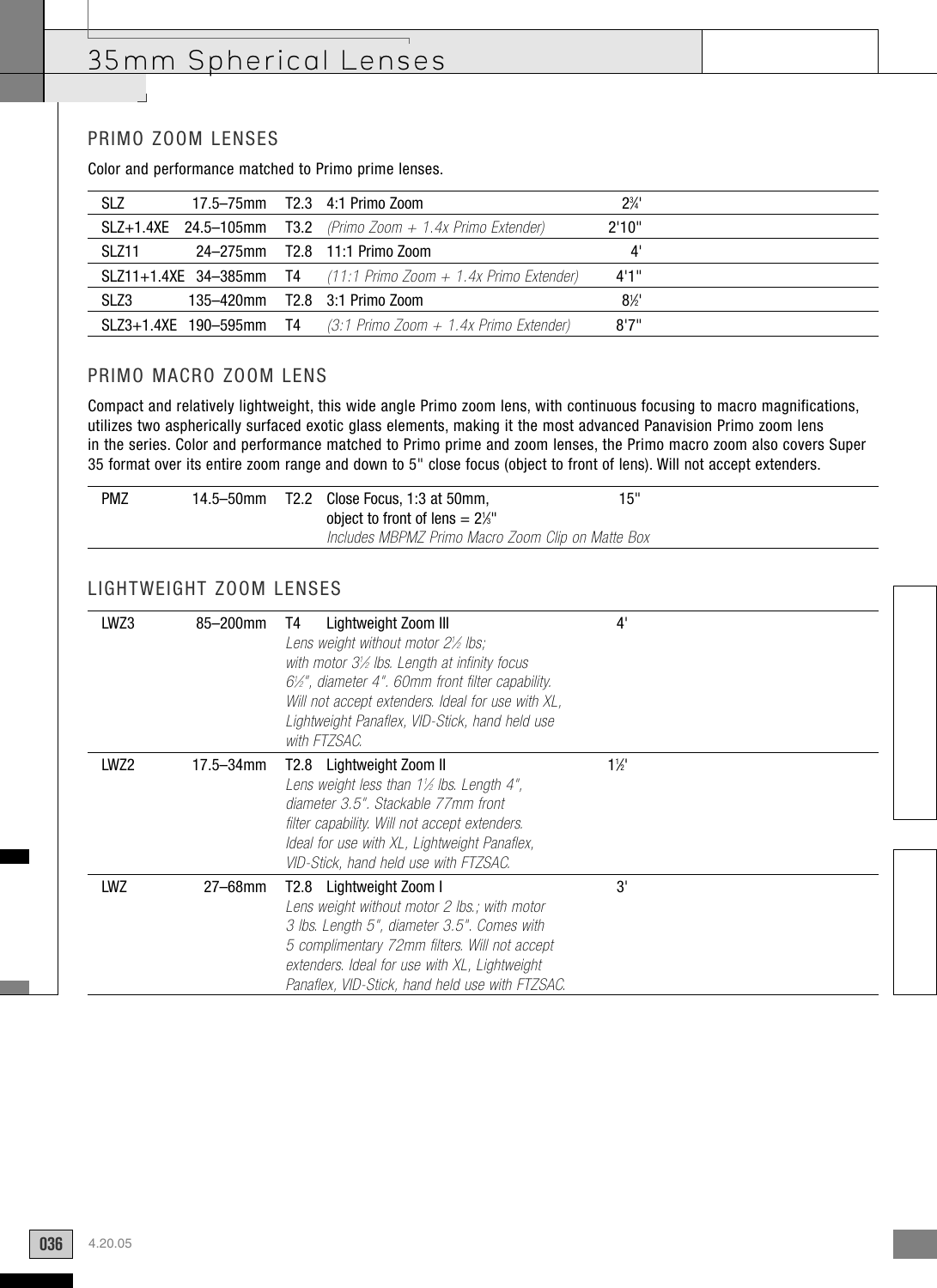#### MACRO LENSES

 $\overline{\phantom{0}}$ 

Color and performance matched to Primo prime lenses.

| SM50-MF              | 50mm             |                | T1.4 Close Focus Macro (1:2)                                                 | 9"              |  |
|----------------------|------------------|----------------|------------------------------------------------------------------------------|-----------------|--|
| SM90-MF              | 90 <sub>mm</sub> | T <sub>2</sub> | Close Focus Super Macro (1:0.7)                                              | 13½"            |  |
| $SM90-MF+2XE$        | 180mm            | T4             | Close Focus Super Macro (1:0.35)                                             | $14\frac{1}{4}$ |  |
| <b>SM100-MF</b>      | 100mm            | T2             | Close Focus Macro (1:2.5)                                                    | 18"             |  |
|                      |                  |                | <b>SM100-MF+1.4XE 140mm T2.8</b> (100mm Macro + 1.4x Primo Extender) (1:1.8) | 19"             |  |
| <b>SM200-MF</b>      | $200$ mm         | T4             | Close Focus Macro (1:2)                                                      | 27"             |  |
| SM200-MF+1.4XE 280mm |                  |                | <b>T5.6</b> (200mm Macro + 1.4x Primo Extender) (1:1.4)                      | 28"             |  |

#### SLANT FOCUS LENSES

Bellowless lenses that allow tilting of the focus plane in any direction before or during shooting. There is no change in perspective and the effect is similar to a split diopter but with no line to hide and continuous variable power.

| SR <sub>24</sub> -SF | 24mm |      | T3.5 Slant Focus with Close Focus                           | 12" |
|----------------------|------|------|-------------------------------------------------------------|-----|
| $SR24-SF+1.4XE$      |      |      | <b>34mm T4.9</b> (24mm Slant Focus $+$ 1.4x Primo Extender) | 13" |
| SR45-SF              | 45mm |      | T2.8 Slant Focus with Close Focus                           | 16" |
| $SR45-SF+1.4XE$      | 63mm | - T4 | (45mm Slant Focus + 1.4x Primo Extender)                    | 17" |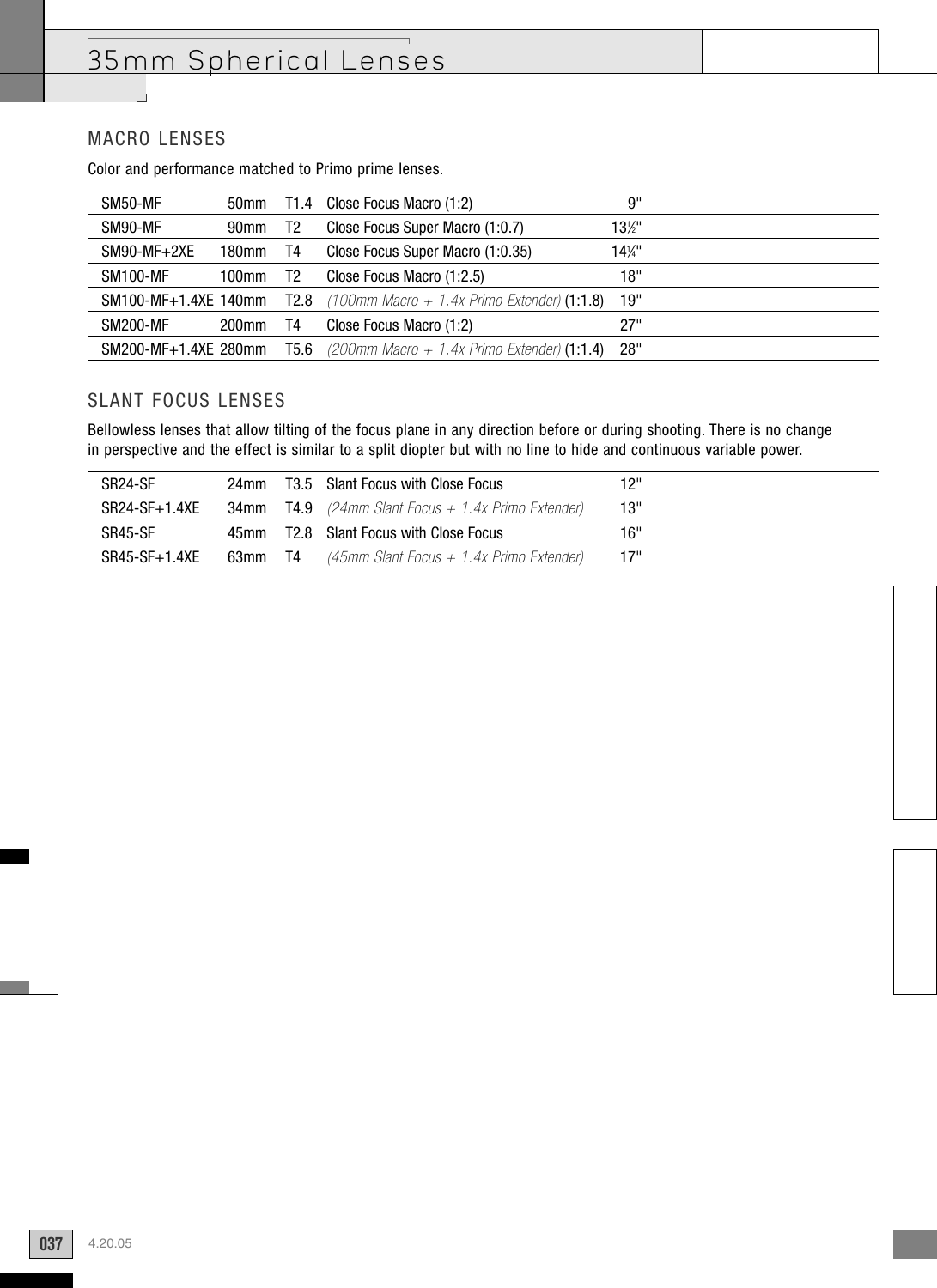## ULTRA SPEED "Z" SERIES MKII LENSES

Zeiss optics, Panavision mechanics.

| USZ14              | 14mm             | T1.9             |                                  | $2^{\prime}$ |  |
|--------------------|------------------|------------------|----------------------------------|--------------|--|
| USZ24              | 24 <sub>mm</sub> | T1.3             |                                  | $2^{\prime}$ |  |
| <b>USZ29</b>       | 29mm             | T1.3             |                                  | $2^{\prime}$ |  |
| <b>USZ35</b>       | 35mm             | T <sub>1.4</sub> |                                  | $2^{\prime}$ |  |
| <b>USZ50</b>       | 50 <sub>mm</sub> | T <sub>1.4</sub> |                                  | $2^{\prime}$ |  |
| <b>USZ85</b>       | 85 <sub>mm</sub> | T <sub>1.4</sub> |                                  | $2^{\prime}$ |  |
| <b>USZ100</b>      | 100mm            | T <sub>2</sub>   |                                  | 3'           |  |
| <b>USZ135</b>      | 135mm            | T <sub>2</sub>   |                                  | 5'           |  |
| <b>USZ180</b>      | 180mm            | T2.8             |                                  | 5'           |  |
| USZ180+1.4XE 252mm |                  | T4               | $(USZ180 + 1.4x$ Primo Extender) | 5'1''        |  |

## SUPER SPEED "Z" SERIES MKII LENSES

Zeiss optics, Panavision mechanics.

| SZ14        | 14 <sub>mm</sub> | T1.9             |                                 | $2^{\prime}$   |  |
|-------------|------------------|------------------|---------------------------------|----------------|--|
| SZ24        | 24 <sub>mm</sub> | T1.9             |                                 | $2^{\prime}$   |  |
| SZ29        | 29 <sub>mm</sub> | T <sub>1.9</sub> |                                 | $2^{\prime}$   |  |
| SZ35        | 35 <sub>mm</sub> | T <sub>1.9</sub> |                                 | $2^{\circ}$    |  |
| SZ50        | 50 <sub>mm</sub> | T1.9             |                                 | $2^{\prime}$   |  |
| SZ85        | 85 <sub>mm</sub> | T1.9             |                                 | $2\frac{1}{2}$ |  |
| SZ100       | 100mm            | T2               |                                 | 3'             |  |
| SZ135       | 135mm            | T <sub>2</sub>   |                                 | 5'             |  |
| SZ180       | 180mm            | T <sub>2</sub>   |                                 | 5'             |  |
| SZ180+1.4XE | $252$ mm         | T2.8             | $(SZ180 + 1.4x$ Primo Extender) | 5'1''          |  |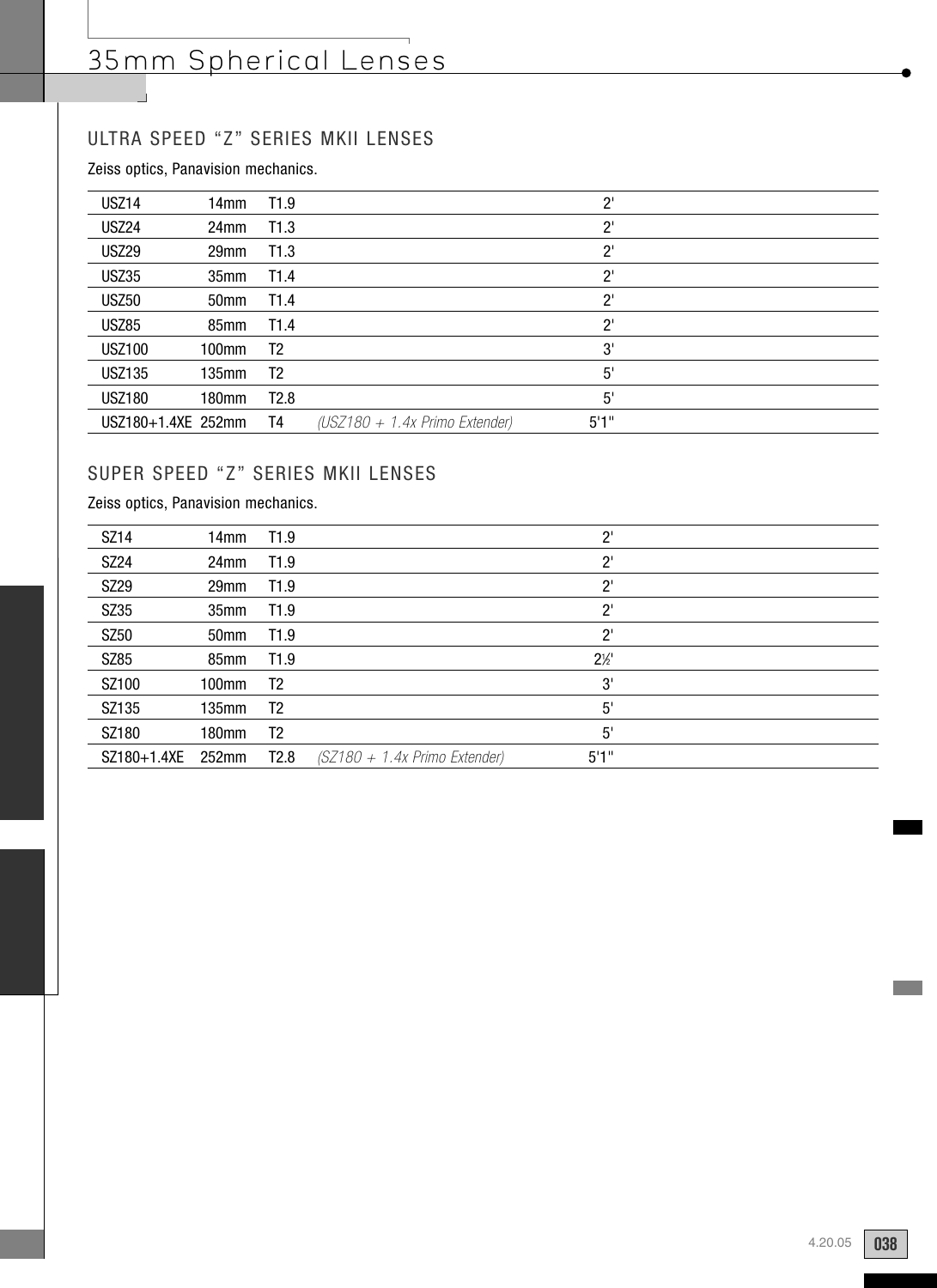$\overline{\phantom{0}}$ 

## ULTRA SPEED MKII LENSES

 $\sim$ 

| <b>SS14</b> | 14 <sub>mm</sub> | T1.9             | $2^{\prime}$   |  |
|-------------|------------------|------------------|----------------|--|
| <b>SS17</b> | 17 <sub>mm</sub> | T <sub>1.9</sub> | $2^{\prime}$   |  |
| <b>SS20</b> | 20mm             | T1.9             | $2\frac{1}{2}$ |  |
| <b>SS24</b> | 24mm             | T1.3             | $2^{\prime}$   |  |
| <b>SS29</b> | 29mm             | T1.3             | $2\frac{1}{4}$ |  |
| <b>US35</b> | 35mm             | T1.3             | $2^{\prime}$   |  |
| <b>SS40</b> | 40 <sub>mm</sub> | T1.3             | $2^{\prime}$   |  |
| <b>US50</b> | 50 <sub>mm</sub> | T1               | $2^{\prime}$   |  |
| <b>SS75</b> | 75mm             | T1.6             | $2^{\prime}$   |  |
| SS100       | 100mm            | T <sub>1.6</sub> | 4'             |  |
| SS125       | 125mm            | T1.6             | $3\frac{1}{2}$ |  |
| SS150       | 150mm            | T1.5             | 5'             |  |
|             |                  |                  |                |  |

### SUPER SPEED MKII LENSES

| SP24-T2     | 24 <sub>mm</sub> | T2      | יפ                 |  |
|-------------|------------------|---------|--------------------|--|
| <b>SS28</b> | 28 <sub>mm</sub> | T2      | יפ                 |  |
| <b>SS35</b> | 35mm T1.6        |         | יפ                 |  |
| <b>SS50</b> | 50mm             | T1.4    | $2 - 2\frac{1}{4}$ |  |
| <b>SS55</b> | 55mm             | $-11.1$ | $2\frac{1}{2}$     |  |

### NORMAL SPEED MKII LENSES

| SPN <sub>8</sub> | 8mm               | T2.8 Nikon Fisheye               | 1'                              |  |
|------------------|-------------------|----------------------------------|---------------------------------|--|
|                  |                   | (for Pan-Arri and PFX-X only)    |                                 |  |
| SP8D             | 8 <sub>mm</sub>   | <b>Distortion Lens</b><br>T2.8   | 14"                             |  |
| SP9.8            | 9.8 <sub>mm</sub> | T2.8<br>(for Pan-Arri only)      | $2^{\prime}$                    |  |
| <b>SP16</b>      | 16mm              | T <sub>2.8</sub>                 | $1\frac{3}{4}$                  |  |
| <b>SP20</b>      | 20mm              | T <sub>3</sub> or T <sub>4</sub> | $2\frac{1}{2}$                  |  |
| <b>SP24</b>      | 24mm              | T2.8                             | $2\frac{1}{4}$                  |  |
| <b>SP28</b>      | 28mm              | T2.8                             | $2^{\prime}$                    |  |
| <b>SP32</b>      | 32mm              | T2.8                             | $2^{\prime}$                    |  |
| <b>SP35</b>      | 35mm              | T <sub>2</sub>                   | $1\frac{3}{4} - 2'$             |  |
| <b>SP40</b>      | 40mm              | T <sub>2</sub>                   | $2^{\prime}$                    |  |
| <b>SP50</b>      | 50mm              | T <sub>2</sub>                   | $2\frac{1}{4}$ - $2\frac{1}{2}$ |  |
| <b>SP75</b>      | 75mm              | T <sub>2</sub>                   | $2\frac{1}{4}$ - $2\frac{1}{2}$ |  |
| SP100            | 100mm             | T2.4                             | $3\frac{1}{2}$                  |  |
| SP150            | 150mm             | T2.8                             | 5'                              |  |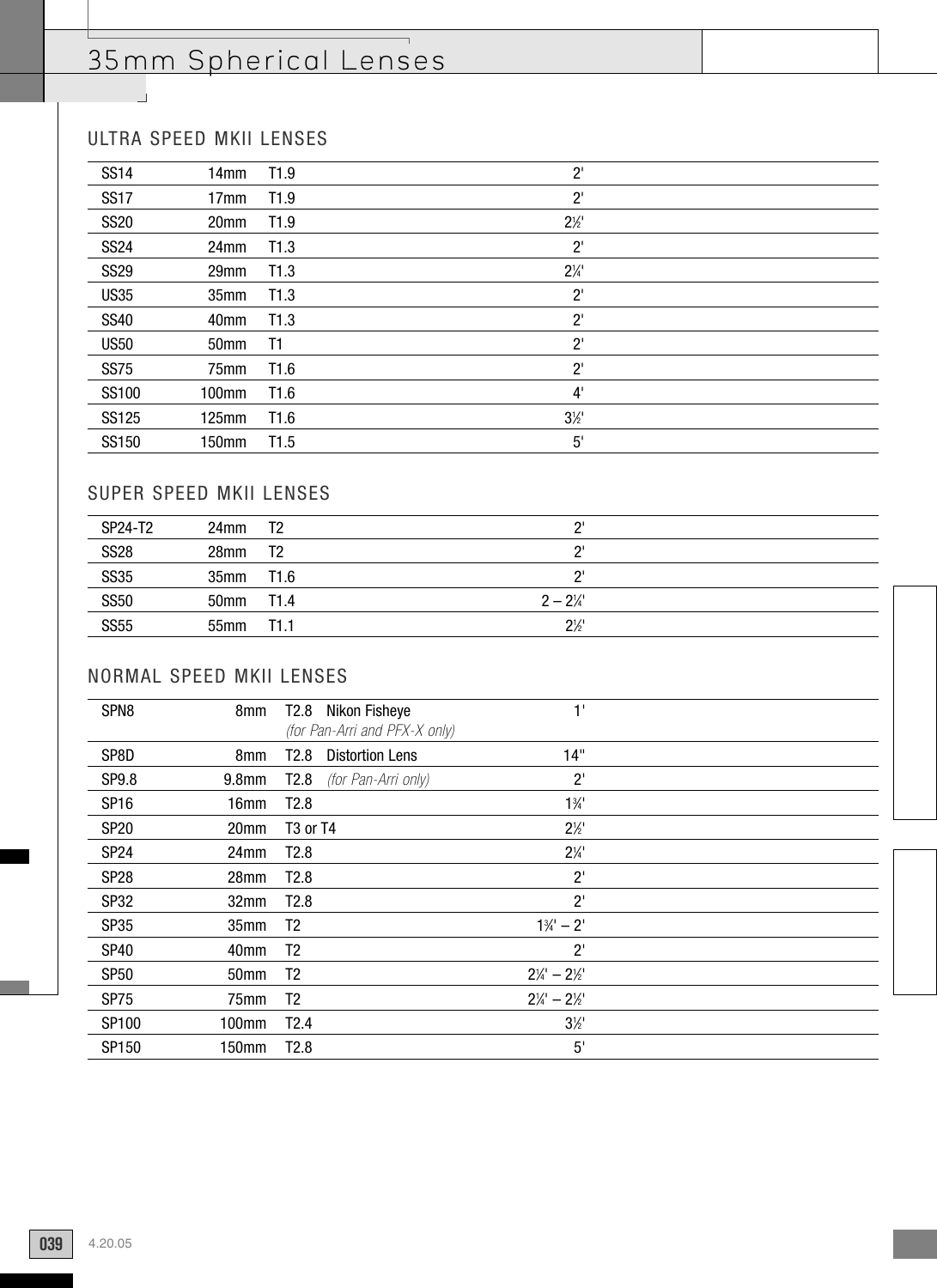## CLOSE FOCUS/MACRO LENSES

| SSCF17               | 17mm             | T <sub>1.9</sub> | Close Focus             | 10" |  |
|----------------------|------------------|------------------|-------------------------|-----|--|
| SP20-CF              | 20mm             | T4               | Close Focus             | 8"  |  |
| SP24-CF              | 24mm             | T <sub>2.8</sub> | Close Focus             | 8"  |  |
| SP <sub>28</sub> -CF | 28mm             | T2.8             | Close Focus             | 8"  |  |
| SP35-CF              | 35 <sub>mm</sub> | T2               | <b>Close Focus</b>      | 8"  |  |
| <b>MS40</b>          | 40mm             | T2.8             | Close Focus Macro (1:2) |     |  |
| MC60                 | 60mm             | T2.8             | Close Focus Macro (1:2) |     |  |
| <b>MS90</b>          | 90mm             | T2.8             | Close Focus Macro (1:2) |     |  |
| <b>MS100</b>         | 100mm            | T2.8             | Close Focus Macro (1:2) |     |  |
|                      |                  |                  |                         |     |  |

## TELEPHOTO LENSES

| <b>SPC200</b> | 200 <sub>mm</sub> | T2.              | <b>Canon</b> (fully Panavised)                | 8'    |  |
|---------------|-------------------|------------------|-----------------------------------------------|-------|--|
| SPC200+1.4XE  | 280mm             | T <sub>2.8</sub> |                                               | 8'1'' |  |
|               |                   |                  | (Panavised Canon 200mm + 1.4x Primo Extender) |       |  |
| <b>SPN200</b> | 200mm             | T2.              | Nikon                                         | 9'    |  |
| SPN200+1.4XE  | 280mm             | T2.8             | (Nikon 200mm + 1.4x Primo Extender) $9'1''$   |       |  |
| SS200         | 200mm             | Т2               | <b>Panavision Ultra Speed</b>                 | 6'    |  |
| SS300         | 300mm             | T2.8             | <b>Panavision Ultra Speed</b>                 | 15'   |  |
| <b>SPC300</b> | 300mm             | T2.8             | Canon                                         | 10'   |  |
| <b>SPN300</b> | 300mm             | T2               | <b>Nikon</b> (fully Panavised)                | 11'   |  |
| SPN300+1.4XE  | 420mm             | T <sub>2.8</sub> |                                               | 11'   |  |
|               |                   |                  | (Panavised Nikon 300mm + 1.4x Primo Extender) |       |  |
| SP400         | 400mm             | T4               | Panavision                                    | 15'   |  |
| <b>SPC400</b> | 400mm             | T2.8             | Canon                                         | 15'   |  |
| SPC400+1.4XE  | 560mm             | T4               | (Canon 400mm $+$ 1.4x Primo Extender) 15'     |       |  |
| <b>SP500</b>  | 500mm             | T4               | Panavision                                    | 23'   |  |
| SPC600+1.4XE  | 840mm             | T <sub>6.3</sub> | (Canon 600mm $+$ 1.4x Primo Extender) 27'     |       |  |
| <b>SPC800</b> | 800mm             | T5.6             | Canon                                         | 45'   |  |
| SPC800+1.4XE  | 1120mm            | T8               | (Canon 800mm $+$ 1.4x Primo Extender) $45'$   |       |  |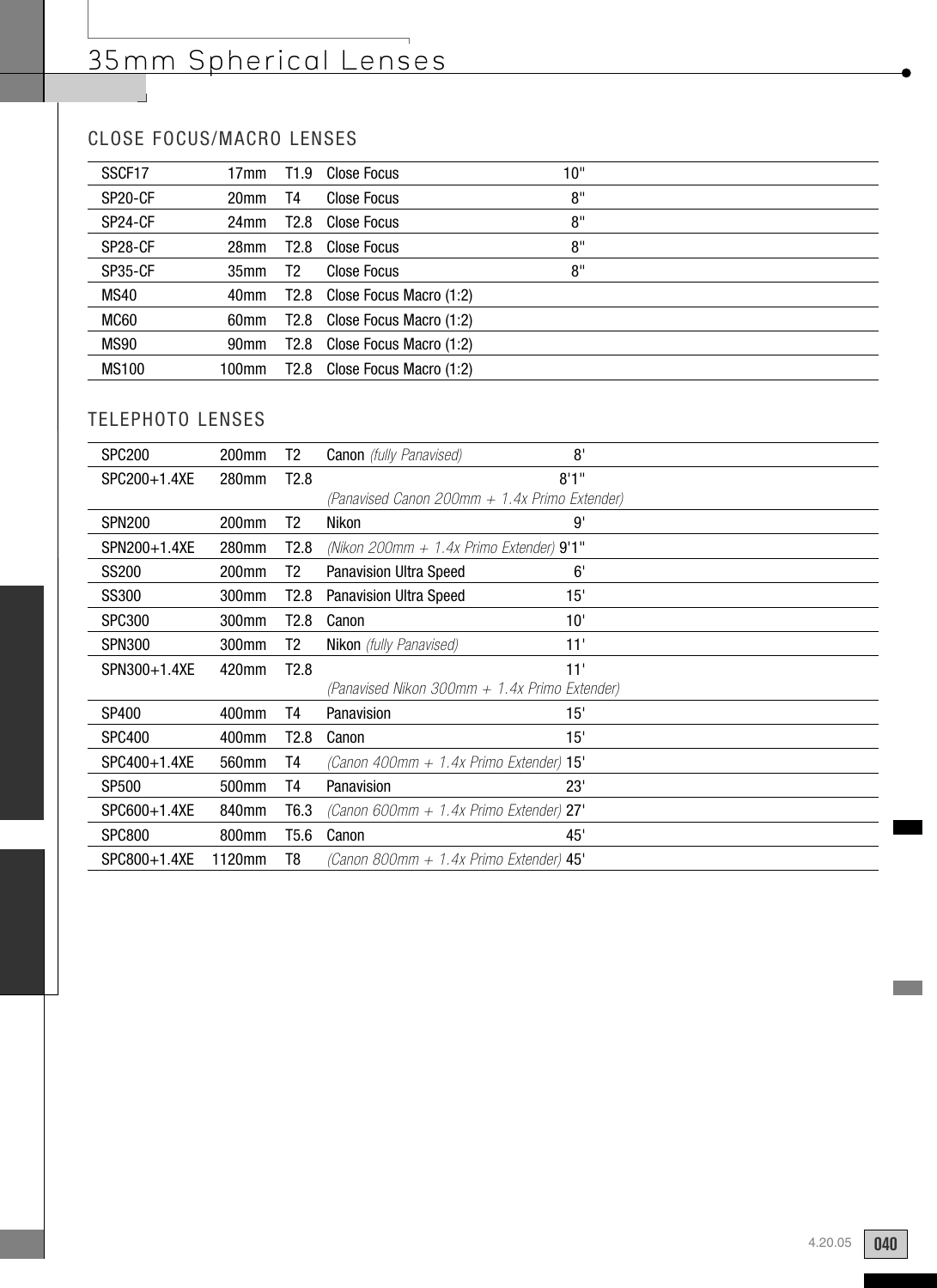## ZOOM LENSES

 $\overline{\phantom{0}}$ 

All Panavision zoom lenses are equipped with a silent high torque motor and include zoom control and cables.

| <b>PMZ</b>       | $14.5 - 50$ mm | T2.2             | Close Focus 1:3 at 50mm,<br>object to front of lens = $2\frac{1}{3}$ "                                                                                                             | 15"                                                                                                                                                                                                                                                   |  |
|------------------|----------------|------------------|------------------------------------------------------------------------------------------------------------------------------------------------------------------------------------|-------------------------------------------------------------------------------------------------------------------------------------------------------------------------------------------------------------------------------------------------------|--|
| <b>SLZ</b>       | $17.5 - 75$ mm | T2.3             | Primo Zoom                                                                                                                                                                         | $2\frac{3}{4}$                                                                                                                                                                                                                                        |  |
| SLZ11            | 24-275mm       | T2.8             | 11:1 Primo Zoom                                                                                                                                                                    | 4'                                                                                                                                                                                                                                                    |  |
| SLZ3             | 135-420mm      | T2.8             | 3:1 Primo Zoom                                                                                                                                                                     | $8\frac{1}{2}$                                                                                                                                                                                                                                        |  |
| LWZ3             | 85-200mm       | T4               | Lightweight Zoom III<br>VID-Stick, hand held use with FTZSAC.                                                                                                                      | 4'<br>Lens weight without motor $2\frac{1}{2}$ lbs; with motor $3\frac{1}{2}$ lbs. Length<br>at infinity focus $6\frac{1}{2}$ ", diameter 4". 60mm front filter capability.<br>Will not accept extenders. Ideal for use with XL Lightweight Panaflex, |  |
| LWZ2             | 17.5-34mm      | T2.8             | Lightweight Zoom II<br>Lens weight less than $1\frac{1}{2}$ lbs. Length 4", diameter 3.5".<br>Ideal for use with XL Lightweight Panaflex, VID-Stick,<br>hand held use with FTZSAC. | $1\frac{1}{2}$<br>Stackable 77mm front filter capability. Will not accept extenders.                                                                                                                                                                  |  |
| LWZ              | 27-68mm        | T2.8             | Lightweight Zoom I<br>Lens weight without motor 2 lbs; with motor 3 lbs.<br>VID-Stick, hand held use with FTZSAC.                                                                  | 3'<br>Length 5", diameter 3.5". Comes with 5 complimentary 72mm filters.<br>Will not accept extenders. Ideal for use with XL Lightweight Panaflex,                                                                                                    |  |
| Z <sub>5</sub> S | 20-100mm       | T3.1             | Cooke/Panavision                                                                                                                                                                   | $2\frac{1}{2}$                                                                                                                                                                                                                                        |  |
| Z10S/ZC10        | 25-250mm       | T4               | Super Panazoom (Cooke)                                                                                                                                                             | $5\frac{1}{2}$                                                                                                                                                                                                                                        |  |
| Z6S              | 20-120mm       | T3               | Angenieux/Panavision                                                                                                                                                               | $3\frac{1}{2}$                                                                                                                                                                                                                                        |  |
| VFL4X            | 150-600mm      | T <sub>6.3</sub> | Canon/Panavision Zoom                                                                                                                                                              | 10'                                                                                                                                                                                                                                                   |  |

### ZOOM LENS ACCESSORIES

| <b>SZC</b> | Super Zoom Control<br>Microforce style, includes attachment for pan handle or fluid heads. |
|------------|--------------------------------------------------------------------------------------------|
| <b>PZC</b> | Panabar Zoom Control                                                                       |
| ΖC         | Zoom Control                                                                               |
| XZH        | Zoom Heater Cover                                                                          |

A variety of printer lenses for virtually any combination of formats are available. Panavision builds many special, usually customer requested, lens setups every year. Please inquire about these services.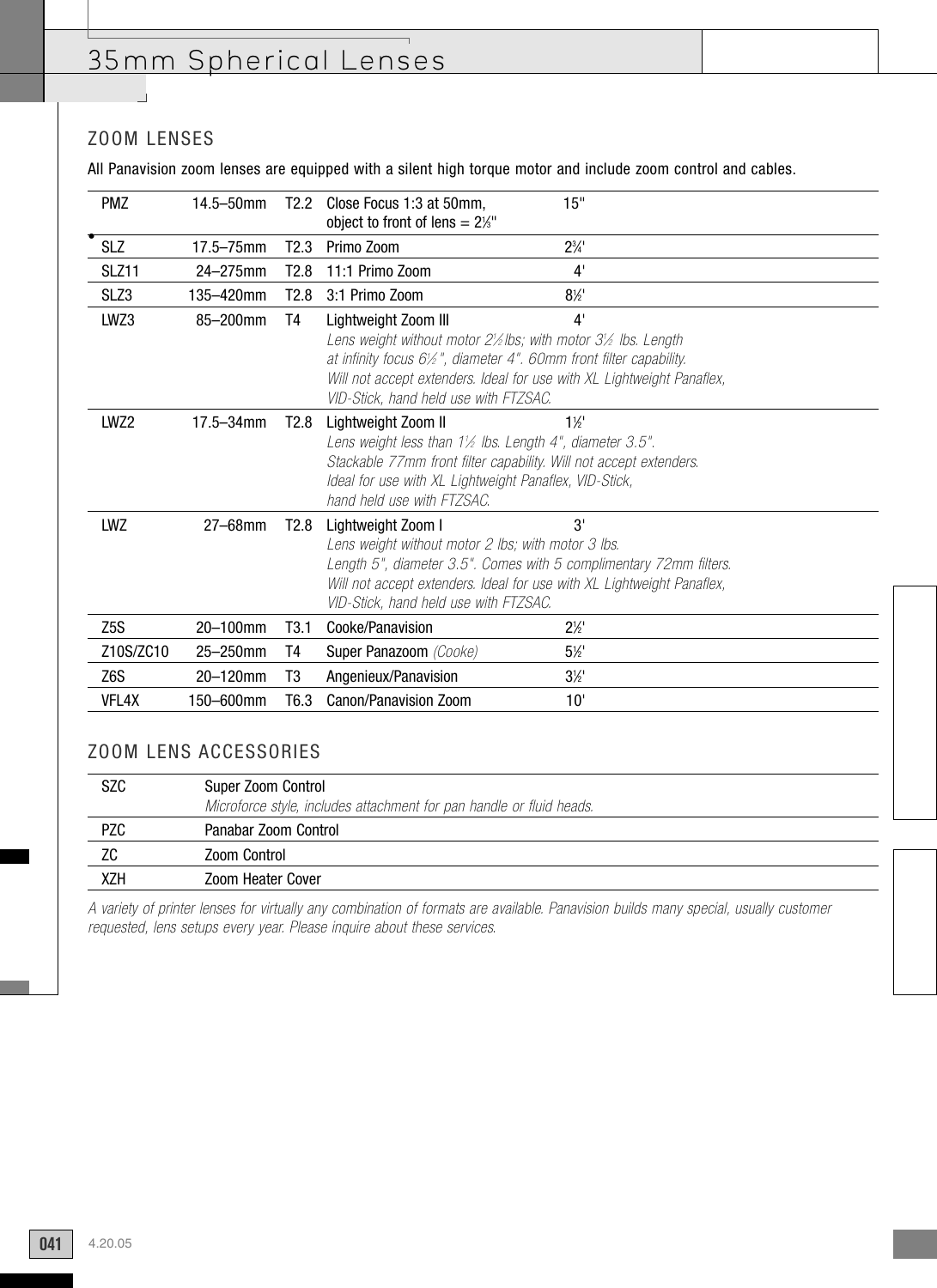## 35mm Spherical Lenses—Special Purpose

### PANAVISION/FRAZIER LENS SYSTEM

Extremely versatile lens system with built-in deep field capability, panning, dutch head movements, image rotation/ derotation (as per Panatate®), low mode positioning for ground shots. System allows macro objects and distant objects (even at infinity) to be simultaneously held in focus for unusual shots. Internally takes up to three 40.5 type glass filters (or gels) or one manually rotatable 40.5 type glass pola filter. Also, image quality matches Panavision Primo prime and zoom lenses for intercutting of shots. Covers Super 35mm format. Maximum aperture is T7.1 with any lens used.

| <b>FLS</b>         | Panavision/Frazier Lens System                    |
|--------------------|---------------------------------------------------|
| FLST <sub>17</sub> | $17mm$ (gives $12mm$ )                            |
| FLSN <sub>20</sub> | <b>20mm</b> (gives $14$ mm)                       |
| FLSC24-SP          | 24mm Slant Focus Perspective Control (gives 17mm) |
| FLSN <sub>28</sub> | 28mm (gives 20mm)                                 |
| FLSN35-P           | 35mm Perspective Control (gives 25mm)             |
| FLSC45-SP          | 45mm Slant Focus Perspective Control (gives 32mm) |
| FLSN50             | 50mm (gives 35mm)                                 |
| <b>MFFGB</b>       | Modular Follow Focus Gear Box                     |
| <b>FLSIRM</b>      | <b>Frazier Lens System Image Rotation Motor</b>   |
| <b>S/FILTER</b>    | <b>Small Filters</b>                              |

| FLSC <sub>14</sub>  | $14mm$ (gives $9.9mm$ ) |
|---------------------|-------------------------|
| FLSN85              | 85mm (gives 60mm)       |
| FLSN <sub>105</sub> | 105mm (gives $75$ mm)   |
| FLSN <sub>135</sub> | 135mm (gives $95mm$ )   |
| FLSS15-F            | 15mm Sigma Fisheye      |

#### PANAVISION/CENTURY SWING SHIFT SYSTEM

Bellows lens system that allows for a variety of extreme lens movements including: swing, shift, tilt, rise and fall, macro focusing and beyond.

| <b>PVB</b>        | Swing Shift System |      | Main unit for all Panaflex cameras, Pan-Arri III and Mitchell MKII |
|-------------------|--------------------|------|--------------------------------------------------------------------|
| PVB14             | 14mm               | T2.8 | Lens                                                               |
| PVB <sub>18</sub> | 18 <sub>mm</sub>   | T2.8 | Lens                                                               |
| PVB <sub>24</sub> | 24mm               | T3.5 | Lens                                                               |
| PVB <sub>28</sub> | 28mm               | T2.8 | Lens                                                               |
| <b>PVB35</b>      | 35mm               | T2.8 | Lens                                                               |
| PVB45             | 45 <sub>mm</sub>   | T2.8 | Lens                                                               |
| <b>PVB55</b>      | 55 <sub>mm</sub>   | T2.8 | Lens                                                               |
| PVB75             | 75 <sub>mm</sub>   | T2.8 | Lens                                                               |
| PVB <sub>90</sub> | 90mm               | T2.8 | Lens                                                               |
| <b>PVB105</b>     | 105mm              | T2.4 | Lens                                                               |
| <b>PVB135</b>     | 135mm              | T4.5 | Lens                                                               |
| <b>PVB150</b>     | 150mm              | T3.5 | Lens                                                               |

The Panavision/Century Swing Shift System is supplied with complimentary accessories—please inquire.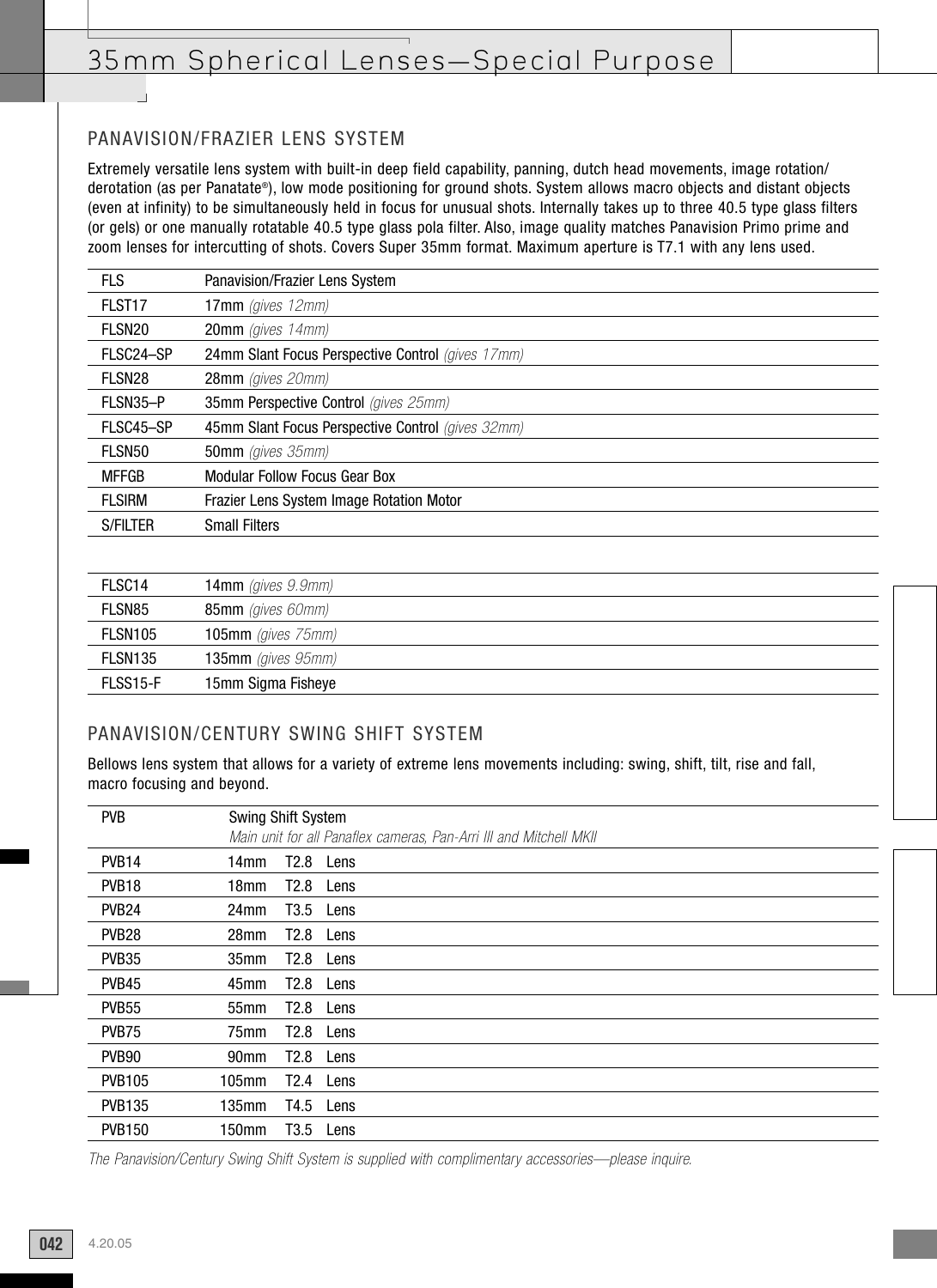### PORTRAIT LENSES

The portrait lenses provide a soft focus look around the edges of the frame, leaving the center of the frame sharp.

| <b>SS14-P</b>       | 14mm             | T1.9             | <b>Portrait Lens</b> | $2^{\prime}$   |  |
|---------------------|------------------|------------------|----------------------|----------------|--|
| SP <sub>16-P</sub>  | 16mm             | T2.8             | <b>Portrait Lens</b> | $1\frac{3}{4}$ |  |
| <b>SP20-P</b>       | 20 <sub>mm</sub> | T3.0             | <b>Portrait Lens</b> | $2^{\prime}$   |  |
| SP <sub>24</sub> -P | 24mm             | T2.8             | <b>Portrait Lens</b> | $2\frac{1}{4}$ |  |
| <b>USZ35-P</b>      | 35 <sub>mm</sub> | T1.4             | Zeiss Portrait Lens  | $2^{\circ}$    |  |
| <b>SS35-P</b>       | 35 <sub>mm</sub> | T1.6             | <b>Portrait Lens</b> | $2^{\prime}$   |  |
| <b>SP35-P</b>       | 35 <sub>mm</sub> | T2               | Portrait Lens        | $2^{\prime}$   |  |
| <b>SS50-P</b>       | 50 <sub>mm</sub> | T1.4             | <b>Portrait Lens</b> | $2\frac{1}{4}$ |  |
| <b>SP50-P</b>       | 50 <sub>mm</sub> | T2               | <b>Portrait Lens</b> | $2\frac{1}{2}$ |  |
| SP75-P              | 75mm             | T2               | <b>Portrait Lens</b> | $2\frac{1}{2}$ |  |
| <b>SZ85-P</b>       | 85 <sub>mm</sub> | T <sub>1.9</sub> | <b>Portrait Lens</b> | $2^{\prime}$   |  |
| Z <sub>5</sub> S-P  | 20-100mm         | T <sub>3.1</sub> | Portrait Zoom Lens   | $2\frac{1}{2}$ |  |
|                     |                  |                  |                      |                |  |

#### MACRO LENSES

| SM50-MF              | 50 <sub>mm</sub> | T1.4 | Close Focus Macro (1:2)                            | 9"   |  |
|----------------------|------------------|------|----------------------------------------------------|------|--|
| SM90-MF              | 90 <sub>mm</sub> | T2   | Close Focus Super Macro (1:0.7)                    | 14%" |  |
| $SM90-MF+2XE$        | 180mm            | T4   | Close Focus Super Macro (1:0.35)                   | 15½" |  |
| <b>SM100-MF</b>      | 100mm            | Т2   | Close Focus Macro (1:2.5)                          | 18"  |  |
| SM100-MF+1.4XE 140mm |                  | T2.8 | $(100$ mm Macro + 1.4x Primo-<br>Extender) (1:1.8) | 19"  |  |
| <b>SM200-MF</b>      | $200$ mm         | T4   | Close Focus Macro (1:2)                            | 27"  |  |
| SM200-MF+1.4XE 280mm |                  | T5.6 | $(200$ mm Macro + 1.4x Primo-<br>Extender) (1:1.4) | 28"  |  |

#### SLANT FOCUS LENSES

Bellowless lenses that allow tilting of the focus plane in any direction before or during shooting. There is no change in perspective and the effect is similar to a split diopter but with no line to hide and continuous variable power.

| SR <sub>24</sub> -SF | 24mm |      | T3.5 Slant Focus with Close Focus     | 12" |  |
|----------------------|------|------|---------------------------------------|-----|--|
| $SR24-SF+1.4XE$      | 34mm |      | <b>T4.9</b> (24mm Slant Focus + 1.4x) | 13" |  |
|                      |      |      | Primo Extender)                       |     |  |
|                      |      |      |                                       |     |  |
| SR45-SF              | 45mm |      | T2.8 Slant Focus with Close Focus     | 16" |  |
| $SR45-SF+1.4XE$      | 63mm | - T4 | $(45$ mm Slant Focus + 1.4x           | 17" |  |

#### SPECIALTY LENSES

Panavision builds many customer-requested (spherical and anamorphic) lenses—primes, zooms, projection/printer optics, etc. Also, special purpose one-of-a-kind lenses can be designed and developed by Panavision for specific customer applications/requirements. We pride ourselves in providing this service for over 40 years—please inquire.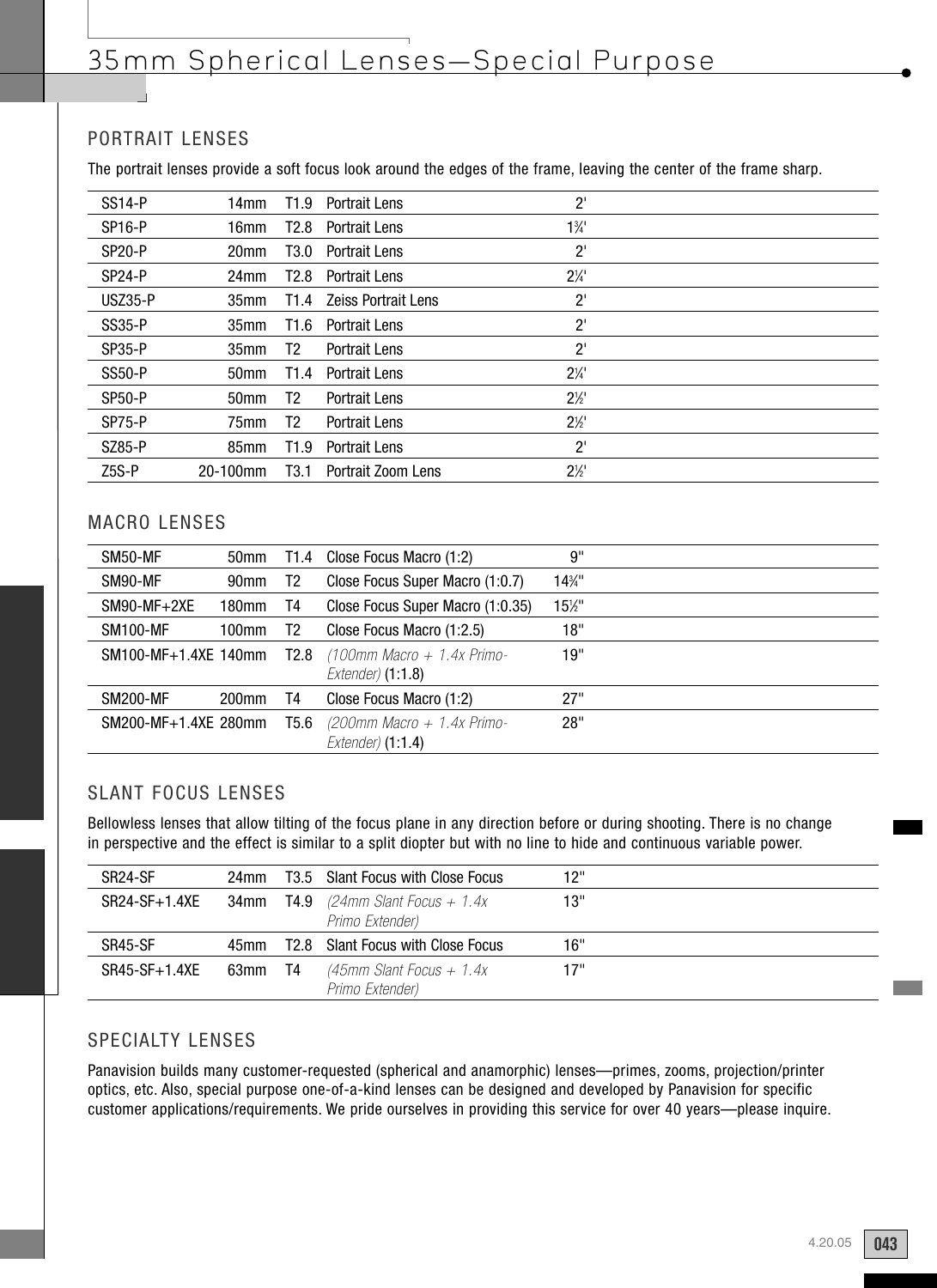## SPECIAL PURPOSE LENSES AND OPTICS ACCESSORIES

 $\overline{\phantom{a}}$ 

| SF <sub>6</sub>  | 6mm T2.9 Fisheye Lens-close focus to 11/2                            |
|------------------|----------------------------------------------------------------------|
|                  | Covers Super 35 format and fits on all Panaflex and other            |
|                  | 35mm cameras. Internally accepts one 40.5 type glass filter,         |
|                  | and up to two gels or one manually rotatable 40.5 type               |
|                  | glass pola filter. $180^\circ +$ field of view.                      |
| SPN <sub>6</sub> | 6mm T3.5 Nikon Fisheye Lens-close focus to 101/2"                    |
|                  | Covers TV safe action only (.713 x .535). Internally accepts         |
|                  | one 40.5 glass filter. 220° field of view.                           |
| IP <sub>3</sub>  | <b>Inclining Prism</b>                                               |
|                  | 1/4 Stop Loss; Widest Spherical-21mm; Widest Anamorphic-             |
|                  | 35mm "C" Series                                                      |
| <b>DIS</b>       | <b>Distortion Attachment</b>                                         |
| 1.4XE            | 1.4x Primo Extender (1-stop loss)                                    |
| 2XE              | 2x Lens Extender (2-stop loss)                                       |
| 0PP              | <b>Optex Periscope</b> (T4.2 with Panavision mount)                  |
| CPPS2T           | Century Precision Periscope with Panavision Mount                    |
|                  | T4 with T2.8 taking lens, limited availability                       |
| RZM10            | 10:1 Revolving Zoom Mesmerizer                                       |
| <b>RZM</b>       | <b>Revolving Zoom Mesmerizer</b>                                     |
|                  | T4.8 Cooke 5-1 Zoom Lens with motorized rotating                     |
|                  | anamorphic element                                                   |
| <b>CPP</b>       | <b>Century Precision Periscope</b>                                   |
| <b>RDM</b>       | <b>Mesmerizer Lens</b> (rotating Anamorphoser, limited availability) |
| <b>SLWA</b>      | Wide Angle Adapter (low distortion)                                  |
|                  | Attaches to Primo Close Focus 14.5mm lens giving                     |
|                  | 11.5mm focal length                                                  |
| <b>WFA</b>       | <b>Century Fisheye Adapter</b>                                       |
|                  | Attaches to selected 35mm and 16mm Prime lenses                      |
|                  | for severe distortion                                                |

A variety of printer lenses for virtually any combination of formats are available. Panavision builds many special, usually customer requested, lens setups every year. Please inquire about these services.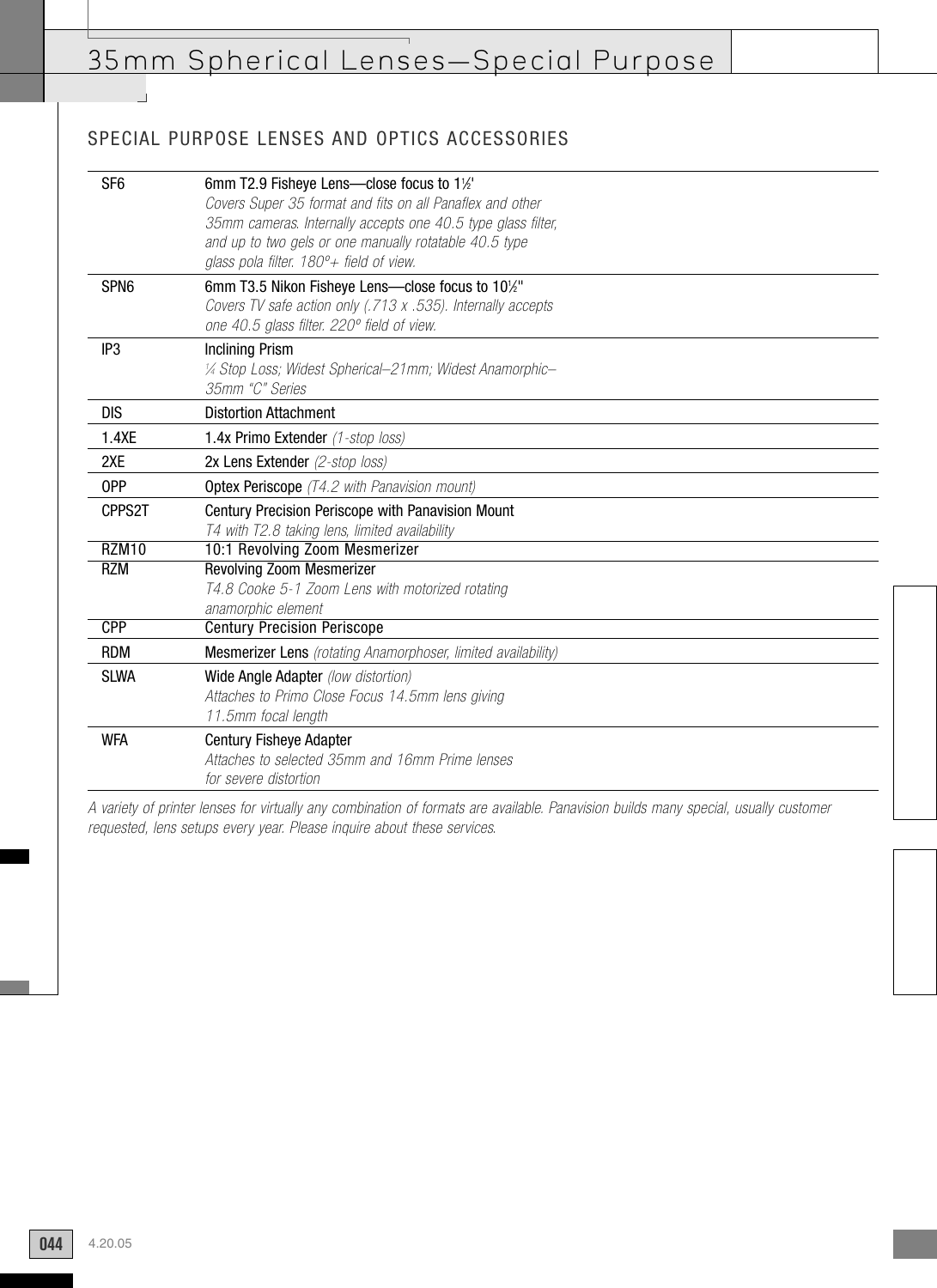# 35mm Anamorphic Lenses

#### PRIMO "Close focus" SERIES Lenses

|                 |                  |    | <u>aaini illatallaa lallaab kiratimilik allatimilit illiakka klamist atal mitralimam laama lallka</u> |                |
|-----------------|------------------|----|-------------------------------------------------------------------------------------------------------|----------------|
| AL35-CF         | 35mm             | T2 | Mark II Primo Anamorphic Close Focus Lens                                                             | $2\frac{3}{4}$ |
| AL40-CF         | 40mm             | T2 | Mark II Primo Anamorphic Close Focus Lens 2 <sup>3</sup> /4'                                          |                |
| AL50-CF         | 50 <sub>mm</sub> | T2 | Mark II Primo Anamorphic Close Focus Lens 2 <sup>3</sup> /4'                                          |                |
| AL75-CF         | 75mm             | T2 | Mark II Primo Anamorphic Close Focus Lens 2½                                                          |                |
| <b>AL100-CF</b> | 100mm            | T2 | Mark II Primo Anamorphic Close Focus Lens 2½                                                          |                |
|                 |                  |    |                                                                                                       |                |

#### Color matched lenses providing excellent image quality over an extended focus range.

#### PRIMO SERIES LENSES

Color matched lenses providing excellent image quality.

| AL <sub>35</sub> | 35mm             | T2 | Regular Primo Anamorphic Lens           | $3\frac{1}{2}$ |
|------------------|------------------|----|-----------------------------------------|----------------|
| <b>AL40</b>      | 40 <sub>mm</sub> | T2 | Regular Primo Anamorphic Lens           | $3\frac{1}{2}$ |
| AL50             | 50 <sub>mm</sub> | T2 | Regular Primo Anamorphic Lens           | $3\frac{1}{2}$ |
| AL75             | 75mm             | T2 | Regular Primo Anamorphic Lens           | $4\frac{1}{2}$ |
| AL100            | 100mm            | T2 | Regular Primo Anamorphic Lens           | $4\frac{1}{2}$ |
| 1.4XE            |                  |    | 1.4x Primo Extender (minus 1 full stop) |                |

#### "E" SERIES LENSES

Partly color matched lenses providing very good image quality.

| E <sub>28</sub> | 28mm             | <b>T2.3</b>      | (requires special matte box)           | 5'             |  |
|-----------------|------------------|------------------|----------------------------------------|----------------|--|
| E35             | 35mm             | T <sub>2</sub>   |                                        | 5'             |  |
| E40             | 40mm             | T <sub>2</sub>   |                                        | 5'             |  |
| E <sub>50</sub> | 50 <sub>mm</sub> | T2               |                                        | $5^{\circ}$    |  |
| E75             | 75mm             | T <sub>2</sub>   |                                        | 5'             |  |
| E85             | 85 <sub>mm</sub> | T <sub>2</sub>   |                                        | 5'             |  |
| E100            | 100mm            | T2.3             |                                        | $5^{\circ}$    |  |
| E135            | 135mm            | T <sub>2.8</sub> |                                        | $3\frac{3}{4}$ |  |
| E180            | 180mm            | T2.8             |                                        | $4\frac{1}{2}$ |  |
| $E180+1.4XE$    | 252mm            | T4               | (180mm E Series + 1.4x Primo Extender) | 4'7"           |  |

"E" Series color matched for imaging consistency.

## "C" SERIES LENSES

#### Compact lenses providing good image quality.

| C20              | 20 <sub>mm</sub>  | T <sub>2.8</sub> |                                        | $3\frac{1}{2}$ |  |
|------------------|-------------------|------------------|----------------------------------------|----------------|--|
| C30              | 30 <sub>mm</sub>  | T3               |                                        | 4'             |  |
| $C35 - 2.3$      | 35 <sub>mm</sub>  | T2.3             |                                        | $2\frac{3}{4}$ |  |
| C40              | 40 <sub>mm</sub>  | T <sub>2.8</sub> |                                        | $2\frac{1}{2}$ |  |
| C50              | 50 <sub>mm</sub>  | T2.3             |                                        | $2\frac{1}{2}$ |  |
| C60              | 60 <sub>mm</sub>  | T <sub>2.8</sub> |                                        | $3\frac{1}{2}$ |  |
| C75              | 75 <sub>mm</sub>  | T <sub>2.5</sub> |                                        | $4\frac{1}{2}$ |  |
| C <sub>100</sub> | 100mm             | T <sub>2.8</sub> |                                        | $4\frac{1}{2}$ |  |
| C <sub>150</sub> | 150mm             | T <sub>3.5</sub> |                                        | 5'             |  |
| C <sub>180</sub> | 180mm             | T <sub>2.8</sub> |                                        | 7'             |  |
| $C180 + 1.4XE$   | 252 <sub>mm</sub> | T4               | (180mm C Series + 1.4x Primo Extender) | 7'1''          |  |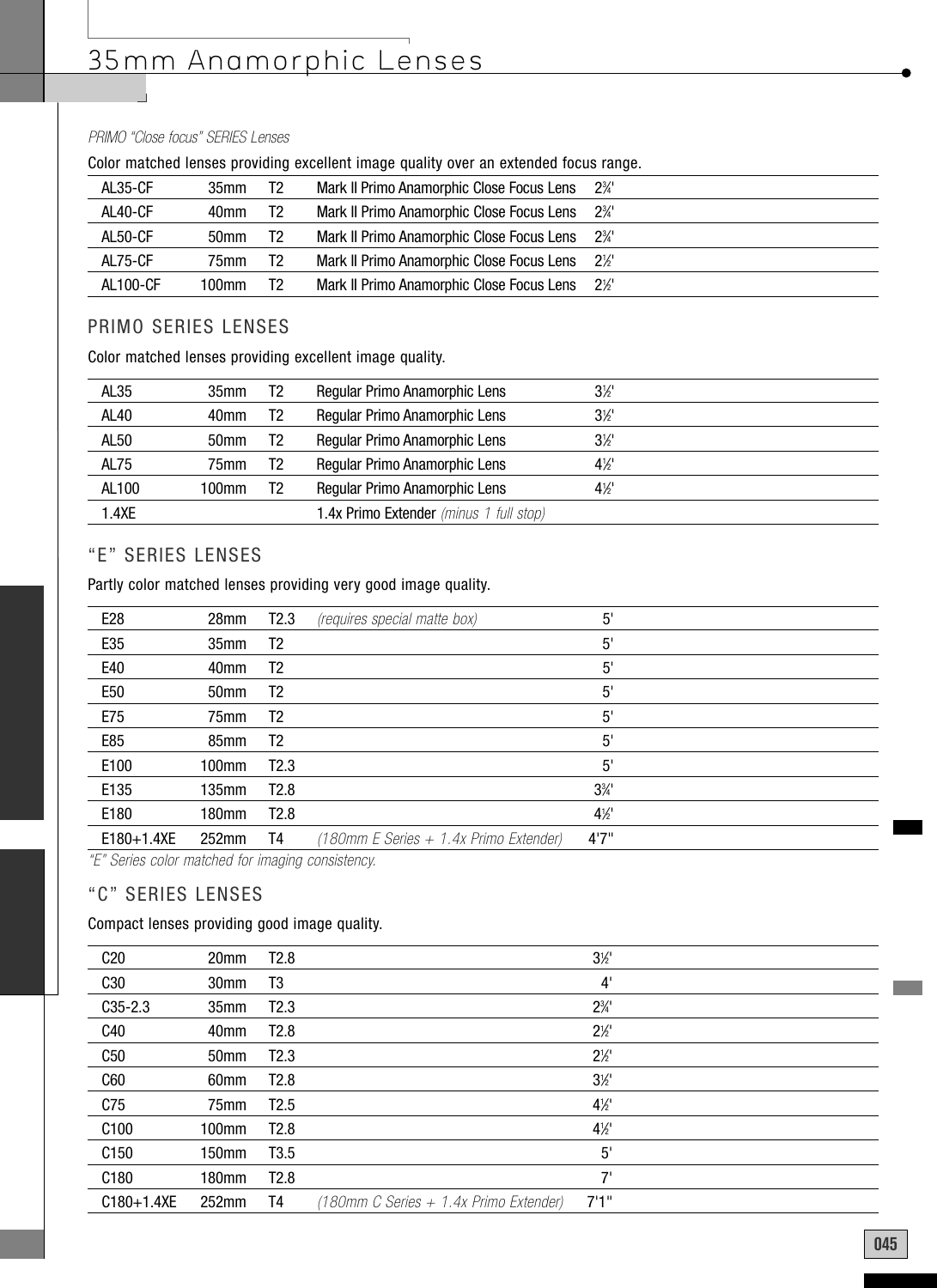## 35mm Anamorphic Lenses

## SUPER (HIGH) SPEED LENSES

 $\overline{\phantom{a}}$ 

| <b>HS24</b>  | 24mm T1.6  | (with $6.6 x 6.6$ Filter Holder) | 6'                  |  |
|--------------|------------|----------------------------------|---------------------|--|
| <b>HS35</b>  | 35mm T1.4  |                                  | $4\frac{1}{2}$      |  |
| HS50T1.1     | 50mm T1.1  |                                  | 4'                  |  |
| <b>HS50</b>  | 50mm T1.4  |                                  | 4'                  |  |
| <b>HS55</b>  | 55mm T1.4  |                                  | $4^{\circ}$         |  |
| <b>HS75</b>  | 75mm T1.8  |                                  | $4\frac{1}{2}$      |  |
| <b>HS100</b> | 100mm T1.8 |                                  | $4\frac{1}{2}$ – 5' |  |

#### TELEPHOTO LENSES

| C360         | 360mm  | T4               |       | $5\frac{1}{2}$ |  |
|--------------|--------|------------------|-------|----------------|--|
| AN400        | 400mm  | T <sub>3.5</sub> | Nikon | 9'             |  |
| <b>CN400</b> | 400mm  | T3               | Canon | 8'             |  |
| AN600        | 600mm  | T4               | Nikon | 13'            |  |
| <b>CN600</b> | 600mm  | T4.5             | Canon | 27'            |  |
| C800         | 800mm  | T5.6             | Canon | 15'            |  |
| C1000        | 1000mm | T <sub>5.6</sub> |       | 22'            |  |
| CN1200       | 1200mm | T8               | Canon | 27'            |  |
| 1000/2000    | 2000mm | T9               |       | 30'            |  |

#### ZOOM LENSES

All Panavision zoom lenses are equipped with a silent high torque motor and include zoom control and cables.

| AWZ2  |          | 35-80mm T2.8 Wide Angle Anamorphic Zoom  | 3'             |  |
|-------|----------|------------------------------------------|----------------|--|
| ALZ11 |          | 48–550mm T4.5 11:1 Primo Anamorphic Zoom | 4'1''          |  |
| ALZ3  |          | 270–840mm T4.5 3:1 Primo Anamorphic Zoom | R'7''          |  |
| Z5A   |          | 40-200mm T4.5 Super Panazoom (Cooke)     | $2\frac{1}{2}$ |  |
| Z10A  | 50–500mm | <b>T5.6 Super Panazoom</b> (Cooke)       | $5\frac{1}{2}$ |  |

#### SPECIAL PURPOSE LENSES

| C40-P             | 40mm             | T2.8             | <b>Anamorphic Portrait</b>              | $3\frac{1}{4}$ |  |
|-------------------|------------------|------------------|-----------------------------------------|----------------|--|
| C100-P            | 100mm            | T <sub>2.8</sub> | Anamorphic Portrait                     | 4'             |  |
| AR90-SF           | 90mm             | T4.3             | Anamorphic Slant Focus with Close Focus | 17"            |  |
| AΡ                | 25 <sub>mm</sub> | T2.5             | Wide Angle Distortion                   | $5^{\circ}$    |  |
| MAP <sub>55</sub> | 55mm             | T <sub>2.5</sub> | Close Focus                             | 10"            |  |
| МT                | 100mm            | T <sub>2.8</sub> | Insert or Process                       | $4\frac{1}{2}$ |  |
| <b>MAP150</b>     | 150mm            | T3.2             | Macro Panatar (1:1.5)                   | 17"            |  |
| MAP200            | 200mm            | T3.2             | Macro Panatar (1:2)                     | 18"            |  |
| <b>MAP250</b>     | 250mm            | T3.2             | Macro Panatar (1:2)                     | 29"            |  |

A variety of printer lenses for virtually any combination of formats are available. Panavision builds many special, usually customer requested, lens setups every year. Please inquire about these services.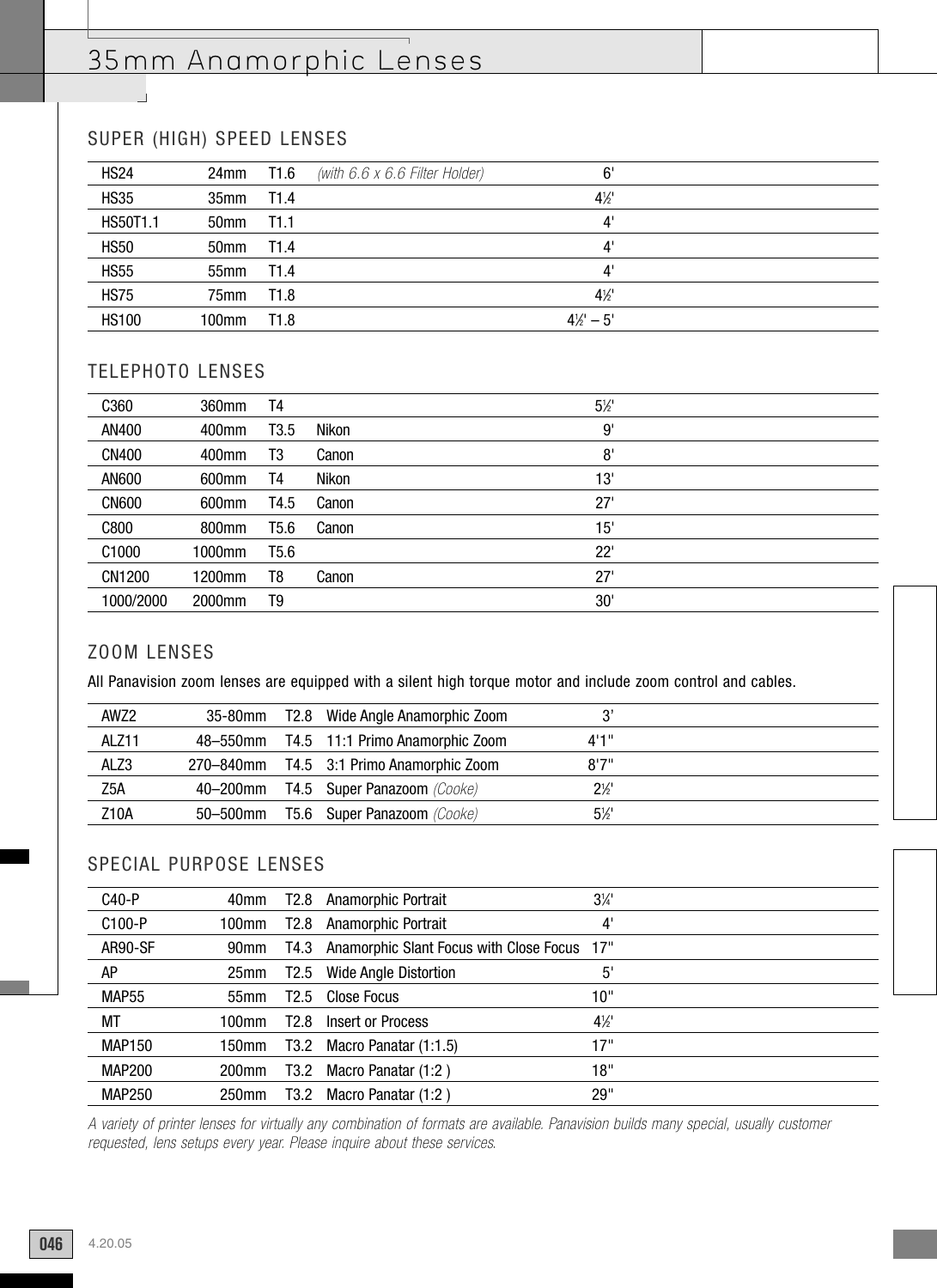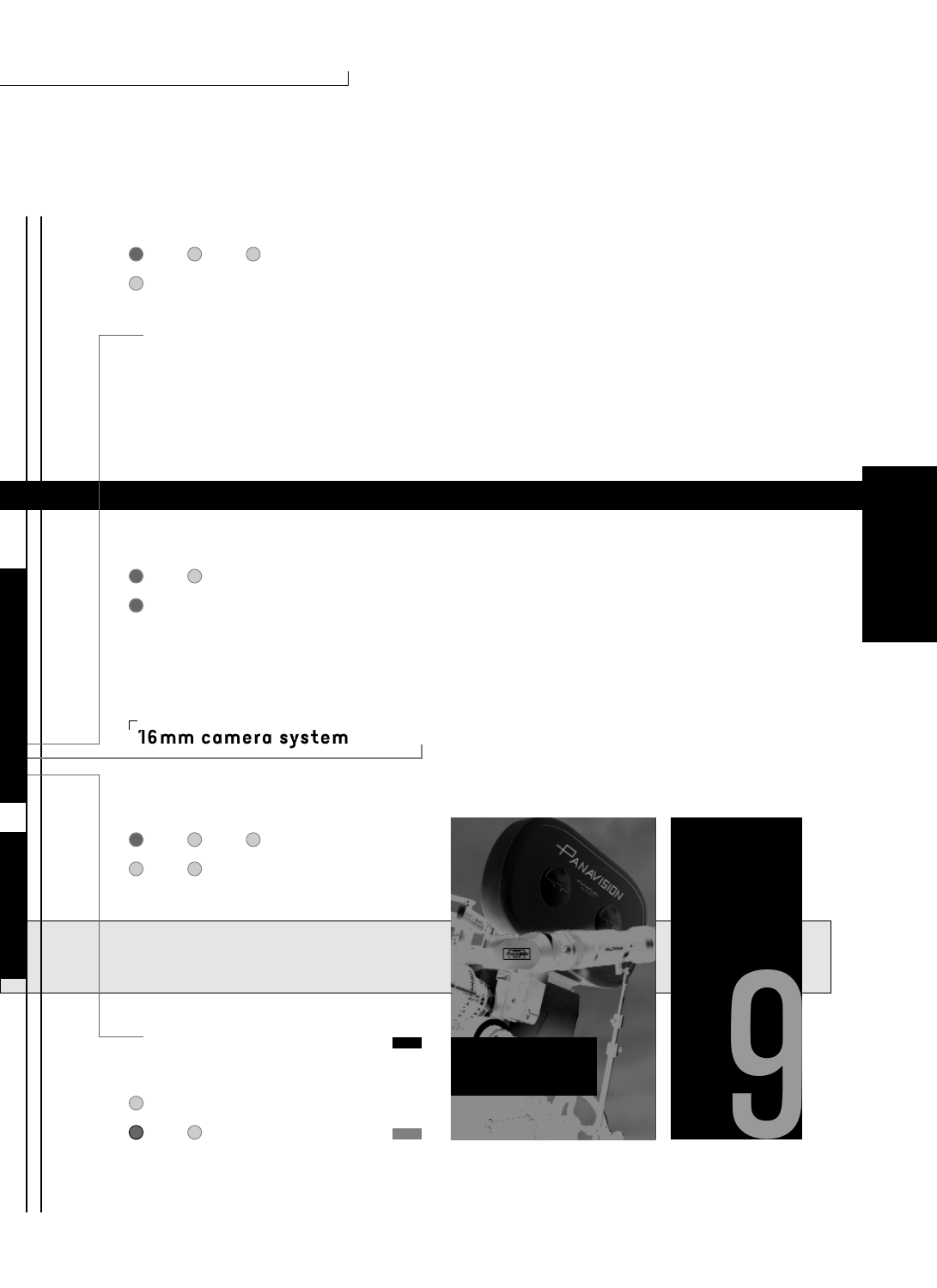# Panaflex–16mm Camera System

## PFXEL

Studio quality camera with all the sophistication of the Panaflex System. Extremely quiet. Crystal controlled at all speeds from 4 to 50 fps. Dual pin registered, "in-shot" shutter adjustment 50–200 degrees, left eye/right eye viewing, short and long eyepieces. Available in Super 16 or Regular 16 formats.

|                | $\mathbf{2}$   | <b>24 volt Batteries</b>      |
|----------------|----------------|-------------------------------|
| <b>ELEPX</b>   | 1              | <b>Extension Eyepiece</b>     |
| <b>ELEPP</b>   |                | <b>Standard Eyepiece</b>      |
| МB             |                | 4 x 5 Studio Matte Box        |
| GG             | 1              | Ground Glass (Panaglow)       |
| MFF16GB        | 1              | <b>Modular Follow Focus</b>   |
| <b>FFX</b>     | 1              | <b>Follow Focus Extension</b> |
| <b>FXHL</b>    | 1              | Offset Handle                 |
| ELCM/PCOB      |                | <b>Sliding Base Plate</b>     |
| <b>IRISROD</b> | 3              | Pairs of Iris Rods            |
| CBLE-24H/P     | $\overline{2}$ | 24 volt Heater/Power Cables   |
| <b>EPL</b>     | 1              | Eyepiece Leveler              |
| <b>ELSR</b>    | 1              | <b>Shoulder Rest</b>          |
| <b>ELRHG</b>   | 1              | <b>Right Hand Grip</b>        |
| LHG            |                | Left Hand Grip                |
| ELRB-V         |                | Iris Rod Bracket-Video        |
| CН             |                | <b>Carrying Handle</b>        |

#### VIDEO

| <b>ELCV</b> | Panavision Color Video Assist<br>Flicker free at 24 and 30 fps, auto color balance, normal and boost gain,<br>ND filter, wide sensitivity range. |
|-------------|--------------------------------------------------------------------------------------------------------------------------------------------------|
| ELCCD-C     | Super CCD B&W Video Assist                                                                                                                       |

#### MAGAZINES

| ELM4              | 400' Magazine      |
|-------------------|--------------------|
| ELM <sub>12</sub> | 1200' Magazine     |
| ELMHC4            | 400' Heater Barney |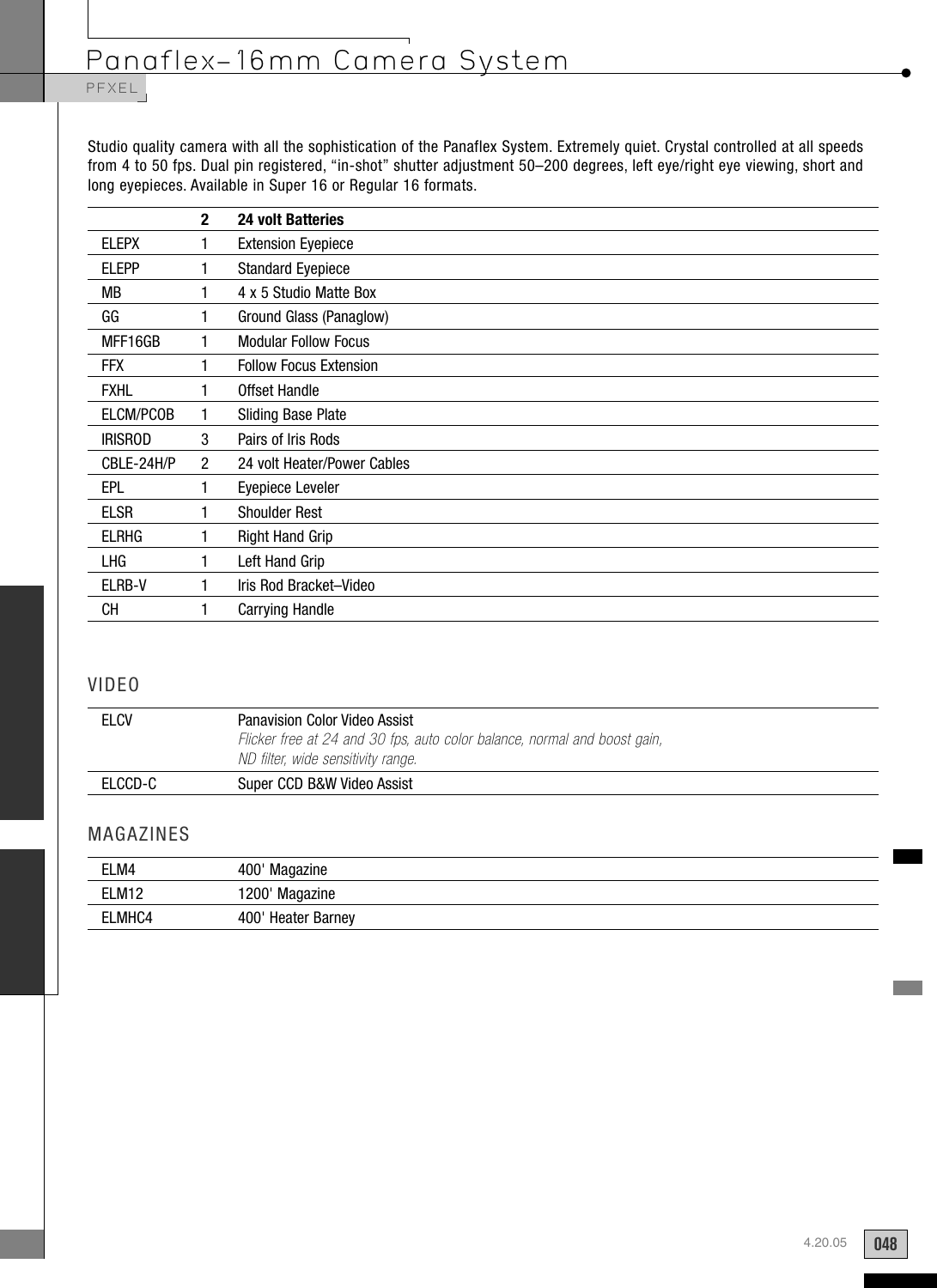## Panaflex–16mm Accessories

## PANAFLEX–16 ACCESSORIES

 $\overline{\phantom{a}}$ 

|               | <b>ELWP-L, ELWP-S Dust/Moisture Cover</b> (long or short)           |  |  |
|---------------|---------------------------------------------------------------------|--|--|
| <b>ELUB</b>   | 16mm Utility Base                                                   |  |  |
| <b>PUAB</b>   | <b>Panavision Universal Autobase</b>                                |  |  |
| <b>EPCLAH</b> | Panaclear Auxiliary Carrying Handle                                 |  |  |
| MFF2SK        | Modular Follow Focus Two-Speed Knob —                               |  |  |
|               | Added on to the modular follow focus,                               |  |  |
|               | allows a choice of either "high speed" or normal speed focus ratio. |  |  |

Many 35mm Panaflex System accessories are compatible with the Panaflex–16 Camera System.

16mm equipment rental, including Arri SR3 and Aaton XTR-Prod camera systems, is supplied by Panavision Hollywood and other regional U.S. offices.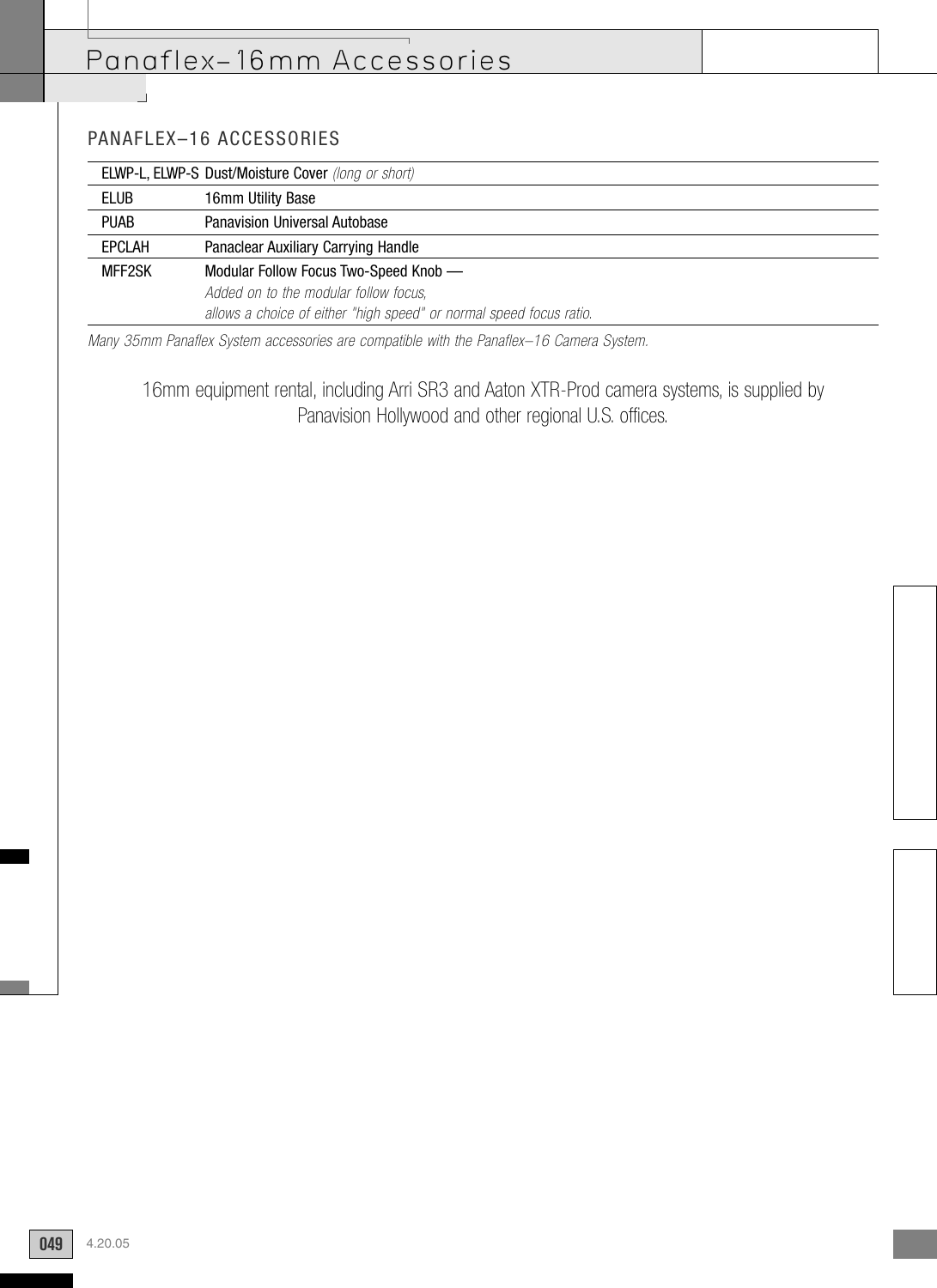# 16mm Optics

## 16MM PRIME LENSES

| 16SZ8   | 8mm               | T2.3 | <b>Zeiss Optics/Panavision Mechanics</b> | $2^{\prime}$   |  |
|---------|-------------------|------|------------------------------------------|----------------|--|
| 16SZ9.5 | 9.5 <sub>mm</sub> | T1.3 | <b>Zeiss Optics</b>                      | $1\frac{1}{2}$ |  |
|         |                   |      | (Super Speed)/Panavision Mechanics       |                |  |
| 16SZ12  | $*12$ mm          | T1.3 | <b>Zeiss Optics</b>                      | $2^{\prime}$   |  |
|         |                   |      | (Super Speed)/Panavision Mechanics       |                |  |
| 16SZ16  | $*16$ mm          | T1.3 | <b>Zeiss Optics</b>                      | $2^{\prime}$   |  |
|         |                   |      | (Super Speed)/Panavision Mechanics       |                |  |
| 16SZ25  | $*25$ mm          | T1.3 | <b>Zeiss Optics</b>                      | $1\frac{3}{4}$ |  |
|         |                   |      | (Super Speed)/Panavision Mechanics       |                |  |
| 16SZ35  | $*35$ mm          | T2   | <b>Panavision Mechanics</b>              | $2^{\prime}$   |  |
| 16SZ50  | $*50$ mm          | T2   | Zeiss Optics/Panavision Mechanics        | $2^{\prime}$   |  |
| 16SZ85  | $*85$ mm          | T2   | <b>Panavision Mechanics</b>              | 4'             |  |
| 16SZ100 | $*100$ mm         | T2.  | <b>Zeiss Optics/Panavision Mechanics</b> | 4'             |  |
| 16SZ135 | $*135$ mm         | Т2   | Zeiss Optics/Panavision Mechanics        | $4\frac{1}{2}$ |  |

### 16MM ZOOM LENSES

All Panavision zoom lenses are equipped with a silent high torque motor and include zoom control and cables.

| 16ZM8X            | *8–64mm              | T <sub>2.4</sub> | Canon/Panavision     | $2^{\prime}$   |  |
|-------------------|----------------------|------------------|----------------------|----------------|--|
| 167M12X           | $*11.5 - 138$ mm     | T2.5             | Canon/Panavision     | $3\frac{1}{2}$ |  |
|                   | 16ZM12AX *11.5-138mm | T2.3             | Angenieux/Panavision | 5'             |  |
| AZ11.5            | 7-81mm               | T2.4             | Angenieux HR Zoom    | $2^{\circ}$    |  |
| CAZ <sub>11</sub> | *11–165mm            | T <sub>2.5</sub> | Canon/Panavision     | $3\frac{1}{2}$ |  |
| 16ZM5.5X          | $9 - 50$ mm          | T <sub>2.5</sub> | Cooke/Panavision     | $1\frac{1}{2}$ |  |
| 16ZM10X           | 10–100mm             | T2               | Zeiss/Panavision     | 5'             |  |
| 16ZM3X            | $10 - 30$ mm         | T1.6             | Cooke/Panavision     | 2'4''          |  |
| 16ZM5X            | $*10.4 - 52$ mm      | T <sub>2.8</sub> | Cooke/Panavision     | $1\frac{1}{2}$ |  |
|                   |                      |                  |                      |                |  |

\* Denotes lenses which cover Super-16 format.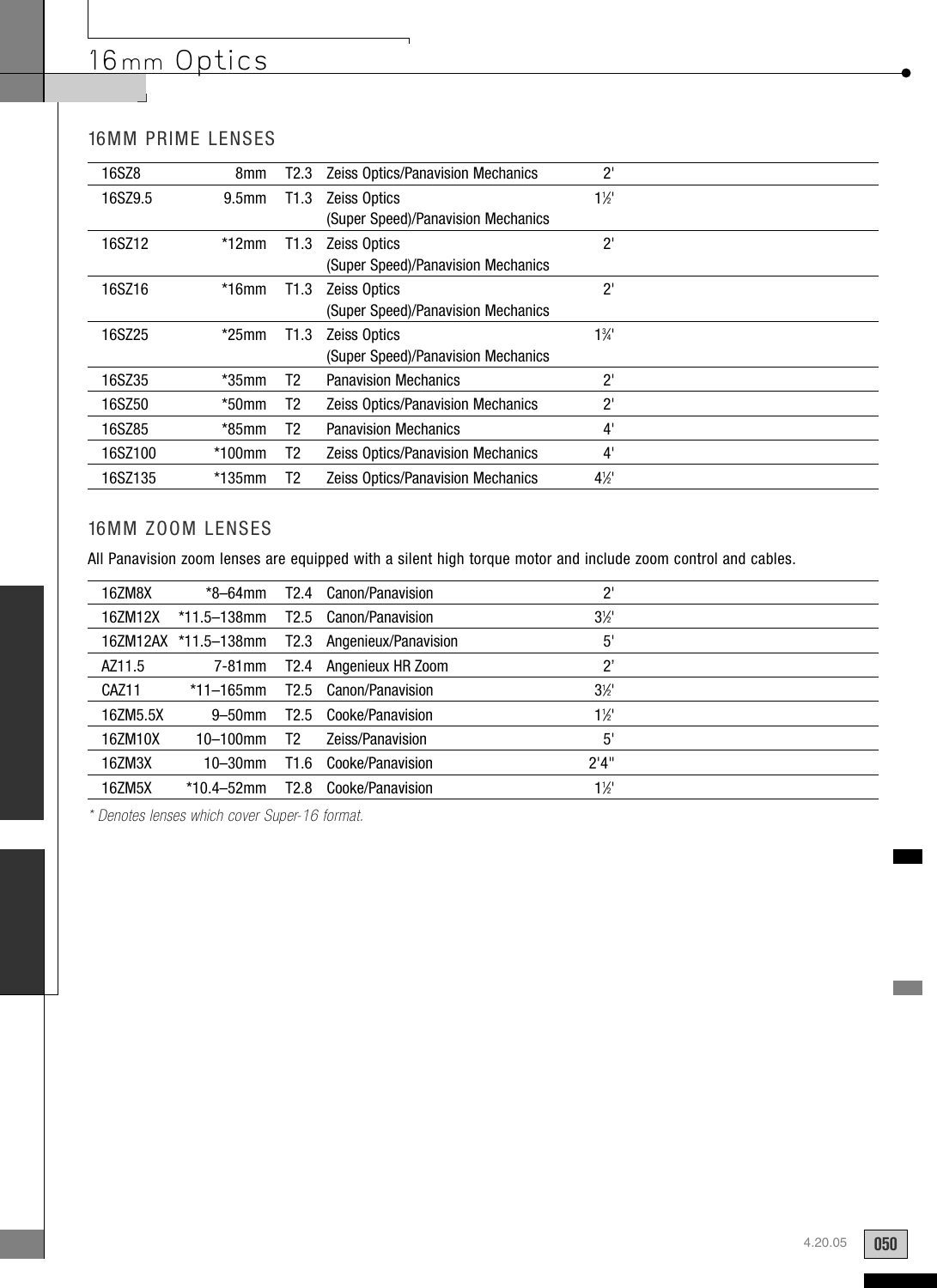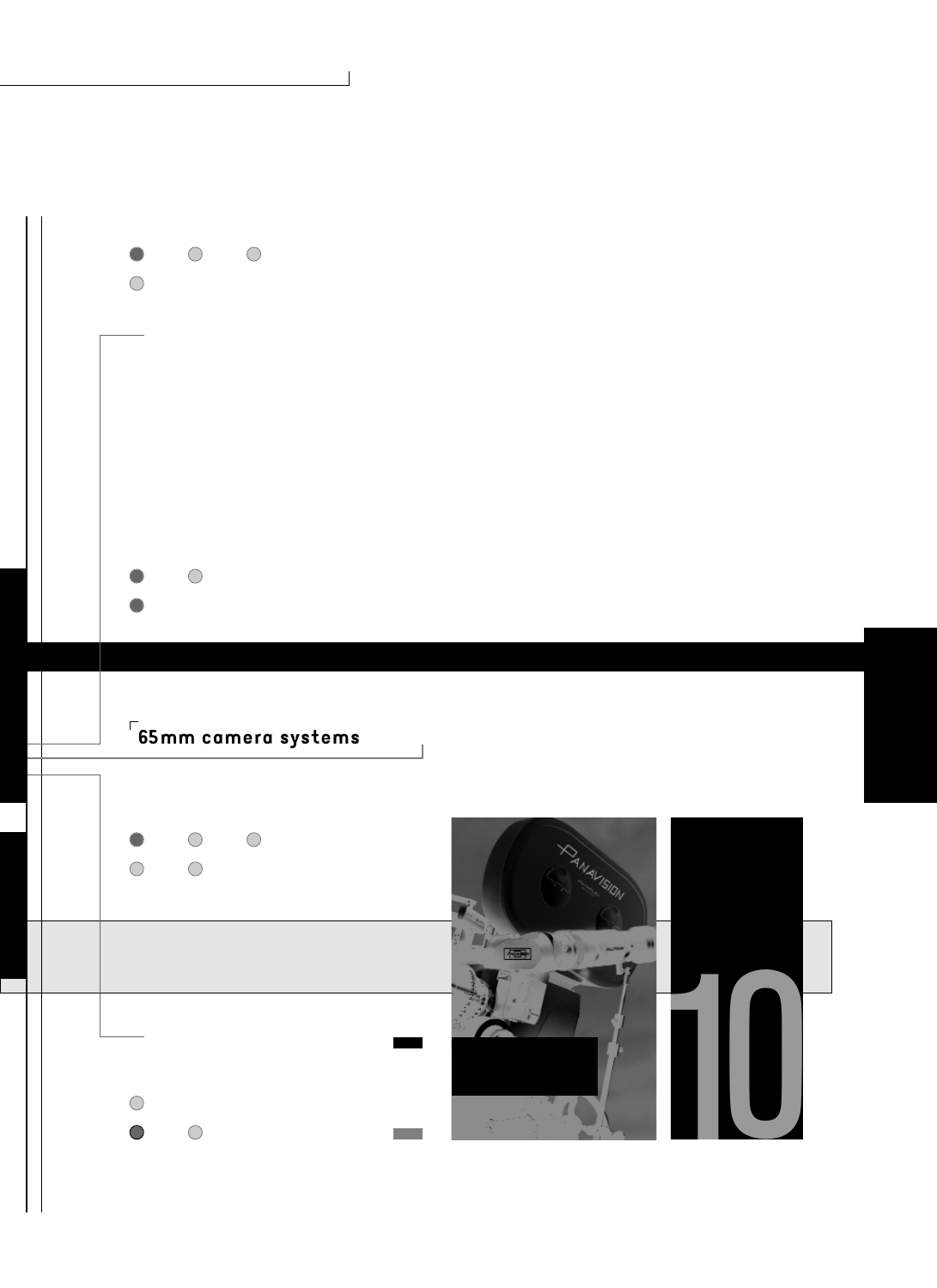## 65 SPFX

65mm studio motion picture camera. 26 db quiet microprocessor controlling shutter 50-180 degrees, full-fitting dual registration pins with guide blocks on one side of film, crystal controlled speeds 4 to 32 fps forward only, bright color corrected viewfinder and Panaglow green or red.

|                | 3              | <b>24 volt Batteries</b>                                                   |
|----------------|----------------|----------------------------------------------------------------------------|
| 65M            |                | Panaflex Motor 4-32 fps<br>All speeds crystal capability $-$ 24 volt power |
| 65SPLI         |                | System 65 Flexlight                                                        |
| <b>FSE/MBF</b> |                | Sunshade Extension                                                         |
| 65MB           |                | <b>Matte Box</b>                                                           |
| GG             |                | <b>Ground Glass</b>                                                        |
| 65IRB          |                | Iris Rod Bracket                                                           |
| <b>IRISROD</b> | 3              | Pairs of Iris Rods                                                         |
| FR.            |                | 4.5 Filter Ring                                                            |
| 65LPC          |                | Lens Port Cover                                                            |
| CBLE-24H/P     | 2              | 24 volt Heater/Power Cables                                                |
| CBLE-24H       | $\overline{2}$ | <b>Camera Heater Cables</b>                                                |
|                |                |                                                                            |

| 65SM10              | 1000' Magazine                                                                                                                                                       |
|---------------------|----------------------------------------------------------------------------------------------------------------------------------------------------------------------|
| 65SM5               | 500' Magazine                                                                                                                                                        |
| <b>ACV</b>          | Panavision Color Video Assist with 2 Power Cables<br>Flicker free at 24 and 30 fps, auto color balance, normal and boost gain,<br>ND filter, wide sensitivity range. |
| 65C5                | 65mm Color 5 Video                                                                                                                                                   |
| PH-S                | Super Panahead Geared Head                                                                                                                                           |
| 65LCDM5             | On-board Video Monitor 5" LCD                                                                                                                                        |
| <b>RSB</b>          | Digital Remote Switch (Tacho)                                                                                                                                        |
| <b>FTZC</b>         | <b>FTZSAC</b><br>Remote Focus, T-stop, Zoom, Speed Aperture Control<br>All digital system also incorporates camera on/off. Operates hardwired or wireless.           |
| 24GC27A             | Battery with Built-in Charger                                                                                                                                        |
| 65SFF               | 65mm Studio Super Follow Focus                                                                                                                                       |
| 65SFSE              | 65mm Studio Sunshade Extension                                                                                                                                       |
| 65SHV               | 65mm Studio Panafinder                                                                                                                                               |
| 65SPLI              | 65mm Studio Flex Light                                                                                                                                               |
| 65SUB               | 65mm Studio Utility Base                                                                                                                                             |
| 65SWP-L,<br>65SWP-S | 65mm Studio Weather Protector (long or short)                                                                                                                        |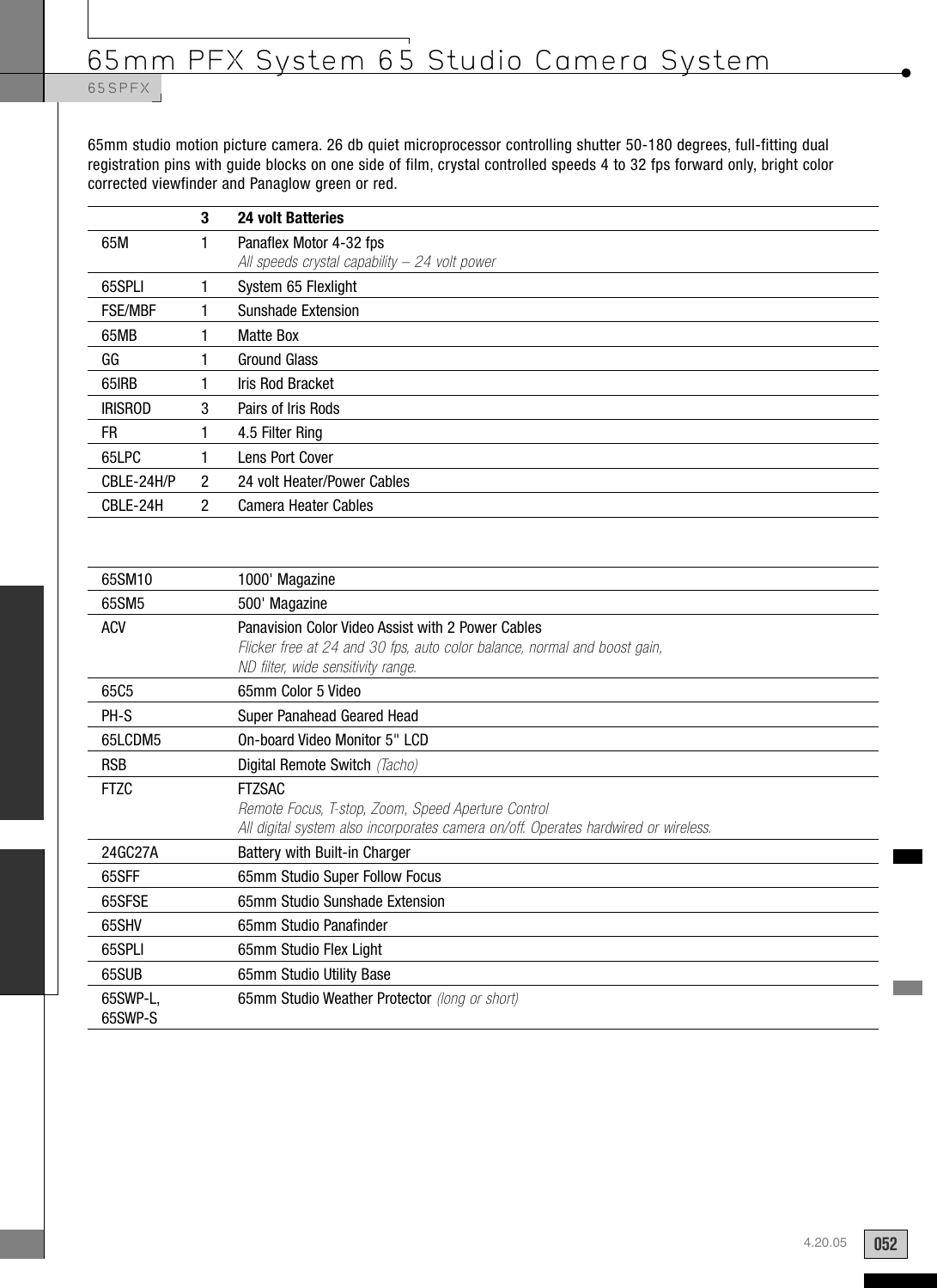## 65mm HR Spinning Mirror Reflex Camera System

### 65 H S S M

4 to 72 fps, crystal controlled, fixed 170 degree shutter, full fitting registration pins, can do time lapse or time exposure, bright fixed viewfinder plus video assist. (Please note: 36 volt batteries are required to run 4 to 72 fps; 24 volt batteries are required to run 4 to 48 fps.)

|            | 3 | <b>24 volt Batteries</b>    |
|------------|---|-----------------------------|
| 65M5       |   | 500' Magazines              |
| 65SSFF     |   | <b>Follow Focus Unit</b>    |
| 65MB       |   | Matte Box                   |
| GG         |   | <b>Ground Glass</b>         |
| CBLE-24H/P |   | 24 volt Heater/Power Cables |

# 65mm High Speed Hand Held Pellicle Reflex Camera System

## 65HSHR

The cinematographer's choice when maneuverability and high speed (4 to 72 fps) with reflex viewing are required. 170 degrees fixed shutter angle. Convertible to Steadicam mode.

|                | $\mathbf{2}$         | <b>24 volt Batteries</b>                                     |
|----------------|----------------------|--------------------------------------------------------------|
| 65M            |                      | Panaflex Motor 4-72 fps                                      |
|                |                      | All speeds crystal capability $-36$ volt power               |
| 65M5           | $\mathbf{2}^{\circ}$ | 500' Magazines                                               |
| 65FF1R         |                      | Follow Focus Unit-1 Rod                                      |
| 65MB           |                      | Matte Box                                                    |
| GG             |                      | <b>Ground Glass</b>                                          |
| 65PM           | $\overline{2}$       | <b>Partial Mirrors</b>                                       |
| 65IRB          |                      | <b>Iris Rod Bracket</b>                                      |
| <b>IRISROD</b> | 3                    | Pairs of Iris Rods $(6", 9", 12")$                           |
| FR.            |                      | Series 9 Filter Ring or 4 <sup>1</sup> / <sub>2</sub> " Ring |
| 65LPC          |                      | Lens Port Cover                                              |
| CBLE-24H/P     | $\overline{2}$       | 24 volt Heater/Power Cables                                  |
| CBLE-24H       | 2                    | <b>Camera Heater Cables</b>                                  |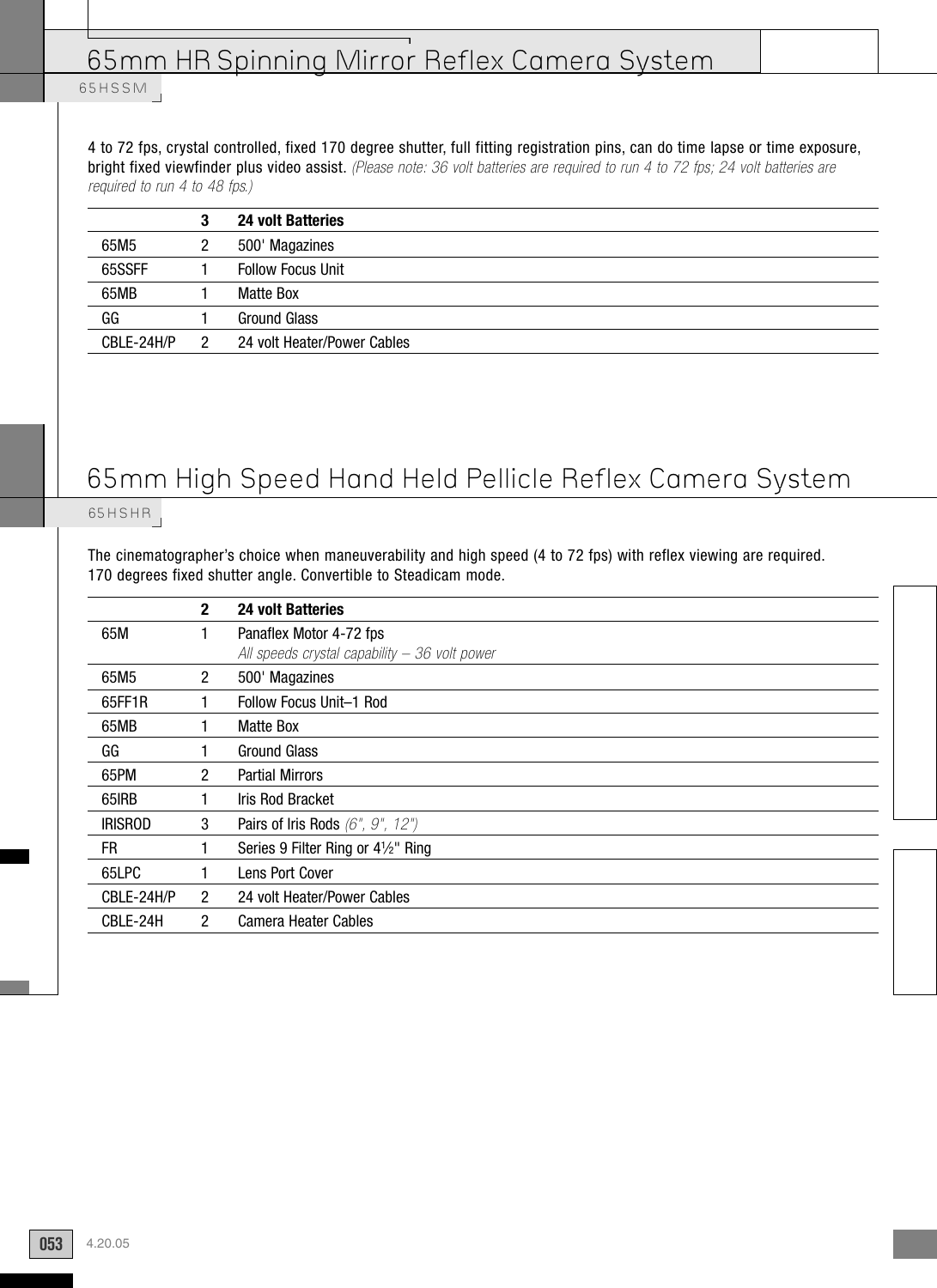## 65 H R

A lightweight, versatile, reflex camera intended for normal speed (4 to 32 fps) hand held filming. The Panavision HHR is frequently used for plates and effects work. 170 degrees fixed shutter angle. Convertible to Steadicam mode.

|                | $\mathbf{2}$         | <b>24 volt Batteries</b>                           |
|----------------|----------------------|----------------------------------------------------|
| 65M            |                      | Panaflex Motor 5-30 fps                            |
|                |                      | 24 and 30 fps crystal capability $-$ 24 volt power |
| 65M5           | $\mathbf{2}^{\circ}$ | 500' Magazines                                     |
| 65FF1R         |                      | 65mm Follow Focus One Rod                          |
| 65MB           |                      | <b>Matte Box</b>                                   |
| GG             | 2                    | <b>Ground Glasses</b>                              |
| 65PM           | $\overline{2}$       | <b>Partial Mirrors</b>                             |
| 65IRB          |                      | Iris Rod Bracket                                   |
| <b>IRISROD</b> | 3                    | Pairs of Iris Rods $(6", 9", 12")$                 |
| FR.            |                      | Series 9 Filter Ring                               |
| 65LPC          |                      | Lens Port Cover                                    |
| CBLE-24H/P     | $\overline{2}$       | 24 volt Heater/Power Cables                        |
| CBLE-24H       | 2                    | <b>Camera Heater Cables</b>                        |

**054**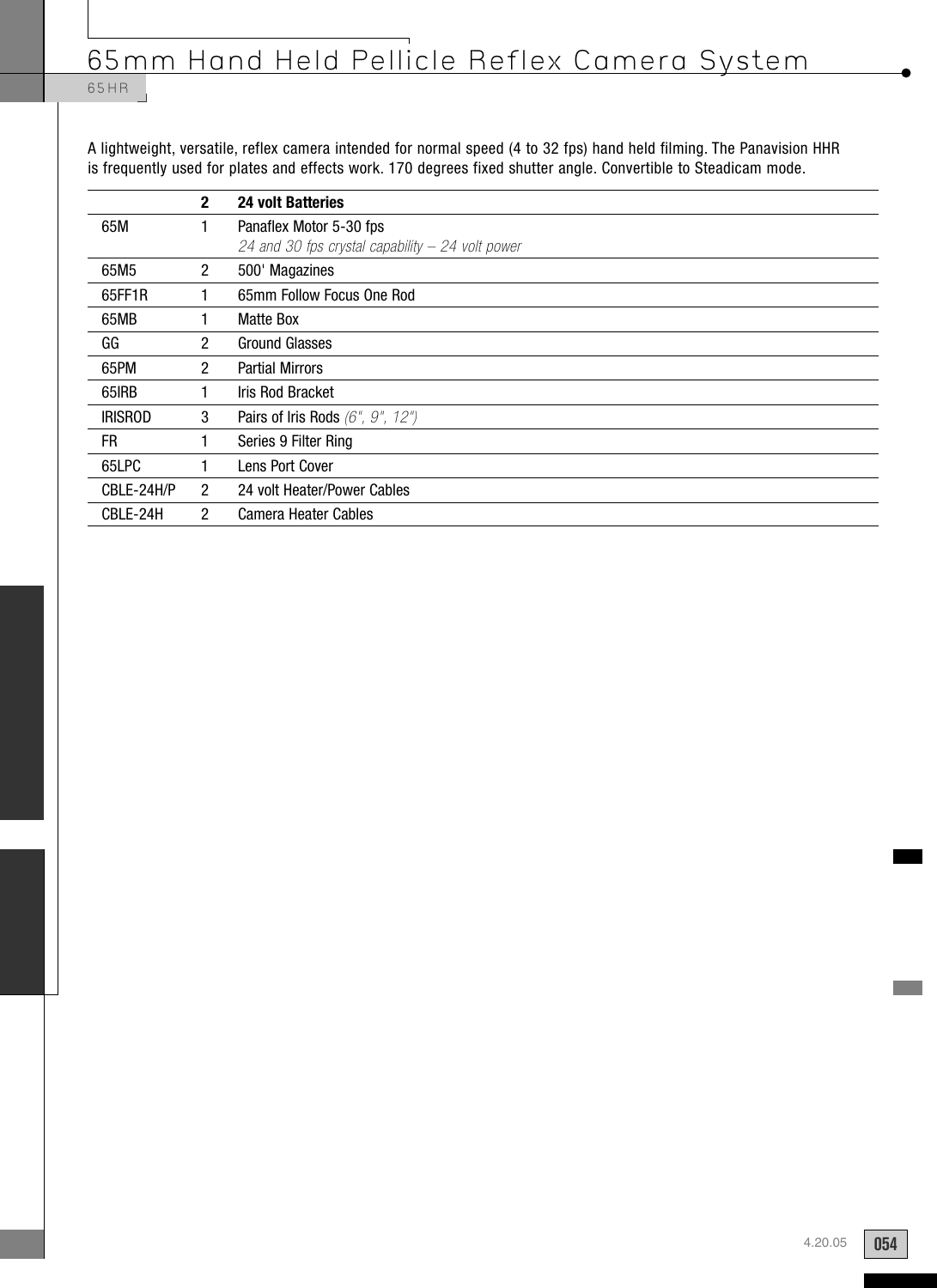# 65mm Camera Accessories

## ACCESSORIES

 $\overline{\phantom{a}}$ 

| 65HV2                 | Director's Viewfinder                                                     |
|-----------------------|---------------------------------------------------------------------------|
| 65SHV                 | 65mm Panafinder                                                           |
| 65VF                  | 65mm Mitchell Viewfinder                                                  |
| 65FF1R                | 65mm Follow Focus One Rod                                                 |
| 65FP                  | 65mm Frame Punch                                                          |
| 65LHR                 | Left Hand Grip-HR Camera                                                  |
| 65PMSC                | 65mm Preston Motor Speed Control                                          |
| 65EPI                 | 65mm Medium Eyepiece                                                      |
| 65MMRC-L,<br>65MMRC-S | 65mm Rain Cover (long or short)                                           |
| 65IRB                 | 65mm Iris Rod Bracket                                                     |
| 65HHDB                | 65mm Camera Mount (hand held dovetail base)                               |
| 65LS                  | 65mm Lens Shade                                                           |
| 6510MA                | 65mm HR 1000' Magazine Adapter                                            |
| 65FFD                 | 65mm Flange Focal Depth Set                                               |
| 65CCD                 | Video Assist B&W (for 65HR Camera)                                        |
| 65C <sub>5</sub>      | 65mm Color 5 Video                                                        |
| 65FLX                 | 65mm Frameliner C5                                                        |
| 65CCD-CP              | Eyepiece Color Video Assist (for Pellicle Camera only)                    |
| 65LCDM5               | On-Board Video Monitor 5" LCD                                             |
| <b>RSB</b>            | Digital Remote Switch (Tacho)                                             |
|                       | On/off remote switch with digital display of film speed and film footage. |
|                       |                                                                           |

## BATTERIES AND CHARGERS

| 24GC17A | 24 volt Block Battery with built-in Charger, 17 amp hours     |
|---------|---------------------------------------------------------------|
| 24LA10  | 24 volt LA Battery with built-in Charger, 10 amp hours        |
| B4C     | 24 volt Belt Battery with built-in Charger                    |
| 24LA12  | 24 volt Miniblock Battery with built-in Charger, 12 amp hours |
| 38NC4   | 38 volt Nicad 4 amp Battery                                   |

Cold weather influences the performance of certain batteries. Please consult your Panavision representative.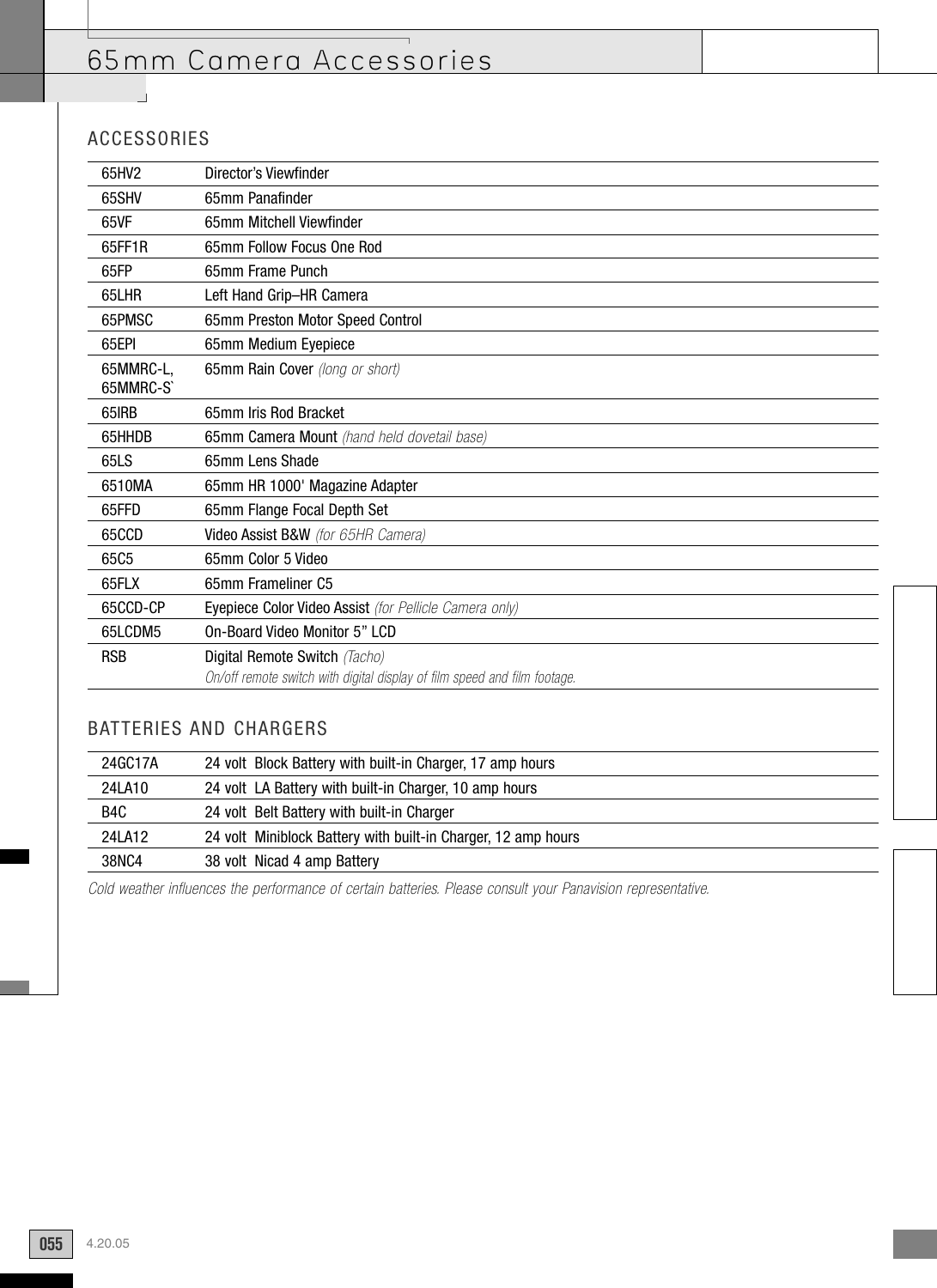# 65mm Camera Accessories

## MAGAZINES

| 65MF10       | 65mm 1000' Flanged Magazine                    |
|--------------|------------------------------------------------|
| 65M10        | 65mm 1000' Magazine                            |
| 65M5         | 65mm 500' Magazine                             |
| 65M4         | 65mm 400' Magazine                             |
| 65M2         | 65mm 250' Magazine                             |
| 65HC, 65HC5, | 65mm Magazine Heater Cover (1000', 500', 400') |
| 65HC4        |                                                |

## TRIPODS

| RST, RST-B | <b>Ronford Tripod</b> (Standard or Baby) |
|------------|------------------------------------------|
| <b>MHH</b> | Mitchell Hi-Hat/Lo-Hat                   |
| <b>PMS</b> | Spreader                                 |